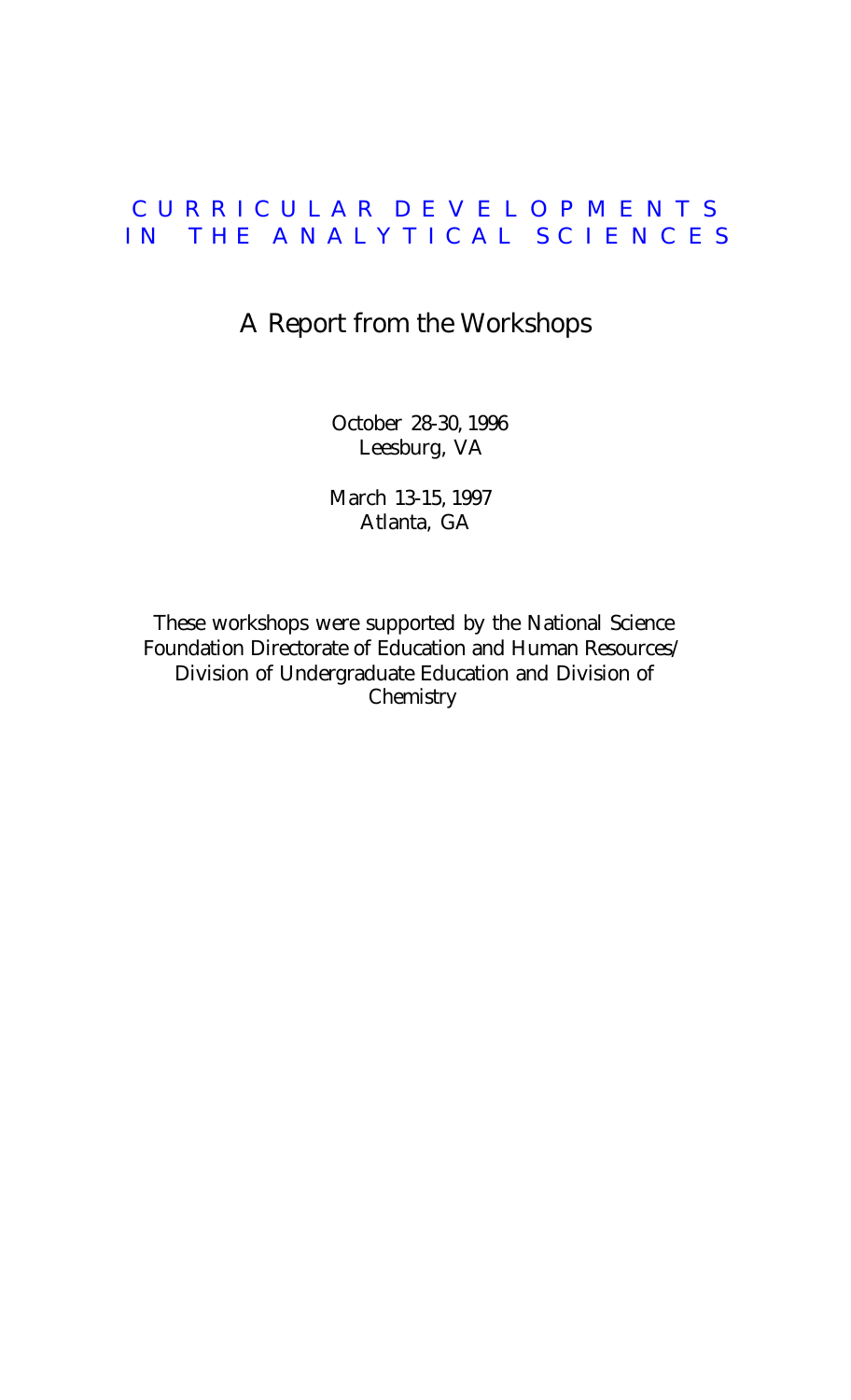#### OF WORKSHOP PARTICIPANTS LIST

Jerry Bell,<sup>2</sup> Science, Math, Technology & Education Programs, American Association for the Advancement of **Science, Washington, DC Henry Blount, 1,2 Math & Physical Sciences Directorate, NSF, Arlington, VA. Glenn Boutilier, 1,2\* Procter and Gamble, Cincinnati, OH** James Brown,<sup>1</sup> Division of Molecular and Cellular Biosciences, NSF, Arlington, VA. Stuart Cram, <sup>1,2</sup> Hewlett Packard Co., Palo Alto, CA Sylvia Daunert,<sup>2</sup> Department of Chemistry, University of Kentucky, Lexington, KY **Barbara Duch,2 Department of Physics & Astronomy, University of Delaware, Newark, DE** Royce C. Engstrom,<sup>1,2</sup> Department of Chemistry, University of South Dakota, Vermillion, SD Charles Evans,<sup>2</sup> Charles Evans Associates, Redwood City, CA **NormanFortenberry, <sup>2</sup> Division of Undergraduate Education, NSF, Arlington, VA David Green, <sup>2</sup> Argonne National Labs, Argonne, IL Dan Harris,2# Naval Air Warfare Center, China Lake, CA** Fred Hawkridge,<sup>1,2</sup> Chemistry Division, NSF, Arlington, VA. **Robert Hofstader,1 American Chemical Society, Washington, DC** Kenneth Hughes,<sup>12</sup> Department of Chemistry, Georgia Tech University, Atlanta, GA **K.C. Kwan,1,2 Merck Research Labs, West Point, PA** Ted Kuwana,<sup>1,2</sup> Workshop Chair, Department of Chemistry, University of Kansas, Lawrence, KS **Thomas Layloff, 1,2 FDA Center for Drug Evaluation and Research, St. Louis, MO** Cynthia Larive,<sup>1,2</sup> Department of Chemistry, University of Kansas, Lawrence, KS James Leary,<sup>12</sup> Department of Chemistry, James Madison University, Harrisonburg, VA David Leddy,<sup>1,2</sup> Department of Chemistry, Michigan Technological University, Houghton, MI Barry Lesnik,<sup>1,2</sup> Office of Solid Waste, Environmental Protection Agency, Washington, DC **Robert Libby,1,2 Department of Chemistry, Truman State University, Kirksville, MO Eric Lifshin,1,2 Manager, Materials Characterization Laboratory, GE Corporate R&D, Schenectady, NY** Claude Lucchesi,<sup>1</sup> Department of Chemistry, Northwestern University, Evanston, IL Patricia Mabrouk,<sup>1,2</sup><sup>\*</sup> Department of Chemistry, Northeastern University, Boston, MA **Joy McMillan, 1,2 \* Agriscience, Apprenticeship, Technical and Industrial Division, Madison Area Technical College, Madison, WI Margaret Merritt,1,2 Department of Chemistry, Wellesley College, Wellesley, MA Royce Murray,1,2\* Department of Chemistry, University of North Carolina, Chapel Hill, NC** Janet Osteryoung,<sup>2</sup> Chemistry Division, NSF, Arlington, VA Harry Pardue,<sup>1</sup> Department of Chemistry, Purdue University, West Lafayette, IN **Jeanne Pemberton, 1,2\* Department of Chemistry, University of Arizona, TImson, AZ** Jesse Roeck,<sup>1,2</sup> Dow Chemical Company, Midland, MI James Robinson,<sup>1</sup> Department of Chemistry, Louisiana State University, Baton Rouge, LA **Nedah Rose, 2# John Wiley & Sons Publishing, New York, NY Mark Sabo, 2 Center for Chemical Education, Miami University Middletown, Middletown, OH David Schutt, <sup>2</sup> American Chemical Society, Science and Technology Policy Division, Washington, DC Fred Scott, 2# American Laboratory** , **Baltimore, MD Frank Settle, 1,2\* Division of Undergraduate Education, NSF, Arlington, VA Sabina Slavin,1,2 Consultant, Ridgefield, CT Mildred Smalley, 1,2\* Department of Chemistry, Southern University, Baton Rouge, LA** John Spille,<sup>2</sup> Department of Chemical Technology, University of Cincinnati, Cincinnati, OH **Roger Splinter,1 Pace Environmental Labs, Minneapolis, MN Kent Stewart, 1,2 Department of Chemistry & Biochemistry, University of Texas, Austin, TX and Department of**

**Biochemistry, Virginia Polytechnic Institute and State University, Blacksburg, VA** Thomas Wenzel,<sup>2</sup> Department of Chemistry, Bates College, Lewiston, ME

**Ted Williams,1,2 Department of Chemistry, College of Wooster, Wooster, OH**

**\* - Steering committee member**

**# - Ad hoc member**

**1-Attended first workshop**

**2 - Attended second workshop**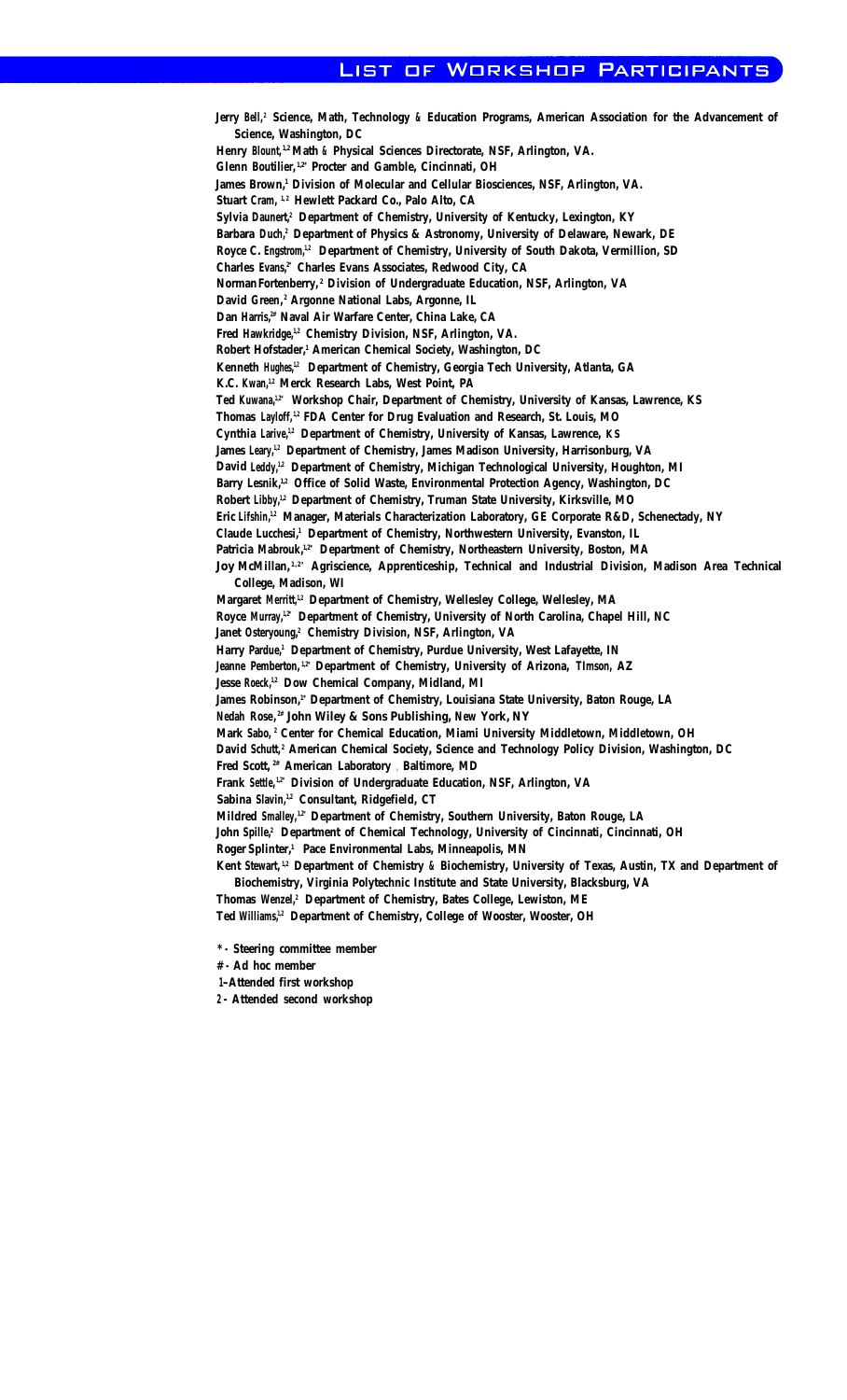### NATIONAL SCIENCE FOUNDATION 4201 WILSON BOULEVARD ARLINGTON. VIRGINIA 22230

September 10, 1997

Dr. Theodore Kuwana Department of Chemistry University of Kansas Lawrence, KS 66045

Dear Ted,

The National Science Foundation's (NSF) Division of Undergraduate Education (DUE) is pleased to be co-sponsoring these two workshops addressing the education and training of the Analytical Sciences workforce. I have read with great interest the interim reports for Workshops I and II. You have made significant progress. The issues and challenges identified **-**Learning Partnerships, Course Content and Learning Modes, Learning Technologies, Faculty Development, Dissemination, and Assessment and Evaluation — are universal across the disciplines. It is the universality of the issues to be addressed and the inherently multidisciplinary nature of the analytical sciences that implies broad and immediate applicability of the results of your deliberations.

The common objective of your activities is the presentation of educational material in an engaging manner, employing effective pedagogy and instructional technology to attract and retain students in engineering, mathematics, and the sciences. Additionally, your recommendations will inform us on how to prepare all graduates **-** majors as well as non-majors **-** for entry into the workforce, rewarding careers, and a desire to continue learning throughout their lives. In particular, you have laid a foundation for consideration of such implementation issues as interdisciplinary approaches; attention to diversity; systemic reform of undergraduate education; and the preparation of future K - 12 teachers.

Your efforts are appreciated and commended.

Sincerely,

Norman L. Tortenberry

Norman L. Fortenberry Director, Division of Undergraduate Education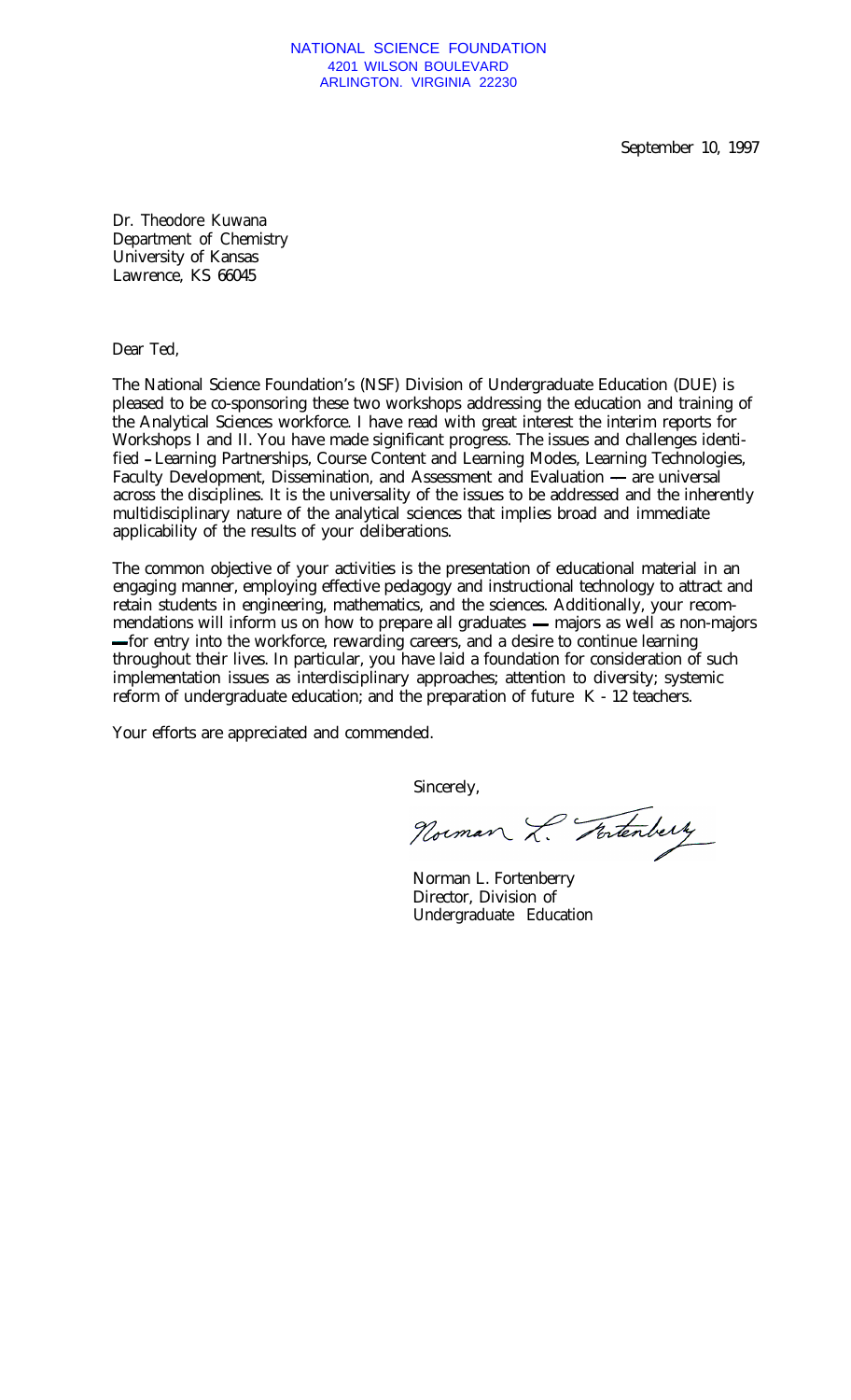September 12, 1997

Dr. Theodore Kuwana Department of Chemistry University of Kansas Lawrence, KS 66045

Dear Ted,

The NSF's Division of Chemistry has primary responsibility for research and education at the graduate level in the field of chemistry. Significant investment in undergraduate education occurs primarily through the Research Experience for Undergraduates (REU) Program, in which the Division invests approximately \$2.5 million annually.

The quality of graduate education is circumscribed and the cost of graduate education is increased by inadequate preparation of incoming students. Graduate students in chemistry come from all types of schools and have distressingly varied preparation for their graduate careers, with respect to both broad knowledge of the field and the ability to attack problems. The quality of these students as they begin graduate school can be improved through systematic improvement in the undergraduate learning experience. The subdiscipline of analytical chemistry presents an ideal model and vehicle for that improvement, as it deals with solving problems across a broad range of science and technology by using an equally broad range of tools.

A further, although less direct concern of the Division, is that the central science of chemistry plays an appropriate role in the fields of science and engineering that rely on the concepts and tools of chemistry. In most cases those responsible for moving the project of interest forward have knowledge of and skill in chemistry at the undergraduate level. This background must be adequate for the proper formulation of a problem, proper selection and use of tools, and the search for more sophisticated help when necessary. Analytical measurements are ubiquitous in laboratory science today. Solid grounding of undergraduates in analytical science thus has the potential to enable progress in science and technology across a broad front.

The Division is pleased to have had the opportunity to sponsor these workshops and by so doing to have raised both the consciousness and expectations of the participants. It is hoped that this report will extend to a broader audience an ongoing discussion of curricular reform.

Sincerely,

Must Coltingances

Janet G. Osteryoung Director, Division of Chemistry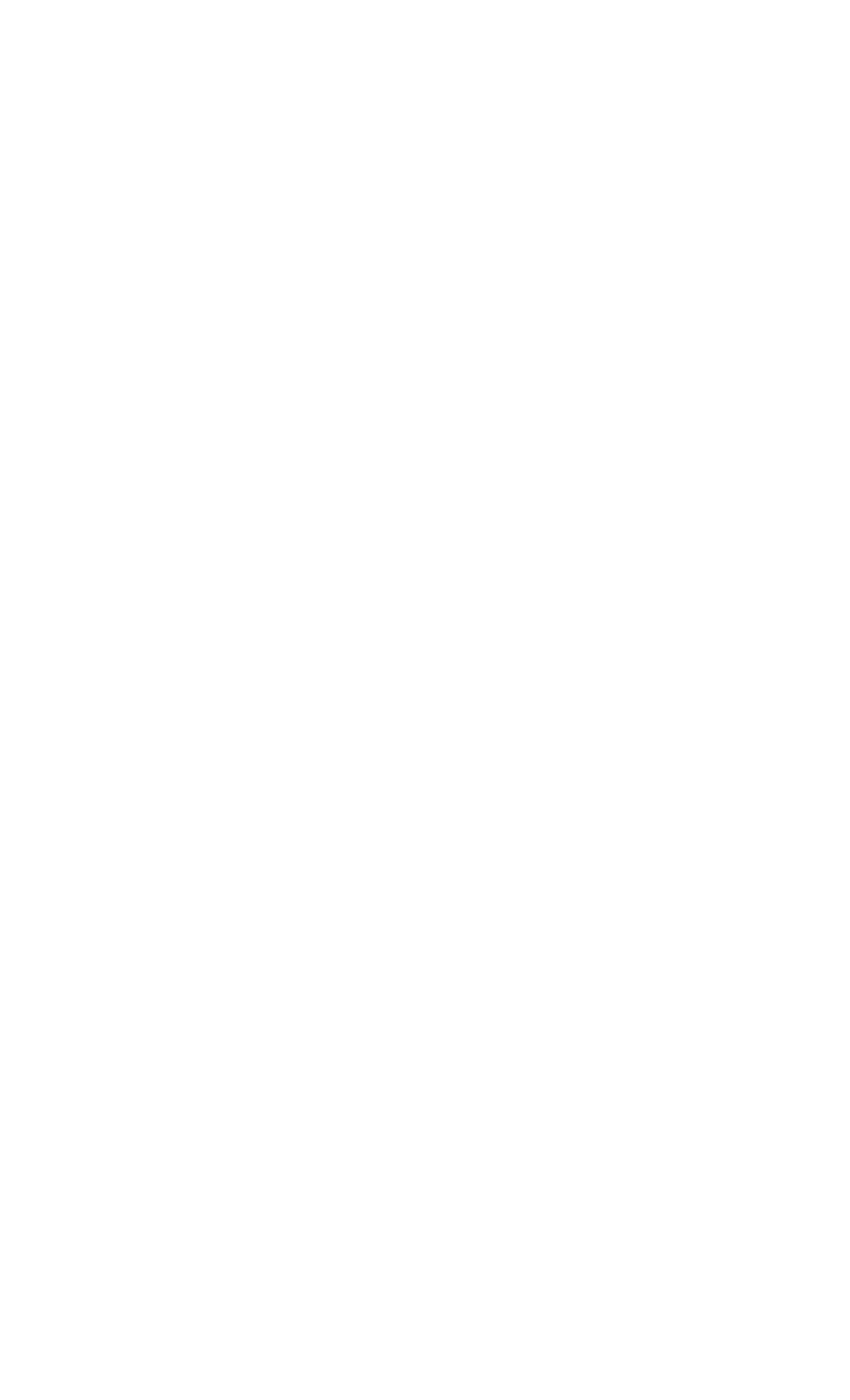| <b>INTRODUCTION</b><br>I. Looking at Undergraduate Analytical Curriculums:                      |                |
|-------------------------------------------------------------------------------------------------|----------------|
| <b>INDUSTRY</b>                                                                                 |                |
| II. Educating Tomorrow's Technical Work Force:                                                  |                |
| A National Concern <b>contracts</b> and the National Concern contracts and the National Concern | 10             |
| <b>RECOMMENDATIONS</b>                                                                          |                |
| III. Summary of Recommendations and Implementation Modes <b>Martin 12</b>                       |                |
|                                                                                                 | 1 <sub>2</sub> |
|                                                                                                 | 14             |
|                                                                                                 | 15             |
|                                                                                                 | 1 <sub>7</sub> |
|                                                                                                 | 18             |
|                                                                                                 | 19             |
|                                                                                                 |                |
|                                                                                                 | 2 <sub>1</sub> |
|                                                                                                 | 3 <sub>1</sub> |
|                                                                                                 | 49             |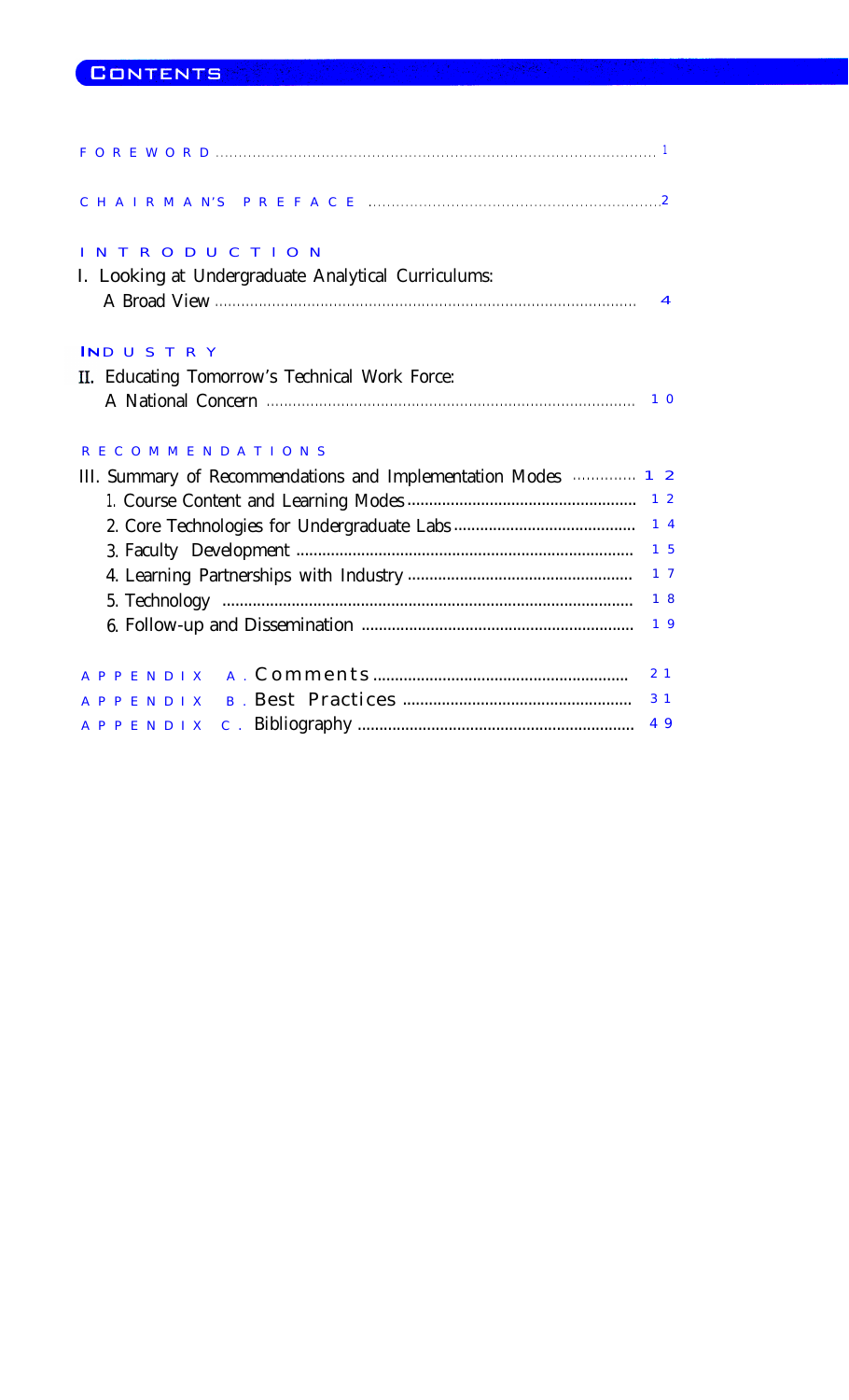he current exploration of Mars is a dramatic example of the multidisciplinary nature of analytical science.

Analytical science provides information on the chemical composition and structure of materials that are important not onl to chemistyy, but also to a broad range of disciplines such as materials science, biology and biotechnology, forensic science, and the earth sciences. In the Martian project, geologists, paleobiologists, astronomers, astrophysicists, and chemists work together. Analyses of meteorites found in Antarctica, as well as information from the early Viking and current Pathfinders missions, have been provided by a broad range of techniques. These techniques include mass spectrometry, scanning electron microscopy, microprob twolaser microscopy, and alpha proton x-ray (APX) spectrometry. This work also illustrates the importance of remote sampling and hyphenated (integrated) techniques. Such sampling and analysis techniques are quite a contrast to the classical wet analysis of geological samples brought to conventional laboratories.

This report addresses the education and training of those who enter the work force in areas dealing with the analytical sciences. It is the result of two workshops funded jointly by the NSF Division of Undergraduate Education and the Division of Chemistry.

Its recommendations are directed to the development of course and laboratory curricula in two- and four-year colleges and in undergraduate education in graduate-level institutions, as well as to areas of cooperation among academics, industry, and government. The recommendations indicate that reform involves not only content but also the other elements of the learning environment: strategy, evaluation, and delivery of content. Analytical science involves problem solving, thus problem-based learning is a logical and appropriate educational strategy. Furthermore, this reform should occur in two directions: the inclusion of applications from other disciplines in analytical chemistry courses and the incorporation of analytical techniques in courses and curricula of other disciplines.

The Martian exploration is an unique example of the key role analytical science plays in providing information for industry and government in many critical areas including quality assurance, development of new products, environmental regulation, and health care. The goals, content, practitioners, and consumers of the analytical sciences continue to change.

This report describes the current status of and trends in analytical science and makes recommendations for improving the education and training of undergraduate students in this dynamic environment.

Frank Settle Frank Settle Fred Hawkridge Program Director Program Director Division of Undergraduate Education Division of Chemistry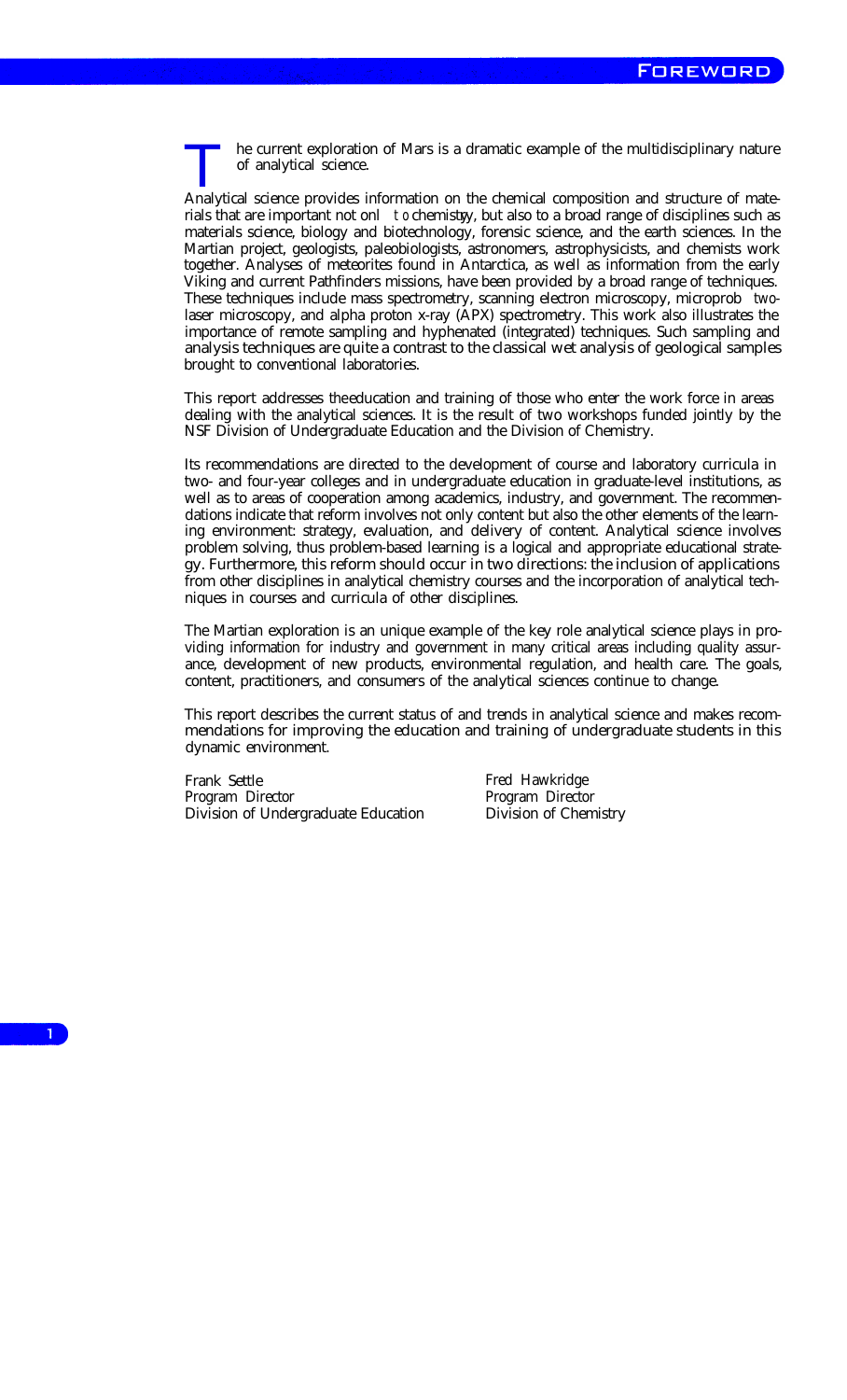### **BACKGROUND**

A grant co-funded by the National Science Foundation's Division of Undergraduate Education and Division of Chemistry supported these two workshops. Our goal was to develop a set of recommendations and implementation modes for curricular improvements in the education and training of future analytical scientists. The first workshop was held Oct. 28-30, 1996, at the conference facility of the Xerox Documentation University in Leesburg, Va. The second workshop was held March 13-15, 1997, at the Regency Suites Hotel in Atlanta, Ga.

The workshops focused on the NSF goal to catalyze pivotal changes in the education and training of undergraduates in science, mathematics, engineering, and technology (SME&T). In its 1996 report, Shaping the Future, NSF identified several areas of concern regarding America's SME&T competency. It specifically addressed the growing need in our country for a technically skilled work force and sounded the alarm that current SME&T education did not fully address that need. It called for a nationwide action by government, industry, and the higher education community to address and strengthen the current weaknesses in SME&T undergraduate education.

The workshops served as a forum for the analytical community-in partnership with NSF-to address these concerns and to define and consider issues that impact future work-force competency. The participants represented two- and four-year colleges, graduate-level institutions, industrial companies, and government agencies and laboratories.

#### W ORKSHOP FORMAT

The program format allowed ample time for discussion among participants and offered input from several speakers who shared perspectives from industry and academe. The technique known as Linkage Analysis Planning (LAP) expedited the process to identify and prioritize issues. This method is used widely by organizations involved in planning because it allows stakeholders to share, communicate, and prioritize their vision.

At the onset, participants generally agreed that improvements in science, mathematics, and engineering education are central to shaping America's scientific and technological future. This need extends from K-12 through postdoctoral studies. Finding agreement on what needs to be improved or changed, how to implement and pay for such improvements, and how to build better linkages between academe and industry are challenges.

#### GENERAL AGREEMENT

Regarding analytical curricula, participants generally agreed that measurement, problem solving, and hands-on techniques were central to educational content. But how do educators bring real-world problems and problem-solving skills into the curriculum? What measurement skills do they need to teach? What is the balance between fundamentals and what is thought of as "skills"? Which techniques are to be emphasized or de-emphasized? How are interdisciplinary areas brought into the analytical curriculum and how is analytical chemistry transported to other disciplines?

Most participants thought that better interactions between faculty and industry would bring about a cross-pollination of ideas and resources. Many in the group focused on analytical chemistry, but most agreed that chemistry-based programs must create stronger ties to related disciplines, both on campus and within industry. But how do undergraduate programs educate and train those chemistry students-many of whom will enter the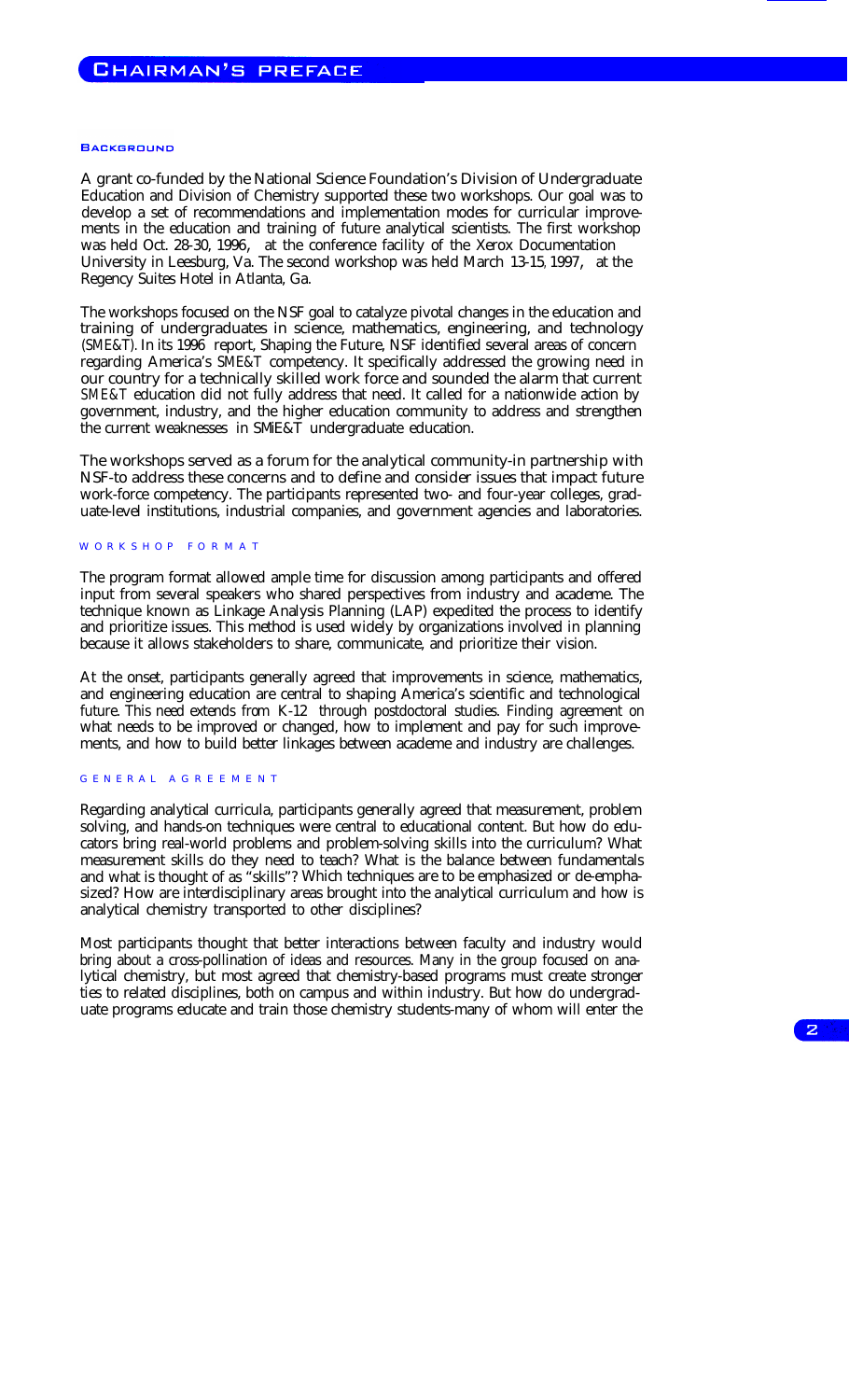work force in analytical areas--to meet the diverse and ever-changing needs of other science and engineering disciplines? Industry representatives and educators lamented the fact that students also needed to improve their skills in communication, teamwork, and problem-solving.

# THIS REPORT

In Section I, these issues are put in context by looking at the undergraduate analytical curriculum. Work-force issues are among the drivers of educational reforms, so Section II offers industry perspectives on the issues that affect education and work-force competency. In Section III, we identify the six issues that emerged as the workshops' priority issues: 1) course content and learning modes; 2) core technologies for undergraduate labs; 3) faculty development; 4) learning partnerships with industry; 5) the impact of technology; and 6) follow-up and dissemination. Section III also recaps the participants' recommendations and their suggestions for their implementation.

Follow-up and dissemination, as well as the assessment and evaluation of the initiatives triggered by the recommendations will be on-going activities. I look for your many ideas and suggestions, such as those that will increase the interaction between academics, industry, and government regarding curricular improvements.

# A CKNOWLEDGEMENTS

Finally, I wish to acknowledge the contributions of the steering committee in helping to organize the workshops; the workshop participants for their enthusiasm and willingness to present ideas and discuss issues; the key presenters and speakers for stimulating our thinking about curricular changes; and the NSF for its financial and pro-active support.

You are invited to be challenged and stimulated by the commentaries and best practices offered by several participants, as included in Appendices A and B of this report.

> Ted Kuwana Chair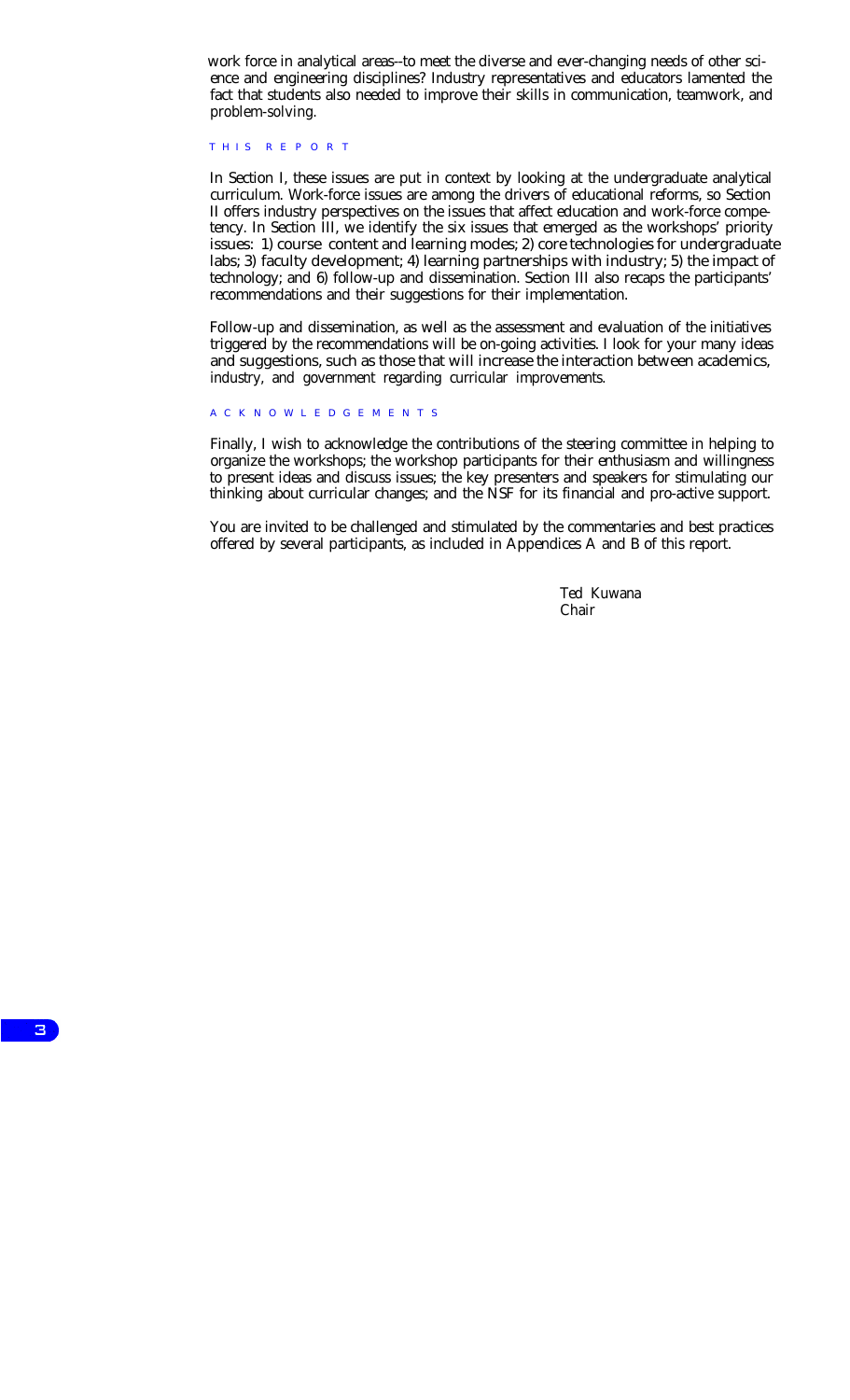# I. LOOKING AT UNDERGRADUATE ANALYTICAL CURRICULUMS: A BROAD VIEW

*"Today, students with diverse backgrounds are seeking an education that will prepare them for careers in a global society with science and technology as a common currency. Because undergraduate education is central to the preparation of tomorrow's knowledge workers and affect such a large, s diverse, and growing segment of the population its reform has potentially widespread application and benefits.*

- *Synergy*, July I996

Analytical science increasingly is an integral part of all science and engineering disciplines, and it also plays an important role in broader societal concerns. So analytical science education must reach beyond students' undergraduate analytical chemistry courses. But how do we educate and train undergraduates who will meet this country's diverse and growing need for people in the science-based and engineering disciplines? How do we shape the undergraduate curriculum so that it can prepare students for jobs in the industries that hire analytical scientists? The questions have no simple, all-encompassing answers. The workshop participants did not agree on all the desirable attributes of an undergraduate curriculum, but they did agree on these four:

- A broad education with significant emphasis on the liberal arts is still a desirable goal for most students.
- The traditional approach to undergraduate education in analytical chemistry requires significant changes and improvements.
- As part of these changes, the curriculum must introduce the scientific method in introductory courses and must include a thorough understanding of the analytical process.
- It must offer a context-based education that includes problem-based learning. This approach challenges students to think critically and gives them the best preparation for careers in and outside of the sciences.

A liberal arts education remains an integral part of most four-year, undergraduate programs that offer degrees in the sciences and in engineering. A core of liberal arts courses can also be found in most two-year programs. Those endorsing a liberal arts education assume that courses in the humanities, social sciences, and natural sciences will expose students to a variety of life-enriching disciplines. They also assume that the liberal arts will hone students' critical thinking skills as well as their ability to write and speak effectively.

Industry representatives, however, expressed concern that younger employees with college degrees lack these solid communication skills. Surprisingly, new science graduates also seem to have little understanding of the scientific method and limited experience with the analytical process and its rigors of sampling, sample preparation, measurement, data analysis, and interpretation. Clearly the industry representatives see gaps in the education and training of undergraduates entering the analytical work force.

Although industry needs should be given serious consideration when looking at curricular reforms, undergraduate science education is not solely a training mill for industry. One participant made a case for industry assuming more responsibility for skill development in its new hires. (See Layloff, Appendix A)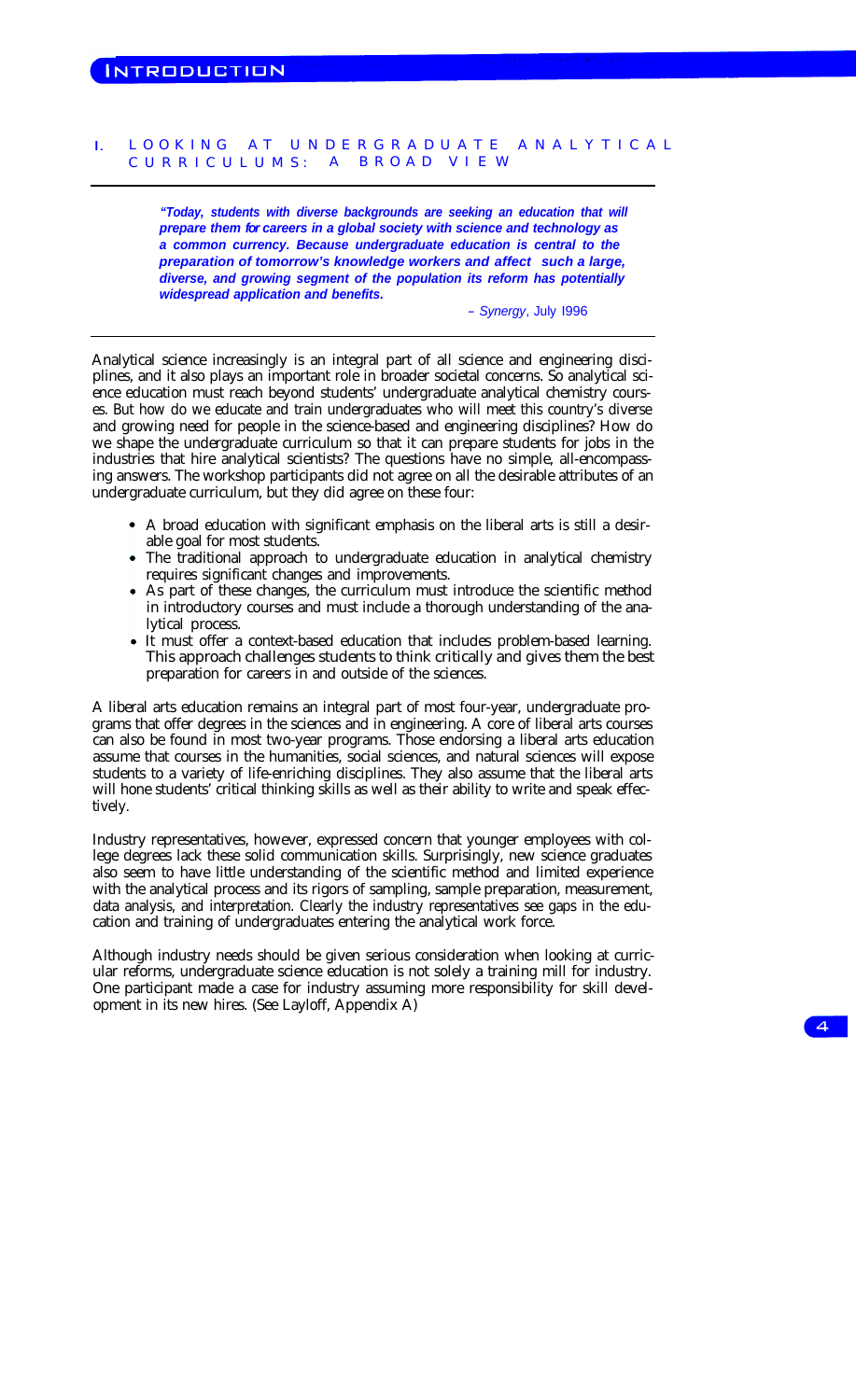For decades new graduates in the sciences have consistently divided their post-graduation pursuits almost equally between industry, the professional schools, and graduate schools. A significant percentage of master- and doctoral-level students eventually find careers in industry. So, long-term, industry does absorb a large number of chemistry undergraduates.

The industry percentage also increases when those with associate degrees are included in the totals. A good percentage of graduates from two-year, technical programs immediately enter the technical work force. Many take jobs with companies that have a recruiting presence on campus or with those companies who work with the community college to develop specific training programs.

Just as not all undergraduates go on to industry, not all students in introductory science courses are science majors. Many chemistry students are majors, but many also take chemistry to fulfill a liberal arts requirement. Do traditional curricula meet the learning needs of these non-majors? Could revised curricula attract more majors? Another factor is that a great deal of introductory chemistry is completed at the two-year, community college and not at four-year institutions. Can curricular revisions be made without specifically addressing the needs of students in two-year schools?

These workshops examined two- and four-year college programs, but participants acknowledged that any national movement to revise science curricula must also include K-12 students and teachers. (See Smalley, Appendix A.) As one participant noted, "Science is for everyone, K-16, it's not just for those who want to become scientists." If science, however, was taught as if it was relevant to everyone, then perhaps more elementary, high school, and freshmen college students might choose to become scientists.

Any suggestions for curricular reform then must consider the diversity of the students and of those who teach or who hire students. Curricular reform speaks to the needs of industry and graduate schools. It affects both science majors and non-majors, and K-12 students. It also must address the two-year curricula that assist not only industry, but also the students who are headed for four-year institutions and who take their first introductory chemistry course at a two-year college. (See McMillan, Appendix A.)

#### T RADITIONA L A PPROACH

A central goal drove these workshops and the discussions and recommendations they generated: To steer the undergraduate analytical curriculum in a new direction. The direction clearly is away from the traditional approach, which some believe has not encouraged or developed the scientific and technical work force the nation needs.

Analytical chemistry is essential to many of the nation's science and engineering initiatives. So to ensure that the nation's technical needs will be met, the undergraduate analytical curriculum needs to better prepare students to become problem solvers. In turn, this preparation will give students a broader range of career opportunities. If the learning is exciting and relevant, analytical courses also may attract more young people into the sciences.

Those calling for change, both at the workshops and in national arenas, bemoan the lack of relevancy and excitement in many traditional courses. They want to eliminate the "plug-and-chug," cookbook approach to college laboratories. They want to change the 50 minute lecture blocks that start with abstract concepts and principles and end with examples that often are detached from experience. Too often, they say, course content is neither relevant to students nor related to problems and issues in the real world.

In their essay, "The Power of Problem-Based Learning in Teaching Introductory Science Courses," (See Appendix C.) authors Deborah Allen, Barbara Duch, and Susan Groh note that "...the structure of traditional science courses erects numerous roadblocks to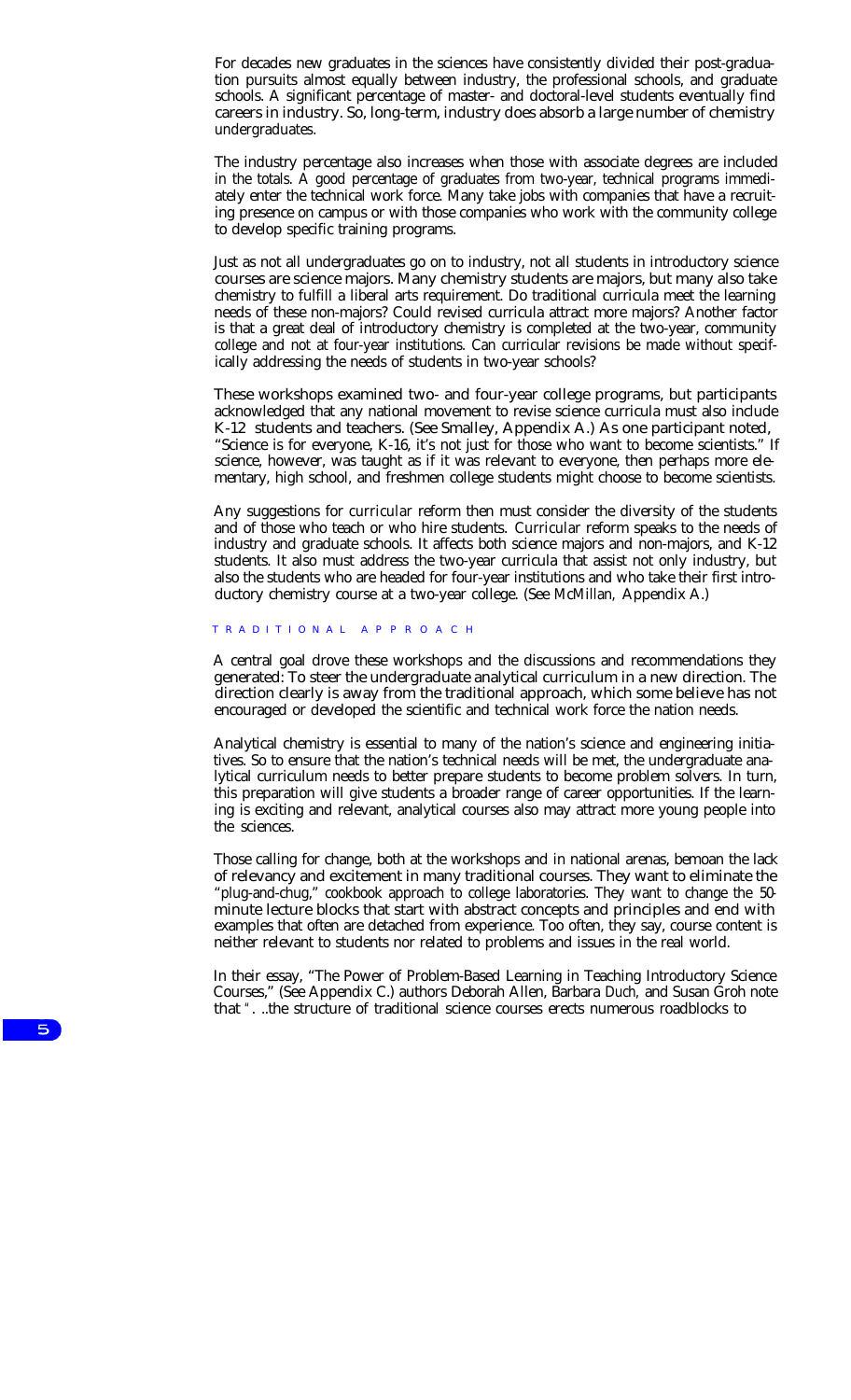dents becoming actively involved in their own learning." The undergraduate science experience, they say, is often too closely related to traditional approaches to teaching and learning where students listen to a teacher, work standard problems, and memorize facts for exams. College students spend little time understanding the concepts behind the material. They work alone, and their achievement is based on routine paperwork: exams and exercises. In the end, students may not retain new information long enough to apply it to the next course in the sequence.

A content-based approach, in which the emphasis is on covering as many analytical techniques and methods as possible, creates difficulty for the instructor. The proliferation of methods and their variants makes it impossible for the student to become versed in all of them. Rapid changes in certain areas can make knowledge that is learned today obsolete in a few years. The content of the analytical curriculum will continue to evolve, but the analytical method and the way in which analytical scientists go about examining and devising solutions to problems will remain the same. It is essential that students learn general problem-solving skills to solve open-ended problems. It is also essential that students learn how to work in teams to solve these problems.

Traditional college science courses have a difficult time meeting the criteria for good courses as defined by the National Research Council (NRC). In its 1996 report, "Analysis to Action," (See Appendix C.) the council listed characteristics of good courses. These courses

- **.** are problem-driven
- **.** emphasize critical thinking
- **.** provide hands-on experience
- **.** are relevant to topics students find in life
- **.** offer both the process and concepts of a discipline
- **.** show links between related disciplines
- **.** place the subject in a broader personal, historical, cultural, social, or political context
- **.** provide intellectual tools needed to explore new areas

In her workshop comments, Barbara Duch called for a course approach in which science is taught as science is practiced at its best--through discovery, active involvement, and team efforts. For Duch and many others, the method of problem-based or inquiry-based learning offers a viable alternative to more traditional approaches. It also incorporates the characteristics of good courses as defined by the NRC report.

P R O B L E M-B A S E D L E A R N I N G

*"The goal of education in analytical science is to develop problem-solving skills based upon scientific inquiry. This would include team-based approaches to problem identification, application of multiple analytical techniques, effective communications of experimental results, and development of the ability to learn new techniques and concepts."* **-Workshop II**

What is problem-based learning (PBL)? Though not new, problem-based learning has attracted a great deal of attention, especially in the natural sciences. PBL is learning that is driven by a problem, not by an abstract concept. Ideally the problem can be found in real life, and it has no quick, easy solution. Students not only have to solve the problem, but they also have to find the information and other resources they will need. They work in groups; they share information; they teach each other.

They are engaged in active learning to develop and test their hypothesis so they can arrive at solutions to problems. The principles and concepts they learn along the way are an integral part of the problem they struggle with. The knowledge they gather is con-

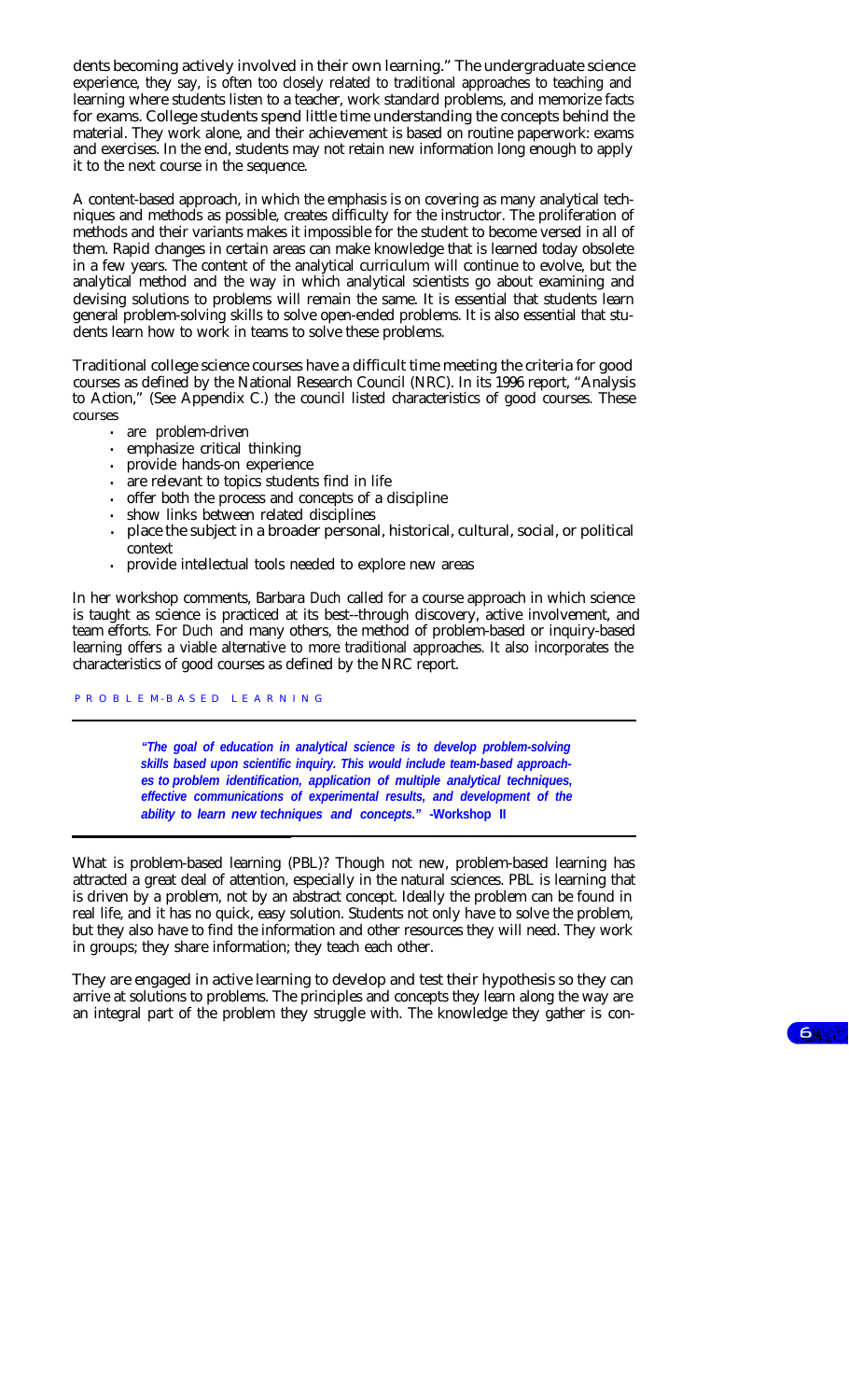nected to the course at hand, and they can integrate what they learn into other courses. Their grades are based not only on what they remember, but also on what they can do.

PBL teaches students how to learn and how to ask the questions that lead them to solutions. What information do I need? Where can I find it? How can I organize the data so that they are meaningful to me and to others? How can I communicate the information to others? These questions and the steps needed to solve a problem and discover an answer or solution can be applied again and again on the job or in graduate school.

PBL captures students' attention and presents them with real-life situations that involve more than one discipline and certainly more than one set of standard problems. In life, problems are not exclusively related to chemistry, or to biology, or to microbiology. Environmental pollution, for example, may involve the gathering and exchange of information across all those disciplines and more. In life, learning and problem-solving are not detached and separated by topic.

In the laboratory, PBL means students are active participants in experiments. They are told less about how to do the experiments and are expected to make their own decisions. In the analytical curriculum, PBL means students undertake the complete process of performing measurements--from identifying the problem to collecting samples; from doing appropriate sample workup and pretreatment to undertaking the measurement; and from analyzing to validating the results. Such an approach means that students participate in fewer experiments and that the emphasis is on the depth of problem solving rather than on the breadth of analytical techniques.

PBL then addresses the real concerns of industry and graduate schools:

- In that students come prepared with problem-solving skills
- Interpretent measurement methods that they can use relevant measurement methods
- that they can think across the disciplines
- that they can effectively communicate what they know
- that they can work with others to solve a problem

PBL, however, requires that faculty be creative, flexible, and willing to relinquish some control over and responsibility for the students' learning. PBL also sparks concerns about how faculty are to assign individual grades. Those who are concerned about scoring student achievement might look to industry for guidance. On the job, people's competency and contributions are evaluated in any number of ways, including portfolios, peer reviews, self-assessments, and final product. Grades can include evaluation of individual contribution as well as the results of a team effort.

# B ENEFITS OF P B L

In spite of the adjustments that come with adopting this teaching approach, PBL offers some striking benefits:

- It may help to reverse the recent trend of reducing the amount of laboratory time in all undergraduate science courses, or it may at least bring greater learning to shortened lab periods, or encourage students to learn outside of their labs.
- It lends itself to research experiences where undergraduates may be part of a team that includes other undergraduates, graduate students, and faculty.
- It can be used in K-12, making it possible for undergraduate programs to create or connect with science outreach programs in the community.
- It stresses communication skills, teamwork, and problem solving. These skills are needed in all the sciences, not just analytical science, and they also are essential on the job.
- It adapts well to an interdisciplinary approach. In fact, the discovery method that is an integral part of PBL almost guarantees students will be learning across the curriculum.
- It often requires that students use several techniques and a variety of equipment.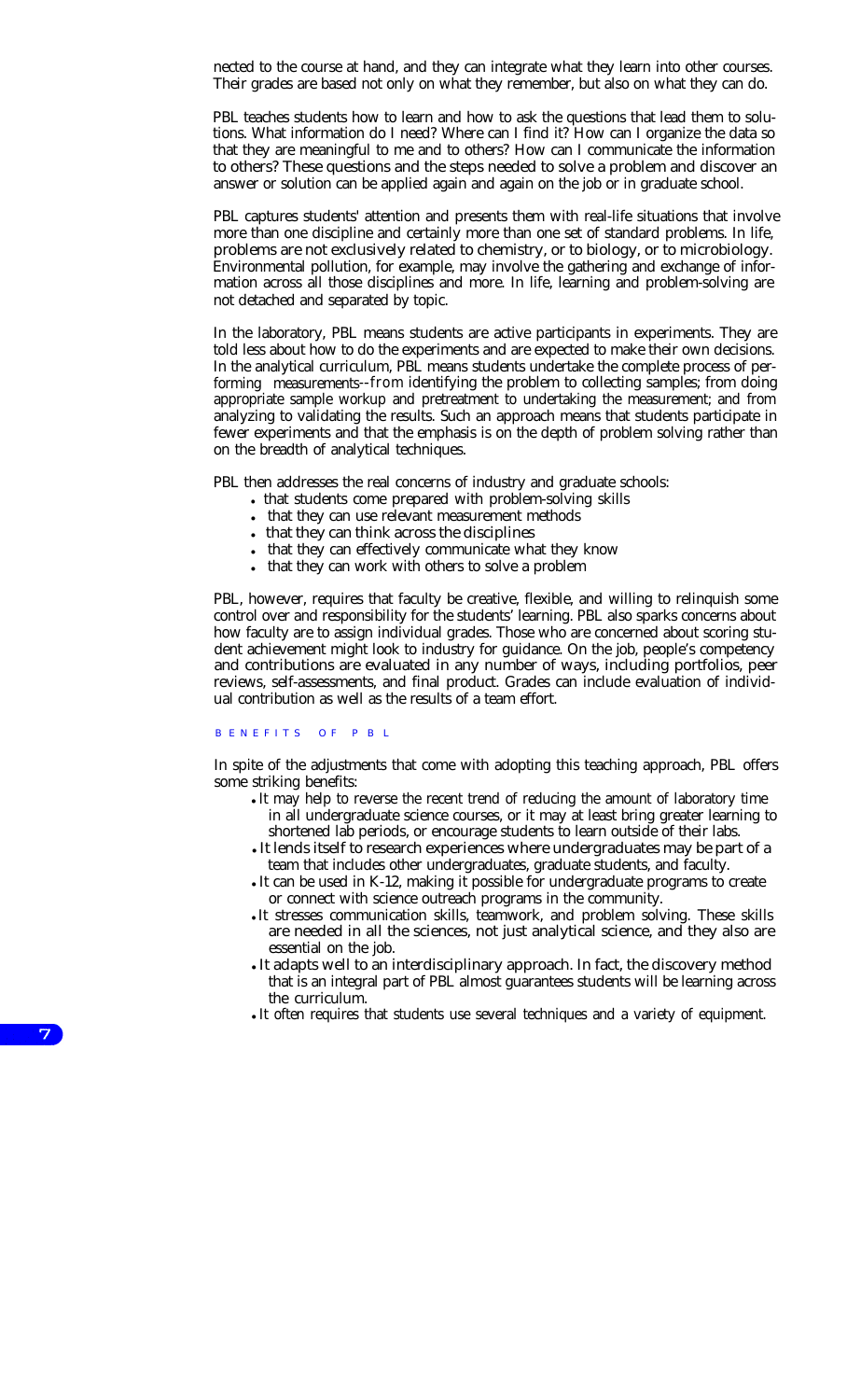PBL thus addresses the needs of analytical students regardless of their specific disciplines. It also promotes the goals of the National Science Foundation:

- to promote student learning
- to prepare students for rewarding careers
- <sup>l</sup> to increase awareness and appreciation of SME&T issues
- to develop inter-disciplinary SME&T curricula
- to prepare students for technical and instructional careers
- to promote scientific literacy in the public

#### C HALLENGES

This whole-hearted endorsement of problem-based learning also comes with more than a casual nod to the challenges it brings. Curricular changes are difficult to usher through departments and university administrations. The task of steering analytical curricula in a new direction must be undertaken by faculties who already carry heavy teaching and research loads.

Concerns about time must be added to concerns about equipment costs for new instruments, hardware and software, and Internet access. Where will faculty find the textbooks and materials that support and complement problem-based learning? How can two- and four-year programs prepare students when textbooks and laboratory instruments lag behind current practice? Any endorsement for widespread curricular changes also must recognize that textbook publishers and academic curricular committees move too slowly to keep pace with today's rapid technological advances.

Perhaps some helpful suggestions can be found in the comments of Larry Suter, (See Appendix C.) who oversaw the research contained in a report funded by the NSF: *A Splintered Vision: An Investigation of U.S. Science and Mathematics Education.* Concerned with K-12 education, the report has application to the teaching of undergraduates.

"U.S. science and math teaching, " writes the NSF's Suter, "is a mile wide and an inch deep, when compared to our international competitors." Suter notes that U.S. teachers have less time to prepare lessons than teachers in other countries. Plus, no coherent approach guides U.S. K-12 science and math curricula, with schools covering different topics in different sequences.

The report refers to a study led by William H. Schmidt of Michigan State University that attempts to explain why international students consistently out-perform U.S. students in math and science. These stronger students may come from countries with a more uniform approach to the teaching of topics collectively deemed important. Using inquirybased, hands-on learning, teachers give important topics in-depth treatment, and fewer topics are crammed into each school term. Students have time to explore and understand the important concepts.

In the report, NSF Director Neal Lane says "...America needs a scientifically and technologically literate work force in order to compete in the global marketplace, and all American students need a sound education in science and mathematics in order to compete in an increasingly demanding work place." A copy of the report, *A Splintered Vision,* is available on the World Wide Web: http://ustimss.msu.edu.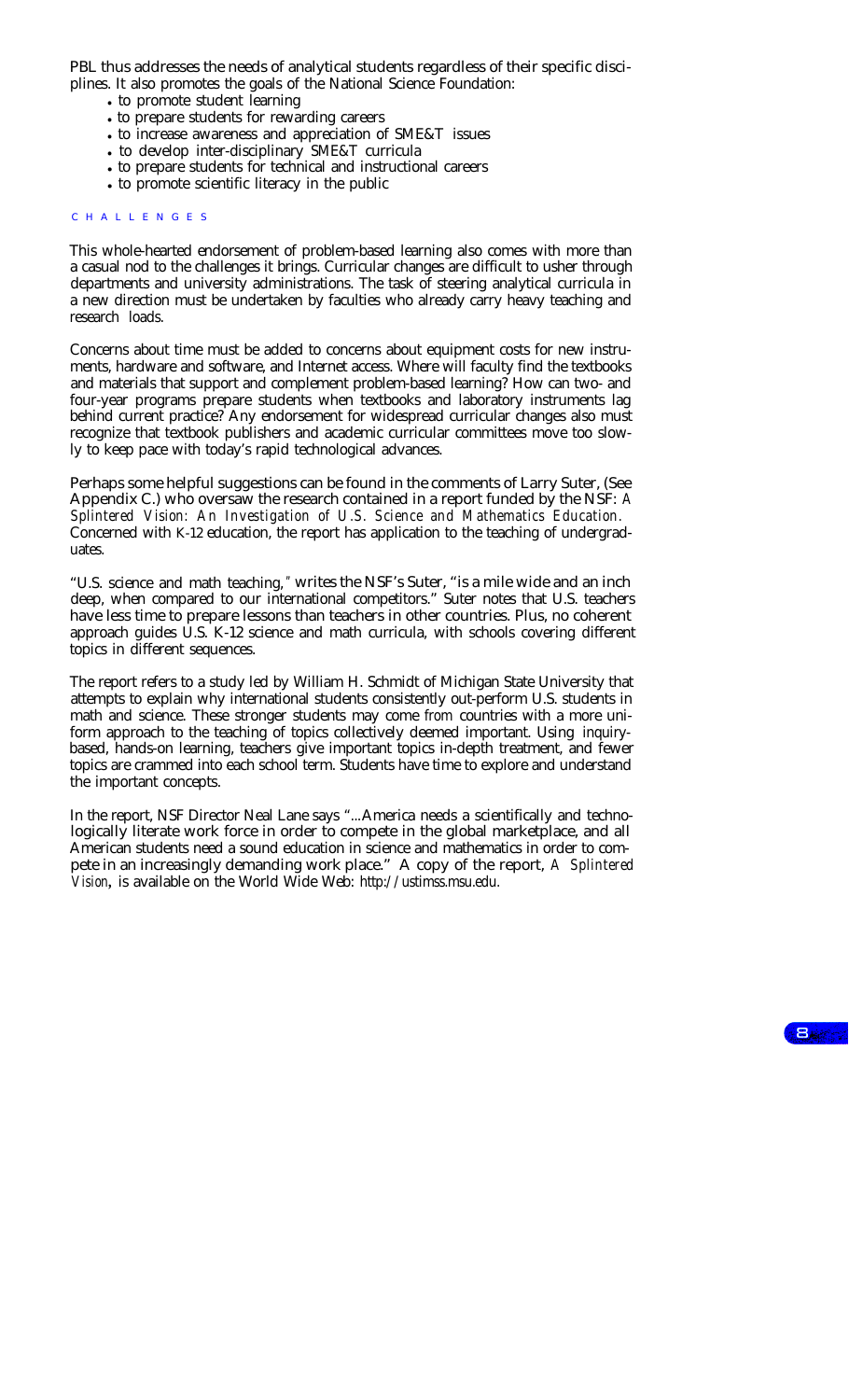*The goal of these workshops-to drive analytical curricula in a new direction-may also include a push to establish a greater consensus on what students need to know and what they must know well. What basic concepts and skills must students acquire to succeed in the work place? What approaches must we offer them so they find science and technology not only relevant and exciting, but also within the capability of any student who is willing to study and become involved in his or her own learning?*

Participants may have disagreed, for example, on which techniques to drop and add in an analytical chemistry curriculum. Give the boot to gravimetric analysis and titrimetry? Focus more on spectroscopy or capillary electrophoresis? They wanted more time to consider other questions as well: How to balance the fundamentals with the specifics? Which disciplines to import into an interdisciplinary approach? How to transport analytical chemistry into other disciplines?

But they also found consensus. Undergraduates need to understand the fundamental concepts of the scientific method and analytical measurement. They must know how to select the appropriate analytical method and how to evaluate the data. Most likely problem-based learning will offer more students the greatest learning opportunities.

So, analytical science courses must teach students how to think about measurement, about method, about data, and about the evaluation of that data. These courses must be designed to teach all students-those who will find jobs analyzing and generating the data, those whose job it will be to use the data and seek solutions, and those who will become part of a public educated about and interested in science and technology.

In the end, analytical science must become part of the larger national push to improve science, mathematics, engineering, and technology education in the United States. This need extends from K-12 classrooms through undergraduate and into advanced educational levels and is central to shaping America's scientific and technological future.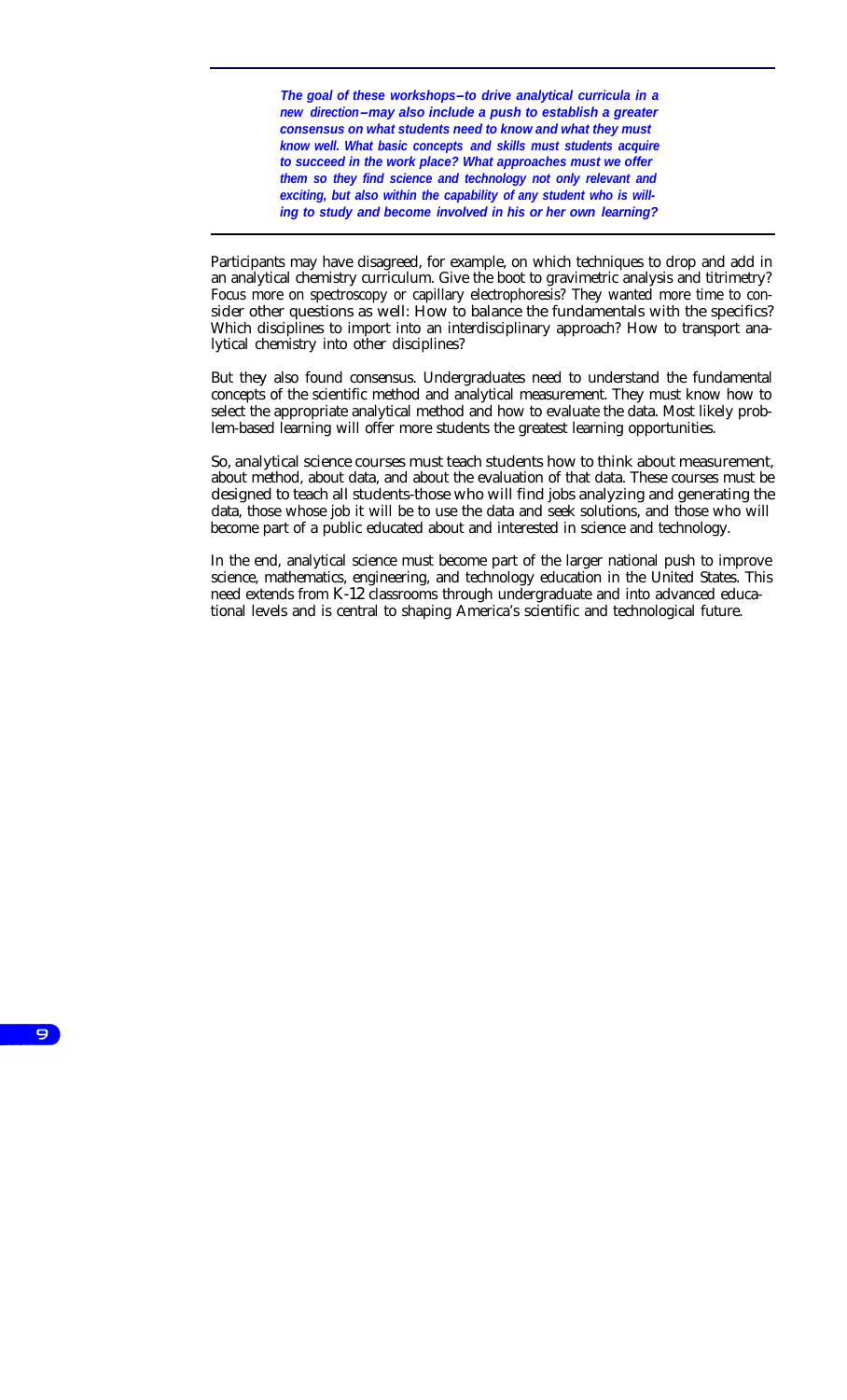# II. E DUCATING TOMORROW'S TECHNICAL WORK FORCE: A NATIONAL CONCERN

#### W HERE ARE THE SCIENTISTS AND TECHNICIANS?

Too few people choose analytical science as their career. The shrinking number of those with useable skills in science, math, engineering, and technology (SME&T) concerns not only industry, but also the National Science Foundation. The NSF wants to catalyze pivotal changes in SME&T education and training of undergraduates. In its 1996 report, Shaping the Future, (See Appendix C.) NSF specifically addresses the country's growing need for a technically skilled work force and sounds the alarm that current SME&T education does not fully address that need.

In their article in the Journal of Chemical Education, (See Appendix C.) Richard DePalma and Alan Ullman note that undergraduate science majors do not naturally assume they will have careers in science. In large part, they dismiss going on for advanced degrees and using their education within industry because they know little about what scientists in industry do.

# W HAT EXACTLY IS INDUSTRY LOOKING FOR IN ITS EMPLOYEES?

Those graduates who do go into industry, however, spark the second dilemma. A growing number of new-hires lack the technical and personal skills industry needs. Those industry representatives who spoke at the workshops said their companies need people who can write and speak clearly and who can work effectively as part of a team. Their employees must be able to define a problem, gather and analyze samples, and suggest solutions based on the data. They must be able to apply these skills to real-world problems, in complex and challenging environments, and to pay attention to quality assurance, controls, external and internal standards, and validation.

In general, the minimum personal and professional skills employers need are different than the skills many students receive during their analytical education. New-hires in industry must be organized, methodical, and flexible. They must follow instructions, ask questions, show initiative, communicate effectively, and pay attention to detail.

New-hires with good professional skills solve problems, think critically, have a good knowledge of chemistry and good lab practices, and can work alone or as part of a team. They understand the results, have good manual dexterity, and can operate a computer. At a technical minimum, new-hires must be able to do separations and spectroscopy and to manage a great deal of information.

Workshop participants representing higher education and industry strongly supported a curricular shift to PBL and the use of real-life problems in undergraduate labs. Industry people and faculty agreed that PBL offers the best opportunity to create an environment that develops the skills industry needs and that sparks excitement about the measurement sciences and careers in those fields. At its most basic, they note, PBL teaches students how to think and how to solve problems. In industry--where the problems may change, but the problem-solving method does not--employees who can think their way to solutions are a valuable commodity.

Most faculty viewed industry as an ally. Help us, many said. Help us stay current with the technology and instrumentation industry uses, and help us buy or share equipment. In the Information Age, help us retrieve and manage the wealth of information important

*The U.S. industries that hire analytical scientists and technicians face two dilemmas: a declining number of new-hires and lower-than-expected skill levels among those entering industry.*

*Many undergraduates do not even consider a science major, feeling the subject is beyond their grasp or interests.*

*Workshop participants representing higher education and industry agreed that undergraduate analytical curricula do not consistently produce graduates with minimum skills.*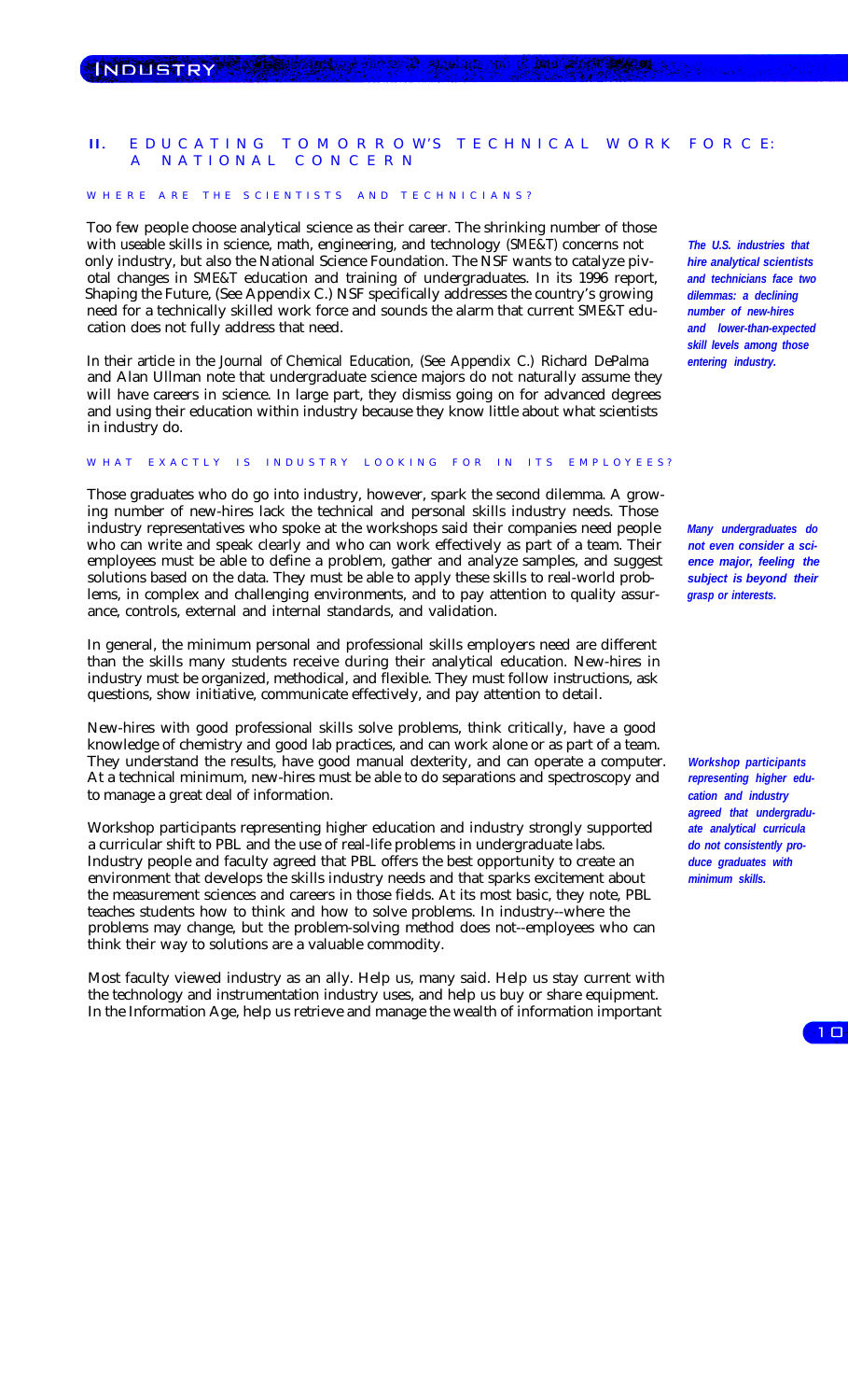to you, to us, and to our students. Give our students a taste of what a science-related career is like. Come to our campuses and invite us to your places of business. Use your business clout and leadership in our communities and region to generate real-dollar support for higher education.

Without hesitation, the industry representatives said they knew their companies were willing to form partnerships with higher education. In fact, many already involve themselves in SME&T undergraduate education, and some have developed outreach programs that reach students in K-12**.**

Through internships, in-house summer research programs, and on-campus visits and talks, industries have helped many undergraduates to become excited about research and to develop needed skills. Industry programs have given students a broader perspective of career opportunities, experiences with real-world problem solving, and information about industry expectations for what new-hires should be able to do on the job. See Boutilier and Sabo in Appendix B for some strong examples of industry involvement in education.

The workshop recommendations reflect the hope that more partnerships for such things as on-site courses and hands-on learning, equipment purchases and shared resources, faculty development and sabbatical opportunities, and internships and undergraduate research assignments will ensue between academe and industry.

But within the academic community, some are notably nervous about what these partnerships may mean. Most everyone supports ideas such as the creation of the Senior Analytical Corps and its promise of campus visits and expertise from retired industry people. Faculty certainly encouraged industry people to clearly communicate the jobrelated skills they need and want to see in future employees and to suggest the kind of preparation students should get at the undergraduate level.

Not everyone, however, wants to see industry representatives sitting down at faculty meetings to discuss curricular changes. The university, some note, is much more than a training camp for industry; students have more educational needs than the development of job-related skills.

Before industry and the academic community can find mutually satisfying solutions to the educational problems they have identified, they must find new and creative ways to interact. They must keep alive the discussions begun at these workshops and maintain the enthusiasm for change and mutual support they found in each other.

The direction and guidelines for a joint educational venture remain to be found. But clearly industry and the academic community see themselves as united in a common effort to improve undergraduate analytical curricula and to increase the number of students who study for careers in industry.

*Most faculty viewed industry as an ally in the effort to bring about curricular changes.*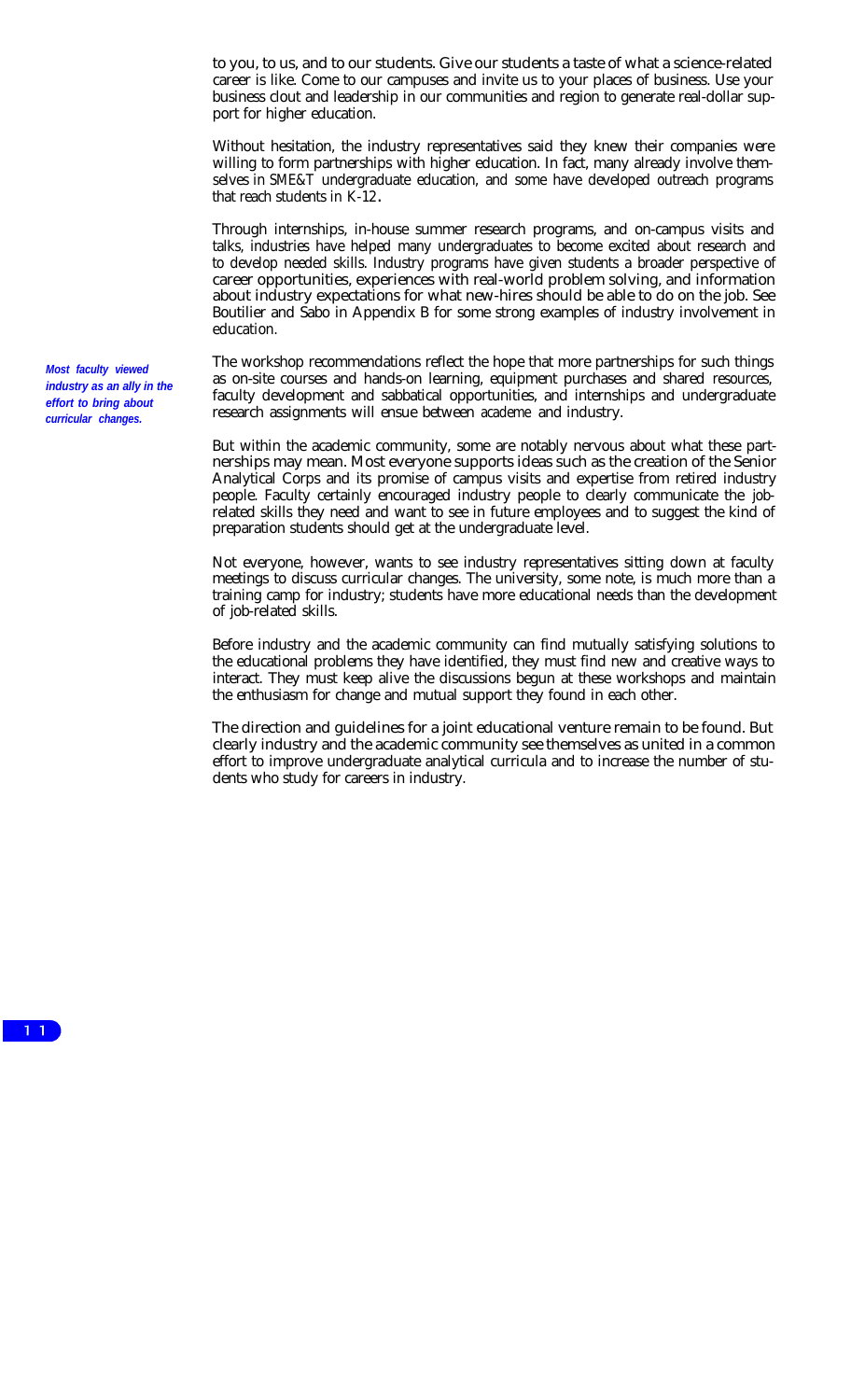# III. SUMMARY OF RECOMMENDATIONS AND IMPLEMENTATION MODES

The recommendations that follow are designed to provide a variety of resources to instructors that will encourage experimentation and facilitate implementation of classroom and laboratory educational strategies. It is important that the implementation of these recommendations involve a partnership among the major players in this matter: college and university faculty and administrators; representatives of those industries who are major employers of students with skills in the science-based and engineering disciplines; and the federal agencies that support research and educational activities in the analytical sciences.

# 1. C OURS E C ONTENT AN D L EARNIN G M ODES

Undergraduate analytical curricula need to better prepare students to solve future problems and to pursue analytical science careers.

RECOMMENDATION: That the academic community develop context-based curricula that incorporate problembased learning (PBL).

PBL and the use of real-life samples and contextual examples will help undergraduates apply what they learn on campus to careers within industry or to graduate study. To be effective, however, a problem-solving approach must encompass the complete analytical process-sampling, sample preparation or separation, measurement, and data analysis and interpretation-rather than focus on just a single analytical step or methodology.

In general, the participants agreed that all analytical students, regardless of their specific disciplines, must know how to use the scientific method and the analytical process. (For more on this, see Pardue, Appendix C.) They must write and speak effectively and must know how to work as teams and participate in strategic planning. They must be computer literate and familiar with the instrumentation used in their discipline.

The generic components of an analytical problem-solving approach should include the following:

- defining the problem
- dealing with sampling
- separating the analyte from interfering substances
- performing the measurement
- interpreting the data
- assessing and validating the results

The development of such analytical problem-solving skills in classroom and laboratory activities will, by necessity, involve mastery of analytical methods that include separation science, optical spectroscopy, electrochemistry, mass spectrometry, surface analysis, and other techniques. It is important that the emphasis be shifted from superficial coverage of methods to the utilization of selected methods in the context of problem-solving. The laboratory portion of the course should consist of relevant experiments. When possible, these experiments should address real, contemporary problems.

We realize that we must be realistic about how much can be included in the usual introductory college course, but we believe a reassessment of course content and teaching methods will make it possible for these skills and approaches to be included.

 $12<sub>1</sub>$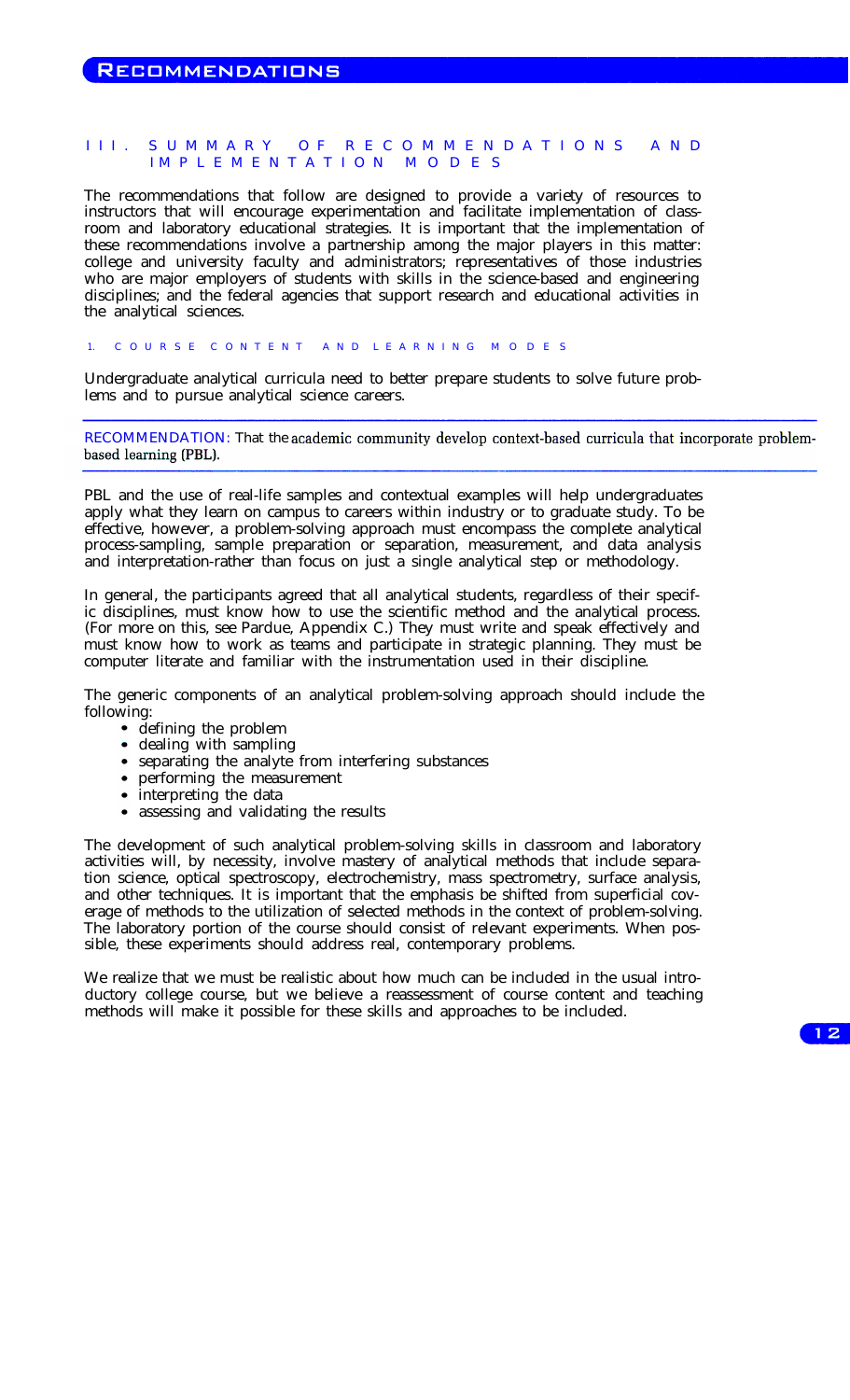To those ends, we recommend the following:

**Develop appropriate and supportive learning materials:** Texts, laboratory manuals, and other materials should be developed that support a context-based, problem-solving approach to the study of analytical science.

**Develop lab modules that emphasize and test all aspects of the analytical process:** A great need exists for laboratory modules that motivate faculty and that interest students. These materials may include multi-week, inquiry-based, real-world examples and, when possible, the analysis of real samples.

Distribution of examples of the best practices being used within the academic analytical community will help others develop and implement best practices in their departments. (See Appendix B for Best Practice examples.)

The establishment of partnerships between analytical scientists in industry and in academia will help guide the development of new laboratory modules on specific topics.

RECOMMENDATION: That teaching styles accommodate students' different learning needs.

The National Science Foundation (NSF), other governmental agencies, and industry are trying to entice a more diverse group of people into the scientific and technical work force. This nationwide push to build the technical work force can succeed if there is acknowledgment that not all students learn science in the same ways and that teaching approaches must address a variety of learning styles. For a good discussion on teaching styles, see Chapter 8, "Getting to Know Your Students," in *Science Teaching Reconsidered: A Handbook,* published in 1997 by the National Academy Press.

The traditional lecture format or cookbook laboratory often fails to entice students into science courses or fails to help those already enrolled to succeed. Success in introductory science courses will encourage students to re-create that success in other courses and even in a science-based career.

To those ends, we recommend that the following be implemented:

**Analytical faculties expand their teaching methods:** Effective instruction in the analytical sciences should incorporate some of the following methods. When possible, these methods should emphasize the development of oral and written communication skills:

- Small-group learning
- Cooperative learning
- Project-centered classes
- Investigative-oriented labs and lectures
- Case studies
- Emerging technologies
- Assessment tools of context-based learning

RECOMMENDATION: That more students be offered hands-on learning opportunities.

For many students, an introductory chemistry course is their only formal exposure to analytical chemistry. Those who go beyond first-level courses may not be challenged in ways that excite them to pursue analytical science as a career.

To those ends, we recommend that the following be implemented:

**Bring context-based learning to introductory courses:** Context-based educational principles should be used in the introductory chemistry labs that involve analytical mea-

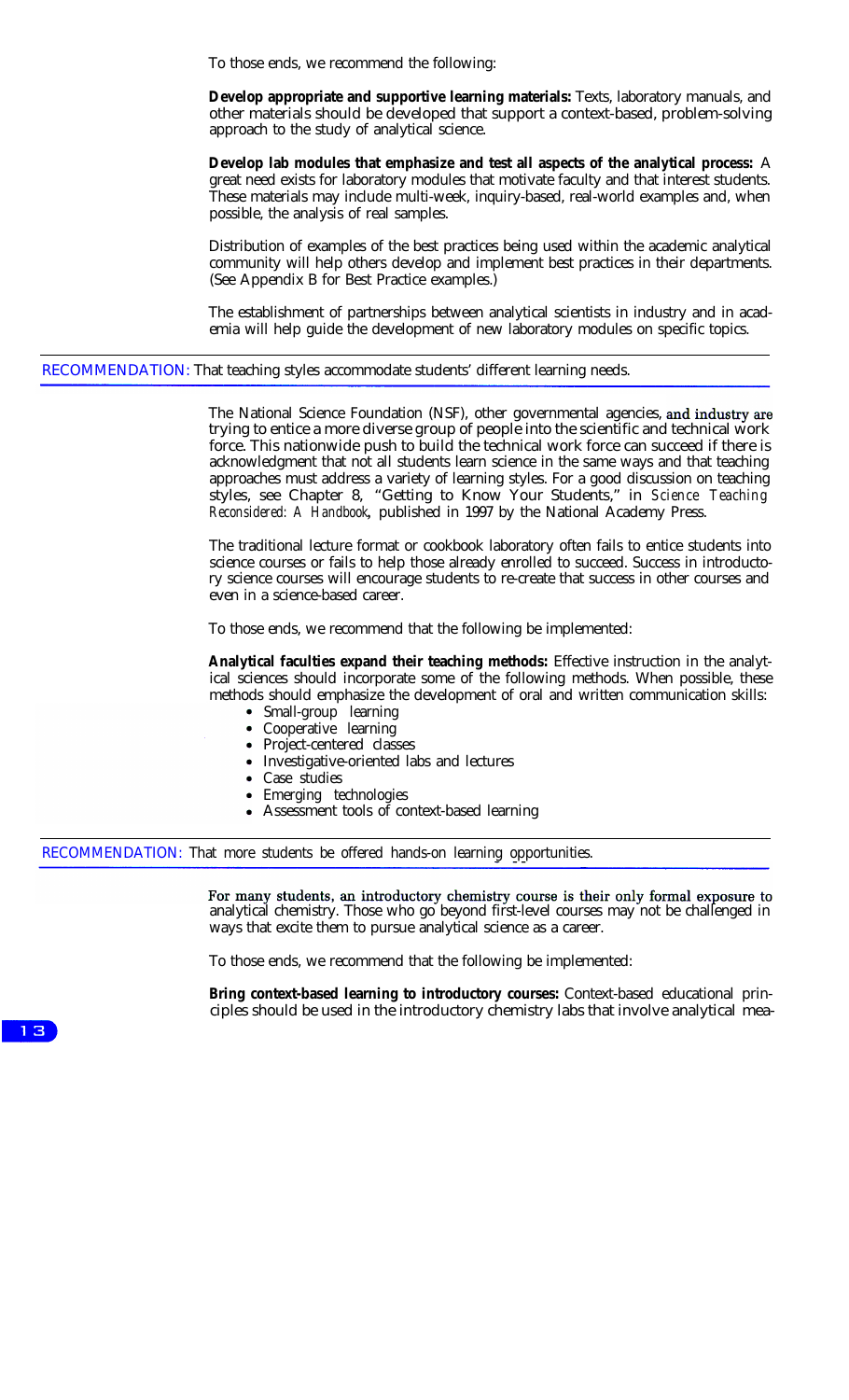surements. These measurements should include topics related to quantitation by "wet" analytical methods, such as titrimetry and gravimetry. Introducing these measurements at the introductory level will allow more time within the analytical curriculum to teach the skills and problem-solving approaches mentioned earlier.

Provide undergraduates research opportunities with faculty members: Undergraduate research develops familiarity and comfort with the scientific method and the analytical process and builds skills in problem solving and critical thinking.

**Scale up best practices**: Scaling up best practices to accommodate larger classes requires some special attention. Technology, such as interactive multi-media, can ease some problems of teacher-to-student ratio.

RECOMMENDATION: That universities form partnerships with community schools to enrich the K-12 science experience.

Many of the principles of analytical science are particularly well-suited to the K-12 classroom. Through outreach to K-12 teachers, two- and four-year institutions and research universities have an opportunity to strengthen science education in younger students and to stimulate their excitement in the sciences.

RECOMMENDATION: That the American Chemical Society (ACS) take a more active role in promoting curricular improvements in the education and teaching of analytical chemistry.

To those ends, we recommend the following:

**The ACS Examination Committee keep the analytical examinations current:** Exams can promote the learning of the analytical process by including questions about sampling, sample preparation and separation, measurement, data acquisition, and interpretation.

**The Committee of Professional Training assist in the move toward curricular reform.** The committee can consider ways to promulgate "best practices" of problem-based learning and to develop recommendations on technology standards. (See Core Technologies under Section 2.)

# 2. CORE TECHNOLOGIES FOR UNDERGRADUATE LABS

Anyone trying to equip an undergraduate laboratory or classroom faces a seemingly endless list of choices for such things as equipment, software, online services and world wide web access, and data acquisition tools.

RECOMMENDATION: That the analytical community develop a list of appropriate and well-developed technologies that faculty may consider for their classes and laboratories.

The Institute of Electrical Engineers developed such a list. It examined the appropriate use of technology in the classroom and set recommendations for technology standards. The analytical chemistry community could do the same.

A list of core technologies would help faculty and departments in the acquisition of instrumentation. A follow-up group from these workshops will meet and forward its list of recommended core technologies to professional societies for dissemination to the wider educational community.

To those ends of developing core technologies, we recommend the following:

 $14$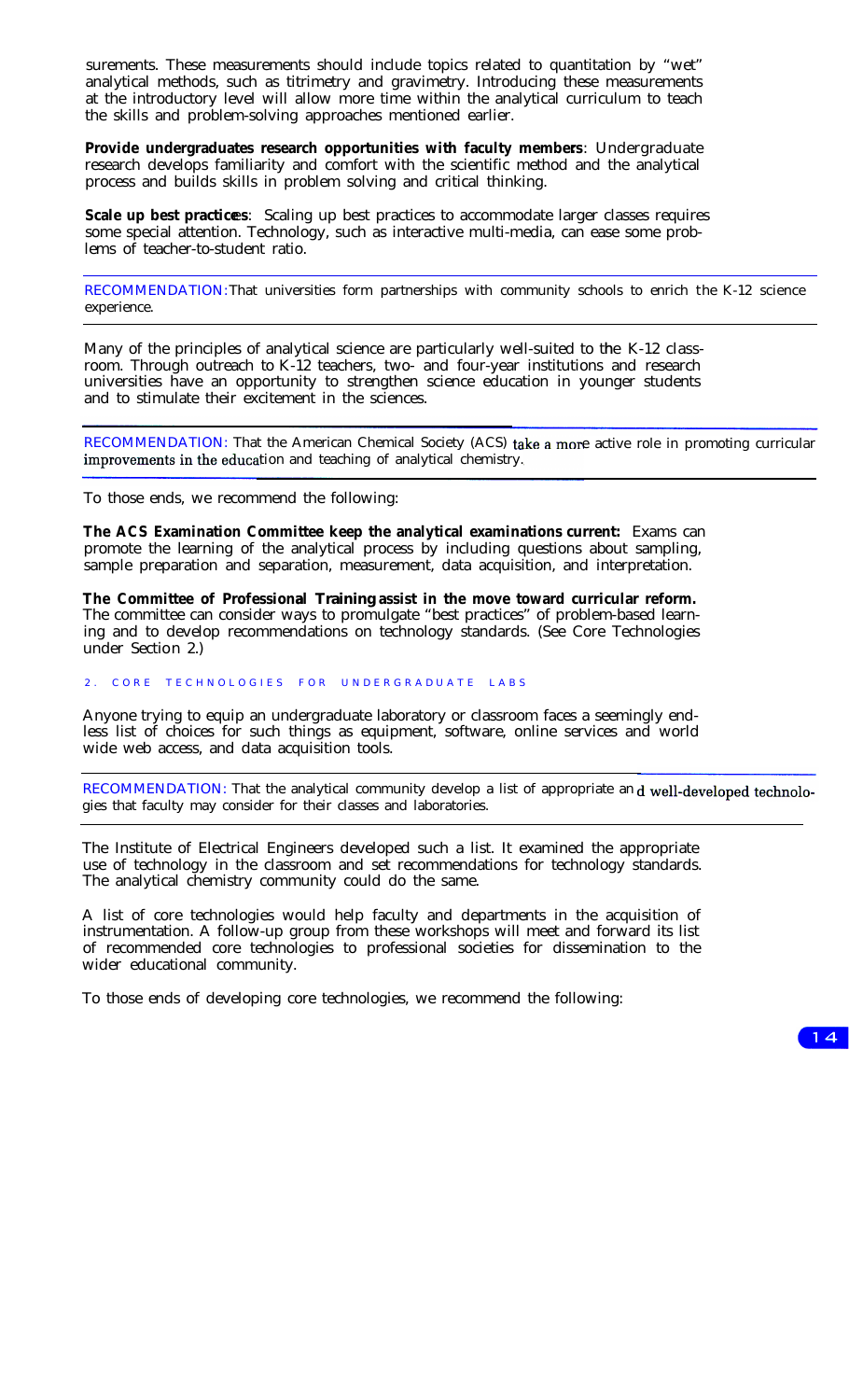**Pursue continuing education:** Faculty must actively upgrade their technological skills and knowledge through continuing education opportunities. ACS- or industry-sponsored short courses, virtual conferences and web courses, and training opportunities offered by manufacturers and vendors can help keep faculty current. (See Evans, Appendix A, for examples of how technology can be used with student researchers.)

**Encourage vendors to serve the education market:** Members of the analytical community should identify, recognize, and support those companies that serve the educational market and that develop or offer products and equipment of high quality and at reasonable costs.

**Broaden definition of technology:** By broadening the definition of technology to include more than what might be found in analytical chemistry, faculty will gain an appreciation for how technology enhances and supports work in other disciplines or other professions.

A technology symposium that brings together people from other disciplines could broaden our appreciation for technology and its uses and encourage us to use it more broadly and with greater innovation.

RECOMMENDATION: That faculty and their departments strive to incorporate today's technology into classrooms and laboratories and to use technology as an access to real-world le arning.

> In addition to learning about technology, faculty must also make technology an integral part of today's undergraduate classroom and laboratory. They must find ways to use various technologies as tools for learning.

To those ends, we recommend that the following be implemented:

**Use technology to link classrooms and to enhance learning:** Through the Internet, the web, video-teleconferencing, and virtual classrooms and laboratories, technology can link K-12 classrooms with colleges and research universities, and institutions of higher learning with each other and with other local, state, and federal agencies. These communication technologies will also enable industry to interact with classrooms nationwide, creating virtual internships and bringing outside expertise to campus.

Iowa offers an excellent example of just such a learning network. The state has invested more than \$240 million in the Iowa Communications Network (ICN). This optical fiber network currently links every community college, every four-year state school, and many private colleges and K-12 institutions. Each of the state's 99 counties also has at least one site. When completed, ICN will have 600 sites.

Some faculty are cautious about the widespread use of virtual learning and research simulations. Fears and concerns about virtual-learning opportunities can be mitigated if educators acknowledge that virtual learning enhances, but cannot replace, hands-on learning. It can supplement, but cannot supplant, real-world experiences.

3. FACULTY DEVELOPMENT

Analytical faculty are essential to the education and training of undergraduates who seek science-related careers. To prepare and encourage students, faculty must stay current with technology and with the skills industry seeks. Faculty also must be encouraged to drive the curricular reforms in undergraduate education that will support U.S. research efforts and foster growth in the scientific and technical work force.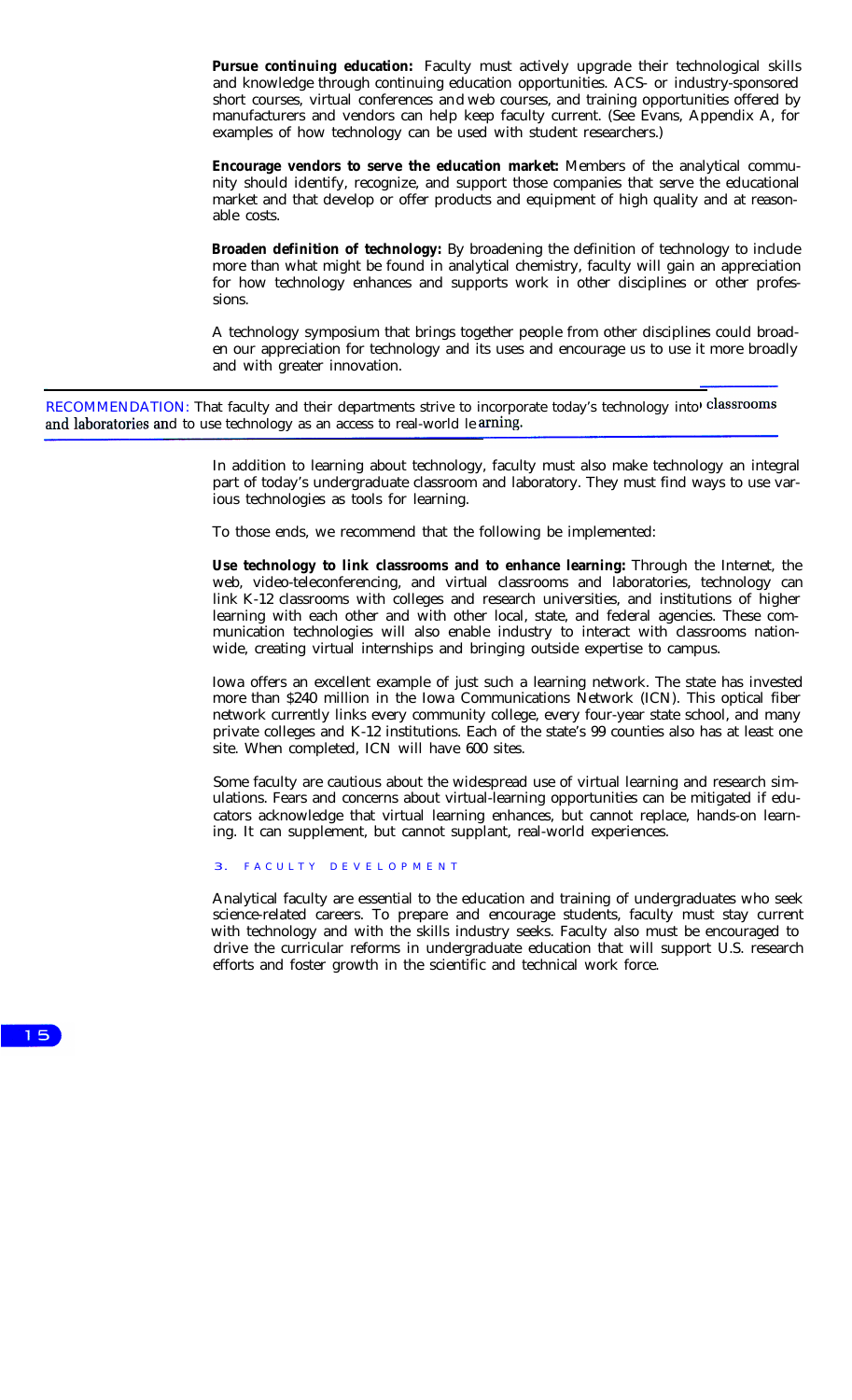RECOMMENDATION: That faculty in the analytical areas broaden their technical skills and industry awareness by seeking non-academic resources and learning opportunities.

Just as the participants call industry to a greater involvement in the education and training of faculty and students, they also call faculty to take an active role in their own continuing education.

To those ends, we recommend that faculty implement the following:

**Invite non-academics to campus:** Through short courses, classroom speaker programs, lectures, and one-on-one relationships between faculty and members of industry and government, faculty can connect with and learn from those who can bring a work-world perspective to the academic setting.

This outreach can include an invitation to join departments in discussions about curriculum. Local and regional industrial and governmental representatives can deepen the academic world's knowledge of the work place and suggest ways in which the curriculum can support industry and government needs for skilled workers.

**Seek sources for real-world problems:** Through contacts with local and regional industries, faculty can find sources for real-world problems and even samples that can be used in the classroom and laboratory.

**Develop exchange and visitation programs:** Continuing education happens on and off campus and in short and long periods of time. Non-academics can come to campus, and faculty can make on-site visits to industry and government.

Although travel distances, time, and costs will determine the types of exchanges, faculty are encouraged to consider a broad range of possibilities. Options can include exchanges for a day, a year, a summer, spring and winter breaks, or exchanges on an intermittent but ongoing basis.

**Establish a non-academic advisory board:** Non-academic advisory boards can help with a multitude of needs. Board members are sources for real-world problems and samples, resources for continuing education and exchange programs, contacts for donations of equipment and supplies, resources for donor development, avenues to internships and mentoring programs, and support for research opportunities.

**Support development of the Senior Analytical Corps:** Industry is encouraged to develop a Senior Analytical Corps and share the experience and knowledge of its retired scientists and technicians with academics. This corps of retired industrial experts will be an educational resource and help mentor students and faculty through on-campus short courses and lectures. These activities will help faculty and students keep current with industry needs and viewpoints.

For their part, educators can work with industry, can encourage the development of such a corps in their area, and can find ways to tap the expertise of retirees who join the corps.

RECOMMENDATION: That analytical faculty drive the revisions to undergraduate analytical curricula and help spread the word about the need for these revisions.

Ultimately, curricular reforms must come from within the academic community. Academic administrations must also want and support these changes. Many faculty and their institutions are unaware or unconcerned that their analytical curricula have not kept pace with technology or work force needs. They would, however, support changes if they understood the issues, the growing need for reform, and funding agencies' interest in supporting these reforms.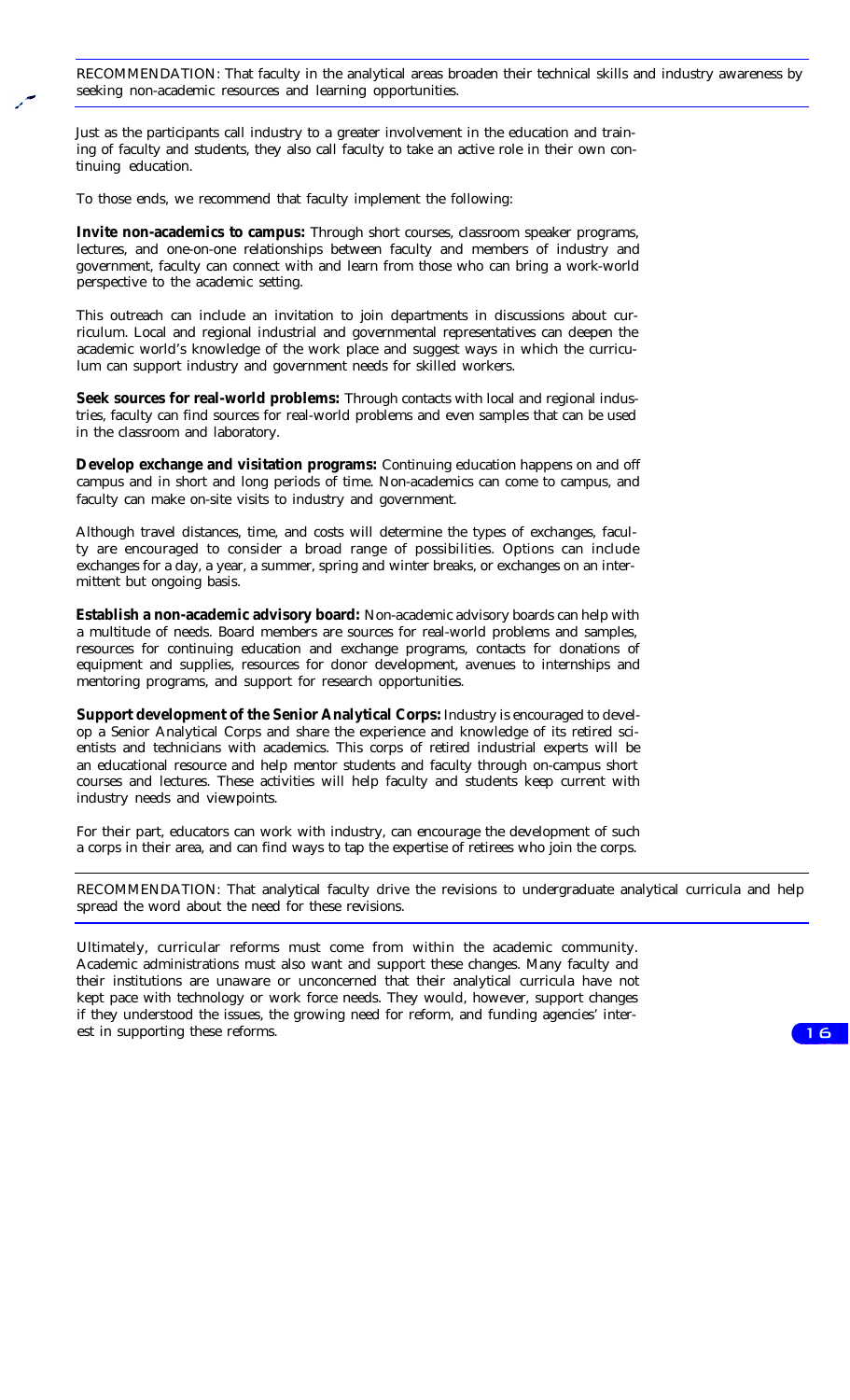To those ends, we recommend that faculty implement the following:

**Create opportunities for curricular changes:** Visits from non-academics and industry sponsored short courses, lectures, and exchange programs can offer opportunities to educate. Interactions between non-academics and academic administrators, department heads, and other faculty can create awareness of the work force and research needs of industry and government and show the vital role of curriculum in meeting those needs.

**Work within academics to generate support for change:** Faculty have made a career of educating and encouraging their students. In the area of curricular reform, faculty must now teach each other about the needs and benefits of reform and encourage support for such reform. Those who support change can bring others to support it as well. They can

- Share problem-based learning materials and other curricular information
- Urge colleagues to attend presentations and short courses by non-academics
- Serve as liaisons between industry and government and the campus
- Share information about NSF and other outside funding sources that support curricular reform and growth in the technical and scientific work force
- Disseminate information on best practices

More faculty may support problem-based learning and the use of real-world problems and samples if they see success elsewhere. Success stories can be shared if

- Information about best practices is distributed to faculty nationwide
- Fellowships are funded that enable faculty to visit Best Practice sites
- A clearinghouse is established to gather and distribute materials used in Best Practice courses

# LEARNING PARTNERSHIPS WITH INDUSTRY

Calling upon industry for such things as instrumentation, financial support, real-life expertise, and learning opportunities can help educational institutions prepare future analytical scientists for the work force.

RECOMMENDATION: That industries form learning partnerships with educators in the analytical sciences.

Partnerships between those who hire analytical scientists and technicians and those who educate and train them will enhance the educational opportunities for two- and four-year students. These partnerships will also increase the number of students who are likely to choose a career in the analytical sciences and will prepare more students for real-world work.

Through their campus visits, industry people can bridge the work world and academic world by bringing an awareness of real-world problems and problem-solving approaches to classrooms and laboratories.

By reaching out to a broad spectrum of students and faculty, on- and off-campus partnerships will encourage diversity in the work force and multi-disciplinary approaches and reflect the global opportunities present within industry today.

Through innovation and shared resources, these partnerships will help America build a technically and scientifically skilled work force.

To those ends, we recommend that the following be implemented:

**Create learning opportunities for faculty and students:** Industry can offer more on-site short courses, summer internships, fieldwork opportunities, and other short-term, cooperative employment. It can sponsor and assist in developing undergraduate research pro-

 $17$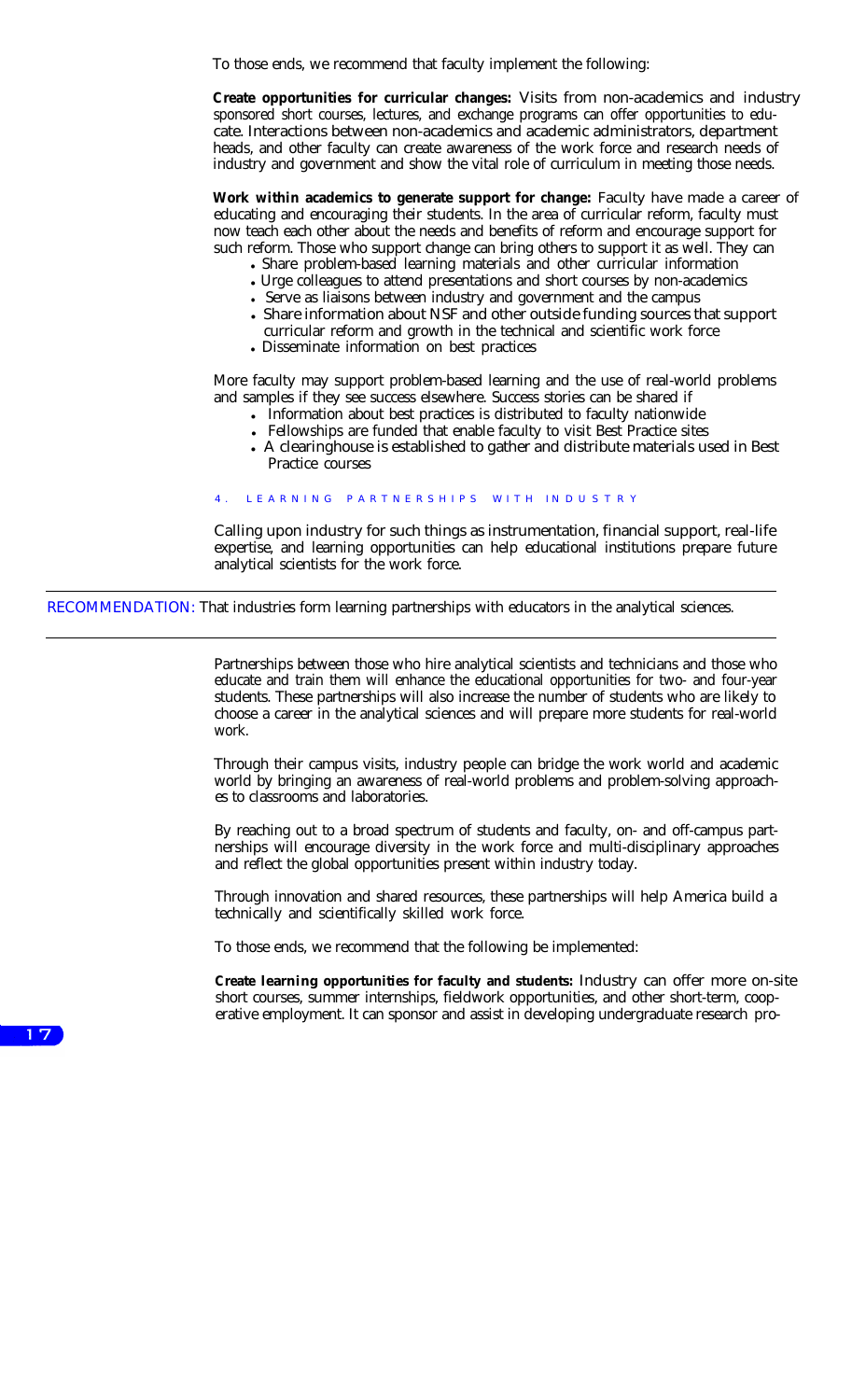jects and in creating mentoring programs for new faculty. It can also co-sponsor symposia or professional meetings and can work with faculty to develop research programs of mutual interest to industries and universities. In exchange, research faculty can develop on-site short courses for industry.

The NSF GOALI-Grant Opportunities for Academic Liaison with Industry-initiative provides grant opportunities to implement many of these industry-university partnerships. These opportunities are especially helpful in fostering exchanges between faculty and industrial scientists and in the joint training of graduate and postdoctoral students.

**Share knowledge and resources:** Industry can donate used equipment, help with the purchase of new equipment, or share equipment. These approaches enable industry to play an important role in keeping academic laboratories current and in helping students and faculty become familiar with on-the-job instrumentation.

Industry can take a leadership role in bringing web and video conferences to campuses nationwide. Remote analysis of real-world samples, virtual laboratory experiences, and simultaneously transmitted lectures or conferences can provide relevant data and teach information-gathering skills through the use of advanced technologies.

**Build regional alliances:** Industry can help build alliances between industry, government, educators, and communities--everyone with a stake in a technically skilled work force. These alliances will encourage multi-disciplinary efforts and the sharing of human and financial resources.

Participate in curricular development: Industry can take a non-traditional approach and help in the development of curricula that address not only a solid foundation in analytical principles, but also the application of those principles to the real-world needs of industry.

#### 5. TECHNOLOGY

The rapid growth, ongoing upgrades, and costs inherent in modern technology can overwhelm and surpass the ability of faculty and institutions to keep current. Technology, however, drives and supports both research and industry. Students seeking science- and technology-related jobs learn needed skills from course work and in laboratories that keep pace with technological change.

RECOMMENDATION: That the community of analytical educators take an active role in the design, assessment, and purchase of technology as it applies to education and in their own continuing education.

Up-to-date instrumentation and equipment, faculty and student access to computers, links to the web, virtual learning experiences, knowledge about available technology, and the skill to work effectively in spite of rapid technological change were among the issues the participants considered.

All felt the pressure to be on the cutting edge of technology, even as they faced budget constraints and limitations of time and access to information. In spite of the pressure to be technologically advanced, the participants agreed that economic and commercial factors cannot drive the choices of which instruments, hardware and software, and equipment to purchase for laboratories and classrooms. Rather, faculty and their institutions must determine what is an appropriate use of technology in the classroom. They must also have realistic expectations about its use and benefits to students and researchers.

To those ends, we recommend that the following be implemented:

**Help faculty stay current on technology:** Faculty want to keep up with current tech-

 $18$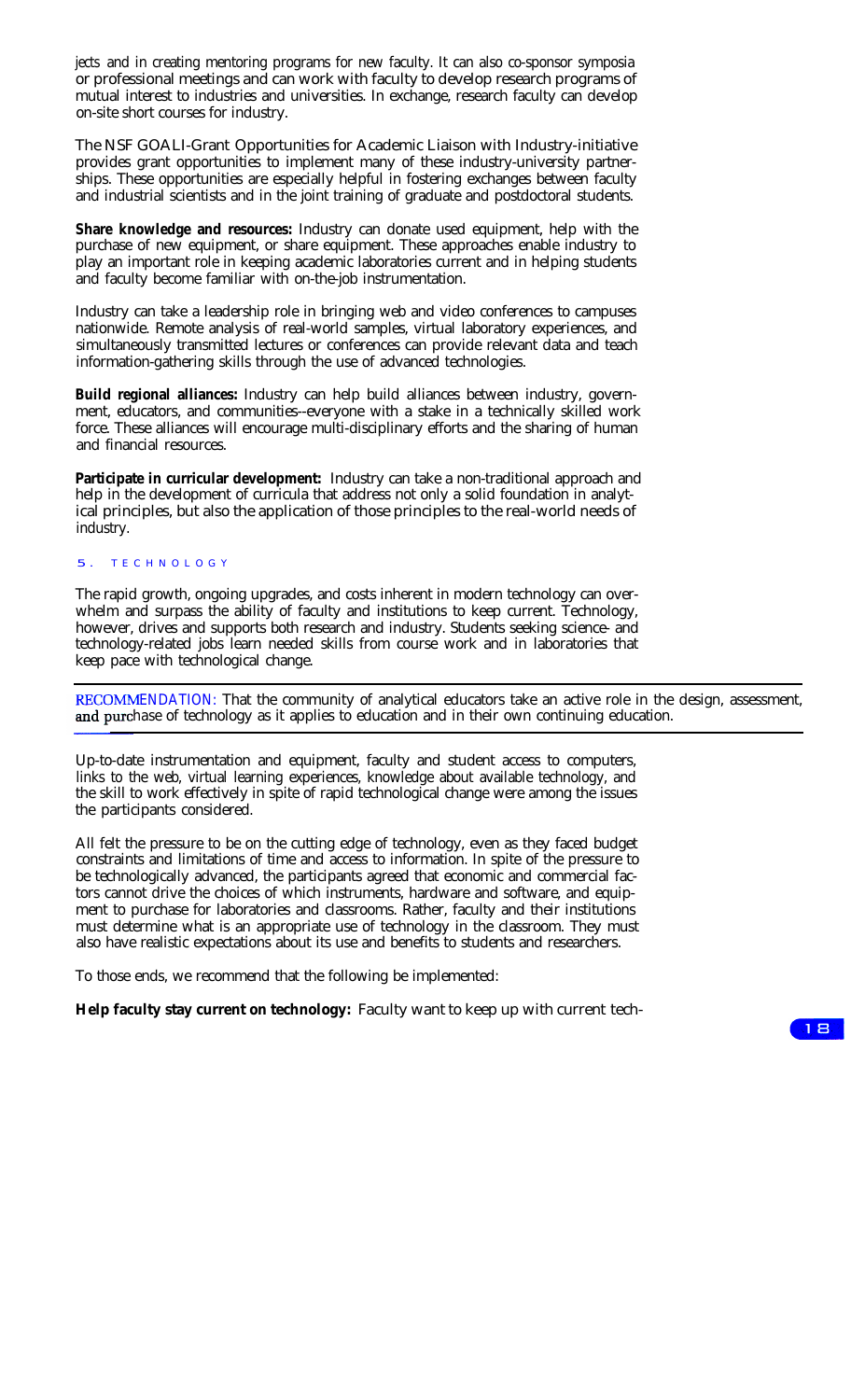nologies, but many have trouble finding the time and resources to stay abreast of developments. Some are overwhelmed by the task of finding and then studying the wealth of information. Governmental agencies, publishers, and professional societies can help faculty focus on relevant information about technology and its uses in the classroom and laboratory.

The creation of a web site devoted to new forms of technology, an Internet listserve about technology, or a clearinghouse that could receive and distribute information would increase faculty access to relevant news about technology and its innovations.

Symposia at professional gatherings, such as PITTCON, can also help faculty stay current and share information about what has worked in other classrooms and laboratories nationwide.

The American Chemical Society can distribute information on best practices, as they apply to the use and applications of technology for undergraduates and cooperate with other scientific and professional societies to distribute information. We also support the NSF's interest in developing a national library for technology that will be organized, kept current, and disseminated electronically.

6. FOLLOW-UP AND DISSEMINATION

Keeping people informed and in touch about curricular issues and the research and work force needs of industry and government is critical to encouraging, implementing, and finding support for change.

RECOMMENDATION: That everyone involved in undergraduate education look for ways to share information about curricular reform.

> Before curricula and laboratory practices can be reformed, those in chemistry must have a basic understanding of problem-based learning, best practices in teaching, current technology, grant support for curricular reform, industry and government work force needs, and the national push to increase the technical and scientific labor pool.

> Those in academia, industry, and government must hear about this reform movement. They must be kept current on what others are accomplishing and what remains to be done.

> To those ends, we recommend that all who helped shape this report and those who read and support its recommendations implement the following:

> **Share information through professional organizations:** Professional journals can provide features on such topics as best practices, workshops on curriculum and sponsored programs, and editorials that address curricular reform. Members of professional organizations can encourage editors at publications like the *Journal of Chemistry Education* or *Analytical Chemistry* to find writers for these stories.

> Some professional organizations have their own web sites where information can be posted or where links to additional information are provided.

> Participants agreed that the discussions and information from these workshops be shared widely and presented at professional meetings of industry and academia.

> Professional organizations and instrument vendors might also prepare and distribute teaching materials to their membership. Having materials and ideas in hand will help faculty maintain the process of curricular reform.

> **Encourage industry to speak out for reform:** Through its connections, industry can help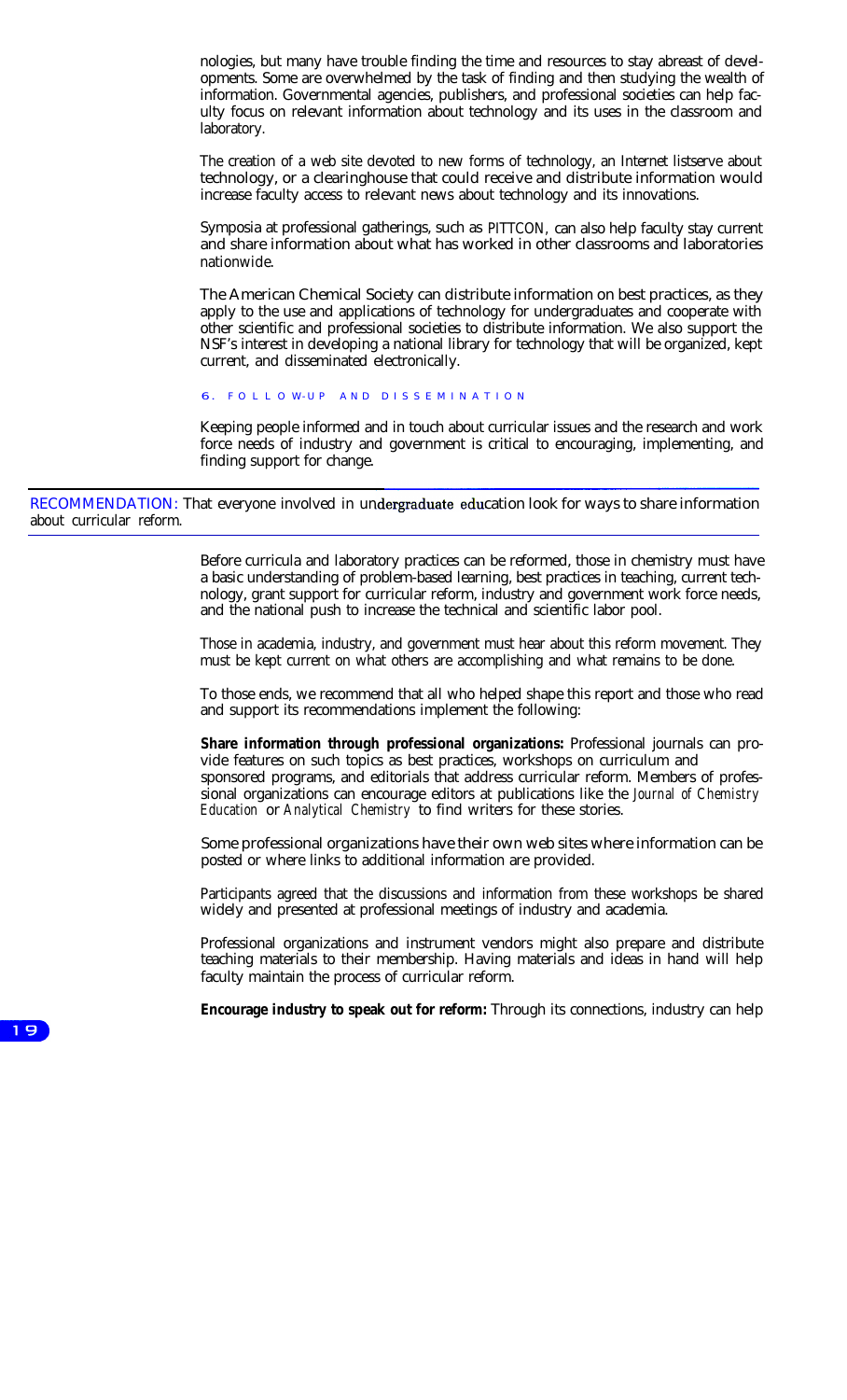educate state, regional, and federal agencies, other industries, the academic community, and K-12 institutions about the need to develop an educated analytical work force.

Within industry, groups like the Directors of the Industrial Research Analytical Group (DIRAG) or ALMA (Association of Laboratory Managers) can be encouraged to make recommendations on curricular reform and to help disseminate information.

**Offer workshops at national and biennial meetings:** At their loc al, re gio na l, an d nat ion al meetings--such as PITTCON--professional organizations can offer workshops on topics related to curricular reform, including funding opportunities.

**Develop a newsletter for analytical faculty:** A national newsletter can keep faculty at two- and four-year colleges and at research universities in touch and encourage reform as a continuing process and goal.

At present, faculties from these various institutions generally do not connect with each other. All, however, are involved in the education and training of tomorrow's scientists, technicians, and academic researchers. A newsletter offers a common point of contact to those who share a common mission.

**Form information links with existing initiatives:** Existing initiatives like the NSF's KDI Initiative or the ACS' initiative Vision 2020 to support work force development can help distribute information.

RECOMMENDATION: That everyone who is involved in analytical undergraduate education or who benefits from it look for ways to fund curricular reform.

To this end, we recommend that all who helped shape this report and those who read and support its recommendations implement the following:

**Encourage industry to generate funds for reform:** Industry can help leverage financial support for reforms that will improve undergraduate analytical education and that will increase the numbers of those employed in the analytical sciences.

**Seek grant support for curricular reform:** NSF has indicated that programs are in place for the ongoing work of reform and for programs that result from the ideas and efforts generated by these workshops.

The Division of Undergraduate Education has funded several of the best practices found in Appendix B. More opportunities for education projects with a multi-disciplinary focus exist in current and new programs.

 $ZC$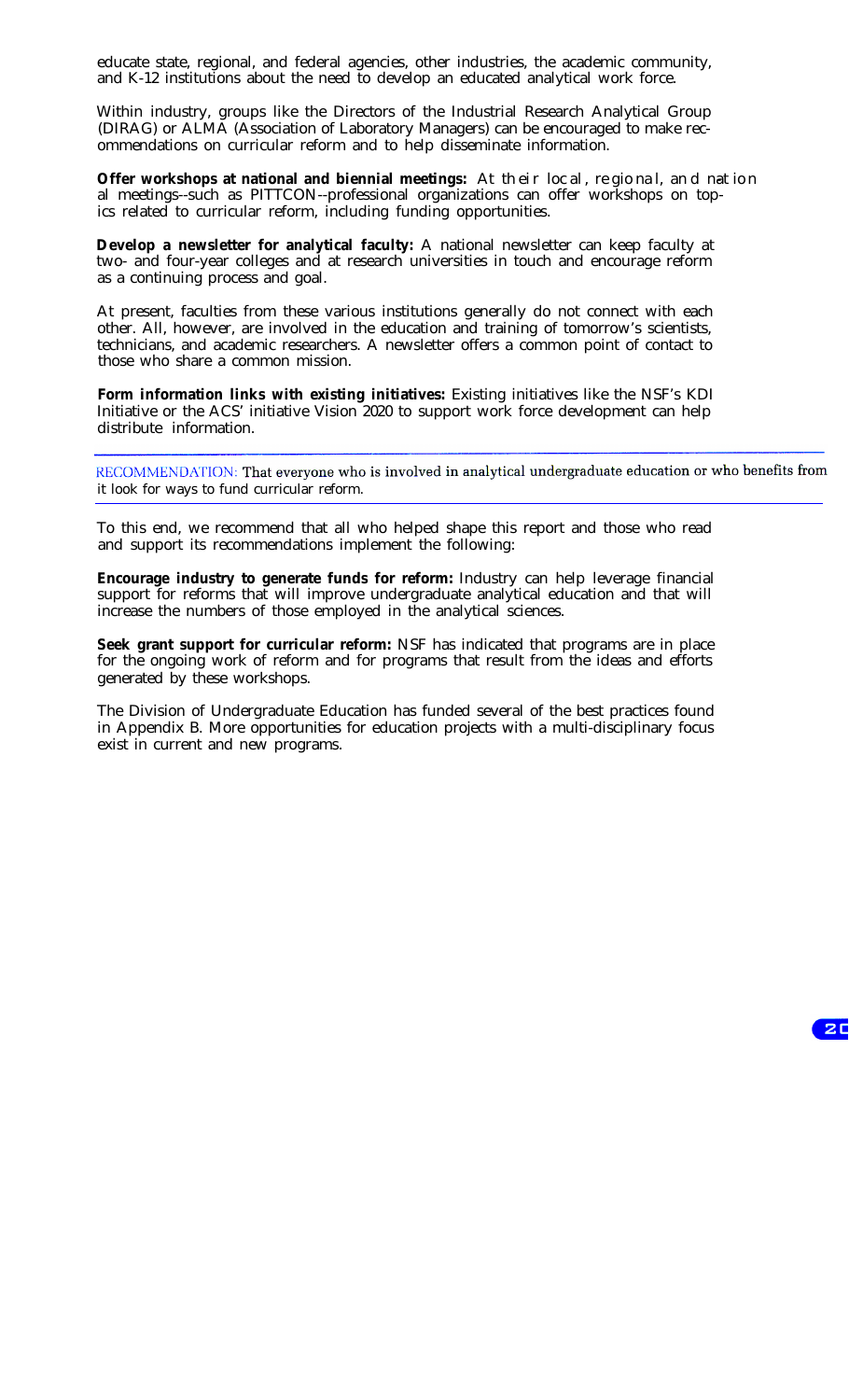JERRY A. BELL A MERICAN ASSOCIATION FOR THE ADVANCEMENT OF SCIENCE W A S H I N G T O N, DC

INDUSTRY-SPONSORED EDUCATIONAL PROGRAMS: AN EXAMPLE FROM MERCK AND THE AAAS

Industry is investing in the improvement of science education from kindergarten through the baccalaureate. One such program is the Merck/AAAS Undergraduate Science Research Program, a collaborative effort administered by the American Association for the Advancement of Science (AAAS) and funded by The Merck Company Foundation.

*This program, with its* Grants from the Merck/AAAS Undergraduate Science Research Program--\$20,000 annu*explicit goals and crite-* ally for up to three years--enhance undergraduate science education in the areas of biol-<br>*ia, is open to all eligible* ogy and chemistry. They specifically encourage programs that foster an und *ria, is open to all eligible* ogy and chemistry. They specifically encourage programs that foster an understanding of *institutions located in* the interrelationship between biology and chemistry and that help to bridge *institutions located in* the interrelationship between biology and chemistry and that help to bridge these disci-<br>one of twelve northeast-<br>plines. Grant-supported undergraduate research experiences emphasize the relations **one of twelve northeast-** plines. Grant-supported undergraduate research experiences emphasize the relationships **ern** and mid-Atlantic between biology and chemistry, encourage students to pursue graduate education in the between biology and chemistry, encourage students to pursue graduate education in these **states.** sciences, and develop student interest in careers that combine these sciences.

> The grants also facilitate interactions between the pharmaceutical industry and academic institutions. For example, the Merck Lecture Series, funded through this program, provides an opportunity for Merck scientists, among others, to interact with students and faculty at the grantee institutions.

> At AAAS, we believe that by encouraging more interdisciplinary programs in biology and chemistry at the grantee institutions, the program may change the "culture" of the sciences. Those at Merck believe the program's focus on interdisciplinary research and interaction with Merck scientists will help attract students to biomedical research.

> After years of involvement with industry-sponsored education programs, those of us at AAAS also offer some brief guidelines for anyone interested in developing business- and industry-sponsored programs at colleges and universities.

These programs should

- <sup>l</sup> focus more on systemic approaches and less on discrete, scattershot projects
- support more sustained projects and fewer one-shot, short-term projects
- support more programs based on a shared vision and fewer without clear goals
- <sup>l</sup> create more partnerships that support mutual interests and fewer that support only corporate self-interest
- offer more support that leverages institutional funds
- take a more active involvement in attaining goals and less in maintaining a distance from the institution
- provide for more visits from scientists who can target program goals and fewer random, unfocused visits

The Merck/AAAS Undergraduate Science Research Program follows these guidelines. With annual funding of almost \$300,000, the Merck Company Foundation has made a long-term commitment to this program. The guidelines above are good benchmarks against which to judge the effectiveness of industry-sponsored programs at colleges and universities.

*Jerry A. Bell is the AAAS' Director of the Science, Mathematics and Technology Programs.*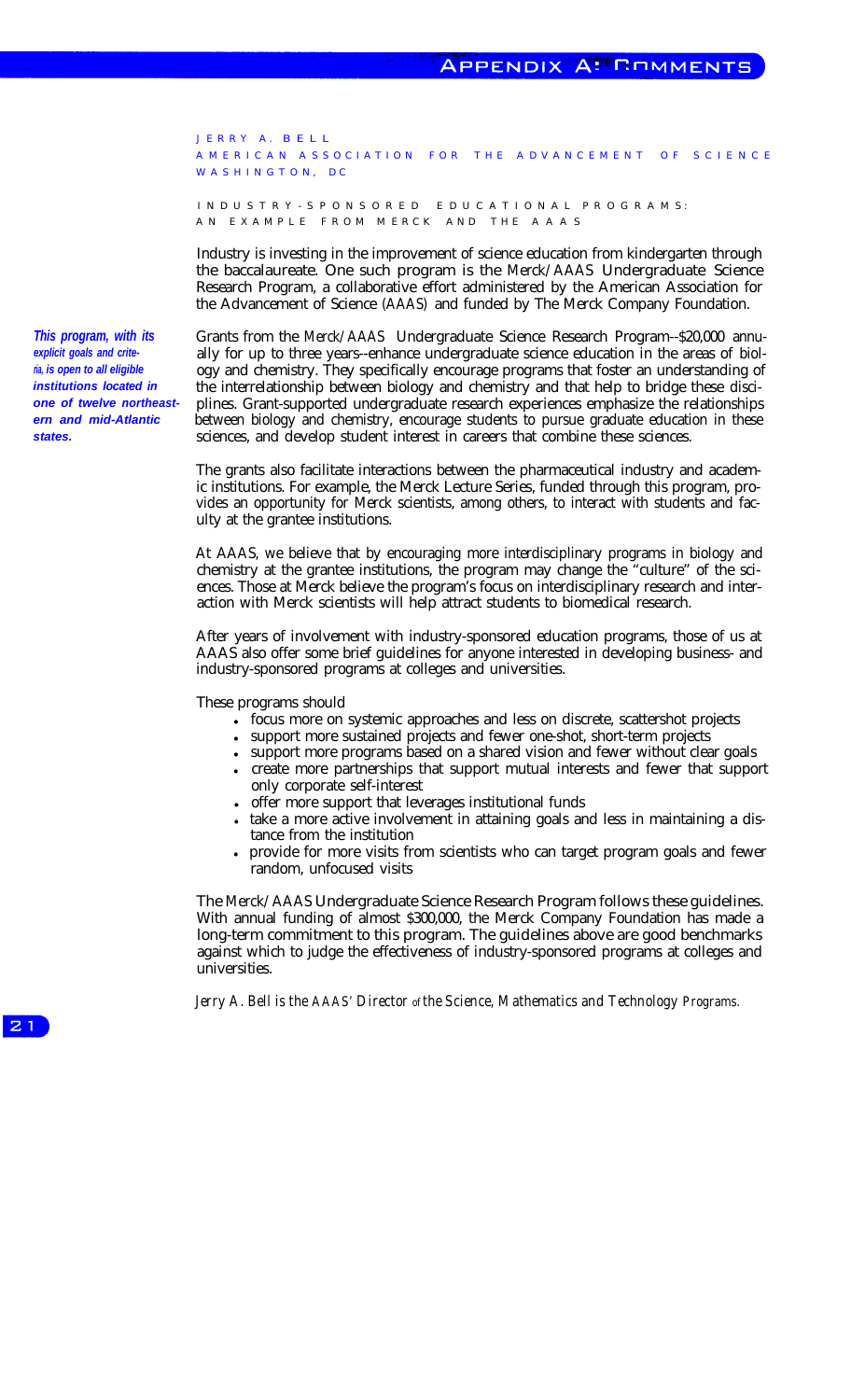CHARLES A. EVANS C HARLES EVANS ASSOCIATES REDWOOD CITY, CA

THE USE OF TECHNOLOGY IN A TEACHING ENVIRONMENT FOR S URFAC E A NALYSIS

We have begun several initiatives using technology for the education of students and other scientists. The first is the writing of a computer-aided, instruction software package that contains two components. One is a tutorial on the four most common surface analytical techniques: ESCA, Auger, Dynamic SIMS, and Rutherford Backscattering Spectrometry (RBS). The second is an experimental data acquisition simulation package that allows the student to design a sample and then to submit it for analysis to any of the four techniques.

Depending on the sample and the analyst's request, the software can generate spectra as well as depth profiles. The data can also be manipulated to provide different types of presentation to the students. The tutorial is available on the web page of Charles Evans & Associates at http://www.cea.com. At present, the experiment simulation software is not operable from the web page. However, when a diskette of the software is obtained, both components are available to the user. In addition, the tutorial acts as a help system during the operation of the experimental simulation software.

Our other use of technology involves video conferencing with a capability we call remote presence or tele-analysis. This experiment is being done in conjunction with the Center for Materials Research at Stanford University. The goal is to use video conferencing located at Stanford University and Charles Evans & Associates to provide a variety of capabilities to assist students in their use of surface and microanalysis for their theses.

The student first has a video conference with an analyst or analysts. This can be set up on fairly short notice. The nature of the analytical requirement is discussed over the video link, and then the student submits his or her sample for analysis by mail or by courier. The analysis is again performed via video conference so that the student can see the actual analysis taking place. The value of such a system eventually would come from students being able to send samples from their research site to another university or to a commercial analytical lab where the analysis is done. They will also be able to participate in the analysis, even though travel costs prohibit their physical presence during the analysis. Enhancements that we are working on include simplifying the transmission of images to remove the need for a dedicated video conferencing system. We have transmitted repetitive, still images from a video camera via the internet from our site to a desktop computer accessing the internet. Updates every few seconds seem to be quite possible. To provide the presence under such conditions, the analyst and the student or customer would be connected by normal phone line operating with a speaker phone or hands-free mode so the data can be discussed.

We also are attempting to transmit data via traditional phone line directly to a printer without having to have a dedicated computer on the receiving end. It may also be possible to transmit the data via the internet to the remote printer. In this way, an updating, still image of the laboratory is seen, real-time presence is provided by a standard telephone line, and data transmission could be to a color printer or some other appropriate output device at the customer or student's site. Although these approaches may seem rather uninspiring, we believe we are limited only by today's technology and our imaginations.

*Charles Evans is the principal owner of Charles Evans Associates.*

*The ultimate goal is to be able to perform analyses at great distance from the student, who will be present via the video conference.*

*The real challenge that remains is how to fax a sample!*

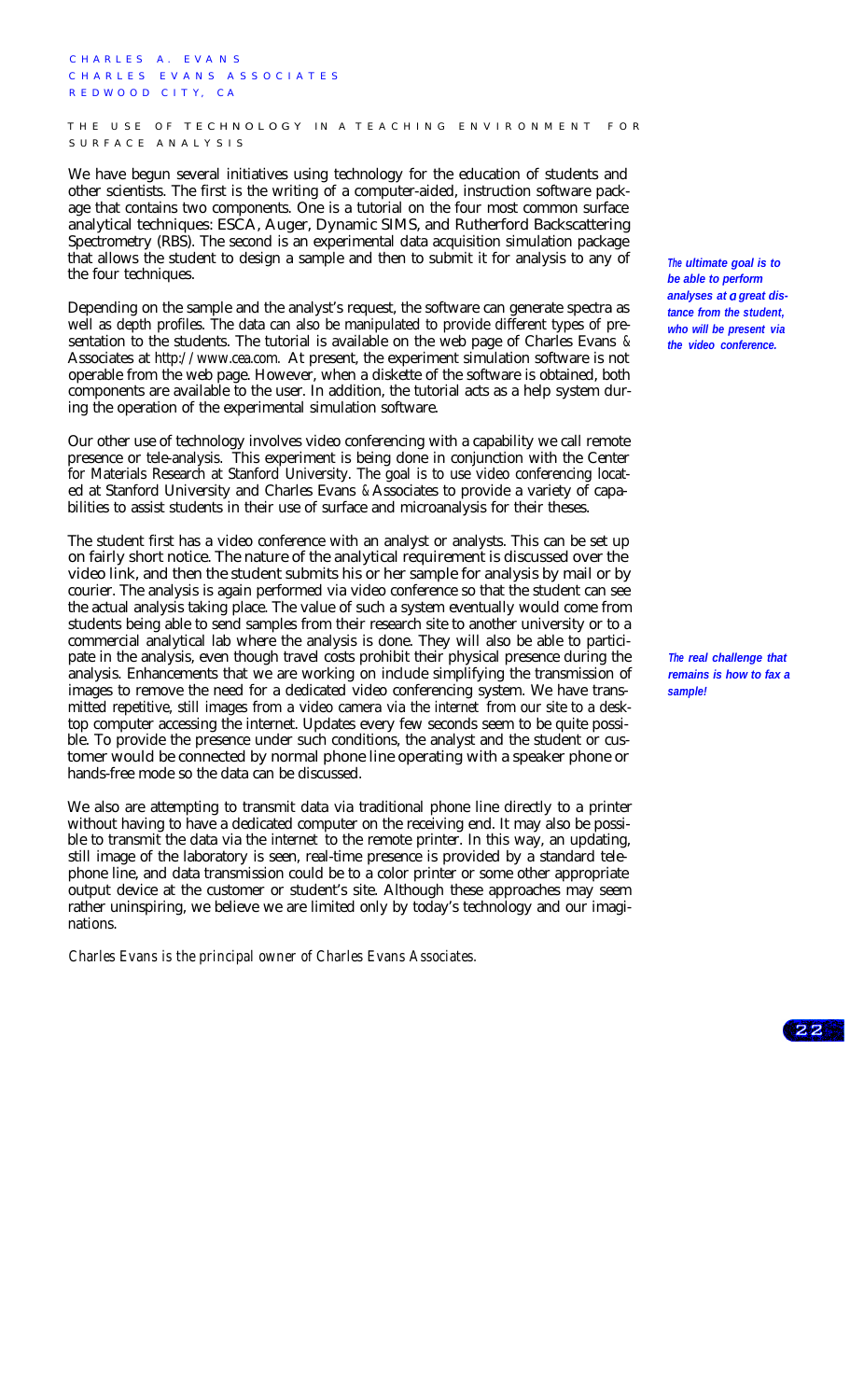J U D I T H G A L A S COMPREHENSIVE WRITING SERVICES LAWRENCE KS

THE TRAINING OF ANALYTICAL CHEMISTS: A MERCK SURVEY

Questions as to how teachers can best educate and train analytical chemists for technical careers certainly were central to these workshops. Voices from industry, academics, and National Science Foundation were all heard during the discussions on how and if analytical science curricula adequately prepare today's students for the work force.

At the second workshop, K.C. Kwan from the Merck Research Laboratories shared data from an informal survey sent to more than 200 practicing analytical chemists. Most of them worked at Merck & Co., but some also worked with the Drug Metabolism Unit at Rhone Poulenc Roher in Collegeville, Penn. Kwan's survey results offer relevant information about the training of analytical chemists as revealed by the chemists themselves.

Kwan said the survey was undertaken for two reasons. First, discussions at the first workshop made it clear that data about job-related skills either didn't exist or wasn't available. "Second," he said, "I wanted a reality check on an impression that my colleagues and I have formed over the years: Recruits coming directly from undergraduate or graduate programs generally need 6 to 12 months to become productive analytical chemists in industry." Kwan said the fact that a large majority of the responders acquired their analytical skills on the job was consistent with his impression.

Kwan shared the overall impressions that could be gleaned from the 55 survey responses. Of those who replied, 22 had undergraduate degrees, 11 had master's, 10 had Ph.D.s, and another 10 had post-doctoral work. The following is a summation of their comments:

(1) An understanding of the basic principles of chemistry is essential to success on the job. This basic knowledge should include general chemistry, as well as organic, analytical, physical, and inorganic. In addition, undergraduates should have a basic understanding of math, physics, and biochemistry. Chemistry graduates felt their formal training gave them an adequate foundation.

(2) About half of the responders said they acquired their analytical skills as undergraduates; a similar number obtained theirs as graduate students. Forty of the responders also cited on-the-job training, especially for their skills with modern instruments and problem solving.

(3) Most thought basic analytical techniques should be taught as early as possible in high school and undergraduate courses. Laboratory courses in qualitative and quantitative analysis are essential. Responders cited spectroscopy, separation science, electrochemistry, experimental design and statistics, and electronics for chemists as important ingredients in the undergraduate curriculum. A laboratory course in instrumental analysis was cited wishfully with the caveat that undergraduates don't have access to modern analytical instruments even in schools that have these instruments.

(4) Courses within the liberal arts, but outside of chemistry, are needed to develop interpersonal, communication, organizational, and computer skills. The chemists also noted that students should be helped to understand Federal regulations and should learn how to keep records, how to plan and organize experiments, and how to manage time.

Kwan noted people should be careful not to over-interpret the results from such a small sample size. However, those who replied represented almost the entire range of analytical chemists within Merck, so their responses offer a valuable perspective.

*Judith Galas, a free-lance writer, attended the workshops and interviewed Dr. Kwan for this commen tary.*

*Basic laboratory skills should include weighing, measuring, pipetting, the preparation of standard solutions, and an understanding of the concepts of accuracy, precision, and specificity.*

*Summer internships and cooperative study pro**grams are valuable adjuncts in undergraduate training.*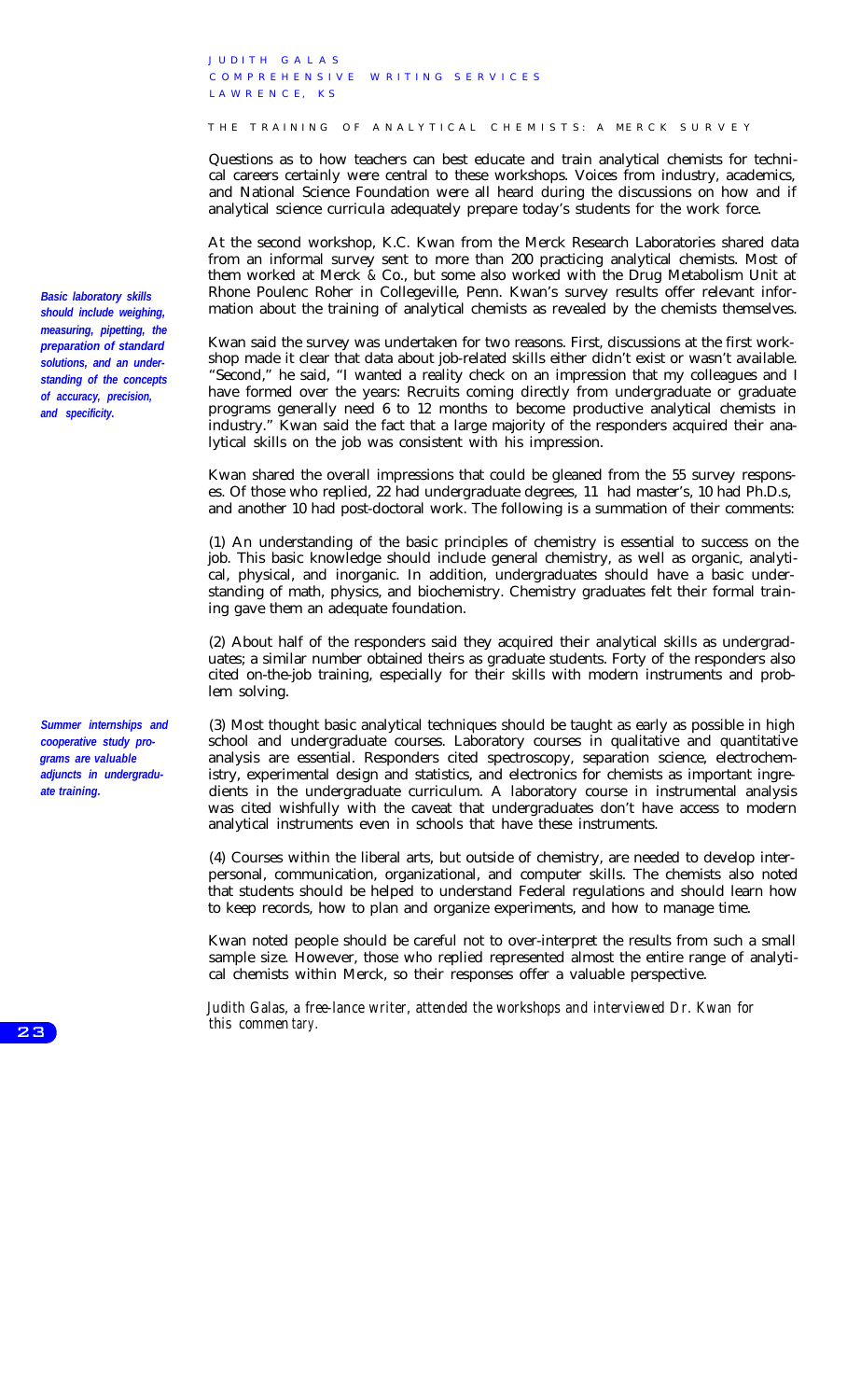K ENNETH HUGHES GEORGIA INSTITUTE OF TECHNOLOGY ATLANTA GA

TIME AND QUALITY INSTRUCTION: KEY INGREDIENTB IN UNDERGRADUATE EDUCATION

**Academic institutions and industry want to modify the traditional lecture and laboratory curriculum in analytical chemistry. Most often, there is a desire to incorporate realworld chemical systems of increasing complexity, multimedia, and computer technology. How does one generate real situations and experiences for students using this technology?**

**Unfortunately there is no right answer, but there are several issues. The most important, however, is time. Time spent in the laboratory is critical to the learning process and to student progress in areas of problem solving and communication. The current trend is to decrease the time spent in the laboratory so that more students can take the lab. But twoand three-hour laboratories do not adequately educate or train students headed for the work force.**

**Labtime is only one issue; the other is the teaching quality in labs. At many researchlevel institutions, graduate students work as teaching assistants (TAs) or research assistants (RAs). TAs more often are the youngest and least experienced graduate students. In many cases, the majority of first-year graduate students serve as TAs, and this experience gives these beginning students an opportunity to review the materials needed during their graduate careers.**

**As RAs senior graduate students are valued as students who provide maximum return to faculty researcher's dollars. In return, RAs get paid to focus on their research. In the past two decades, the job of RA has been elevated, and it now carries with it much higher esteem. The RA status motivates students to do a better job in the research laboratory.**

**An unforeseen drawback, however, is the decline in the quality of instruction in undergraduate labs. Here the TA attitude more than aptitude sets the tone and quality of instruction. Older TAs often resent the time teaching drains from their own research time, and often are single-minded in their efforts to become RAs again.**

**One possible solution to this growing problem is to split the teaching requirement for a graduate degree into two parts: one teaching requirement to be completed in the first year and the other during the semester just before graduation.**

**The advantage is that newer graduate students get to teach in the laboratory earlier, while their enthusiasm is high and their research still unfocused. This split approach may also help senior graduate students relay the excitement of research to undergraduates and to newer TAs. It may also prepare them for their on-the-job interactions with bachelor-level technicians, with engineers, with scientists outside their field, and with people in the marketing and legal departments. Finally, a senior graduate student provides more competent support for many courses and clearly assists the faculty member teaching the course.**

*Kenneth Hughes is an Assistant Professor of Chemistry*

**Students must have time to observe, re-work experiments, and discover solutions to problems and their own mistakes.**

**Older TAs o/ten have** poor attitudes **ing their responsibilities to assist in the training and education of undergraduates.**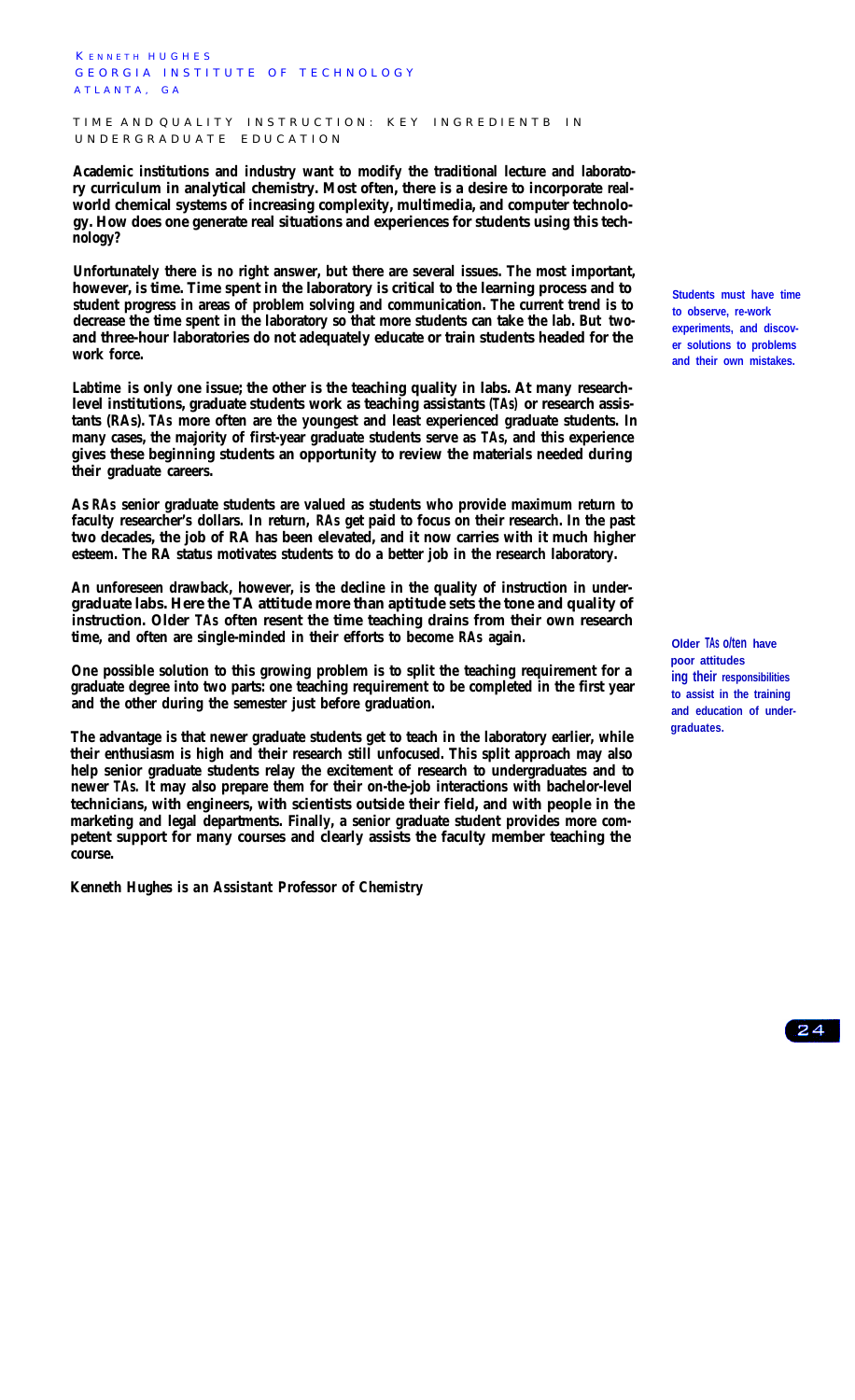C YNTHIA K. LARIVE U NIVERSITY OF KANSAS L A W R E N C E, K S

INSTRUMENTAL METHODS OF ANALYSIS LABORATORY: A MOVE TO MODERNIZE COURSES AT THE UNIVERSITY OF KANSAS

The analytical faculty at the University of Kansas have been active for some time in efforts to modernize our undergraduate courses. Until recently, however, most of these changes have been relatively minor, incremental improvements such as replacing a cookbook lab with one that is more relevant to the students. Even with these improvements, our courses have followed the same general format that has been used for decades.

These NSF workshops on the analytical chemistry curriculum have demonstrated possibilities we had not imagined. They have stimulated us to critically examine our curriculum and methods of instruction and have provided the motivation for change.

The most dramatic change that took place this year was in the Instrumental Methods of Analysis laboratory. Previously, the first part of the lab had consisted of a series of experiments designed to familiarize the students with a variety of analytical instruments. The focus of these laboratories was almost entirely on the mechanics of the instrument.

During the last one-third of the semester, the students worked on a special project. For this they incorporated one or more of the instruments they'd used earlier in the course to solve a problem of their own choosing. The students worked much harder on their special projects than they did during the first part of the course; and, not surprisingly, they reported that they learned more. They were not simply completing exercises.

This spring Professor Craig Lunte revised the Instrumental Analysis Laboratory course to focus entirely on analytical problem-solving. On the first day students filled out job applications and were assigned to a team of analytical chemists in one of three "companies": a start-up pharmaceutical company, a micro-brewery consulting firm, and the Environmental Protection Agency (EPA). Each team had a problem to solve. The problems were open-ended and solvable over the course of the semester.

The biotech team had to develop analytical methods for analysis of a chiral small drug and its major metabolites that would be derived from a genetically engineered organism. Through analysis of the fish, water, and sediment samples, the EPA was to determine the cause of a fish kill in a local river. The micro-brewery consulting firm had to find the source of a skunky smell in a product from a local brewery.

The students had to determine how to effectively solve their problem, so they made extensive use of the library early in the semester. To select an appropriate analytical method, they also had to be familiar with the capabilities of each of the available instruments. A key component of the course was several opportunities to make oral presentations and written reports to middle management, which was Lunte and the teaching assistants; and to upper management, which was the other analytical chemistry faculty.

We feel this approach worked, and we will be integrating a similar problem-based learning strategy into our other undergraduate and graduate analytical chemistry courses.

*Cynthia Larive is an Assistant Professor of Chemistry*

*An assigned, semesterlong analytical problem challenged the student teams.*

*The course now includes a new focus on communication.*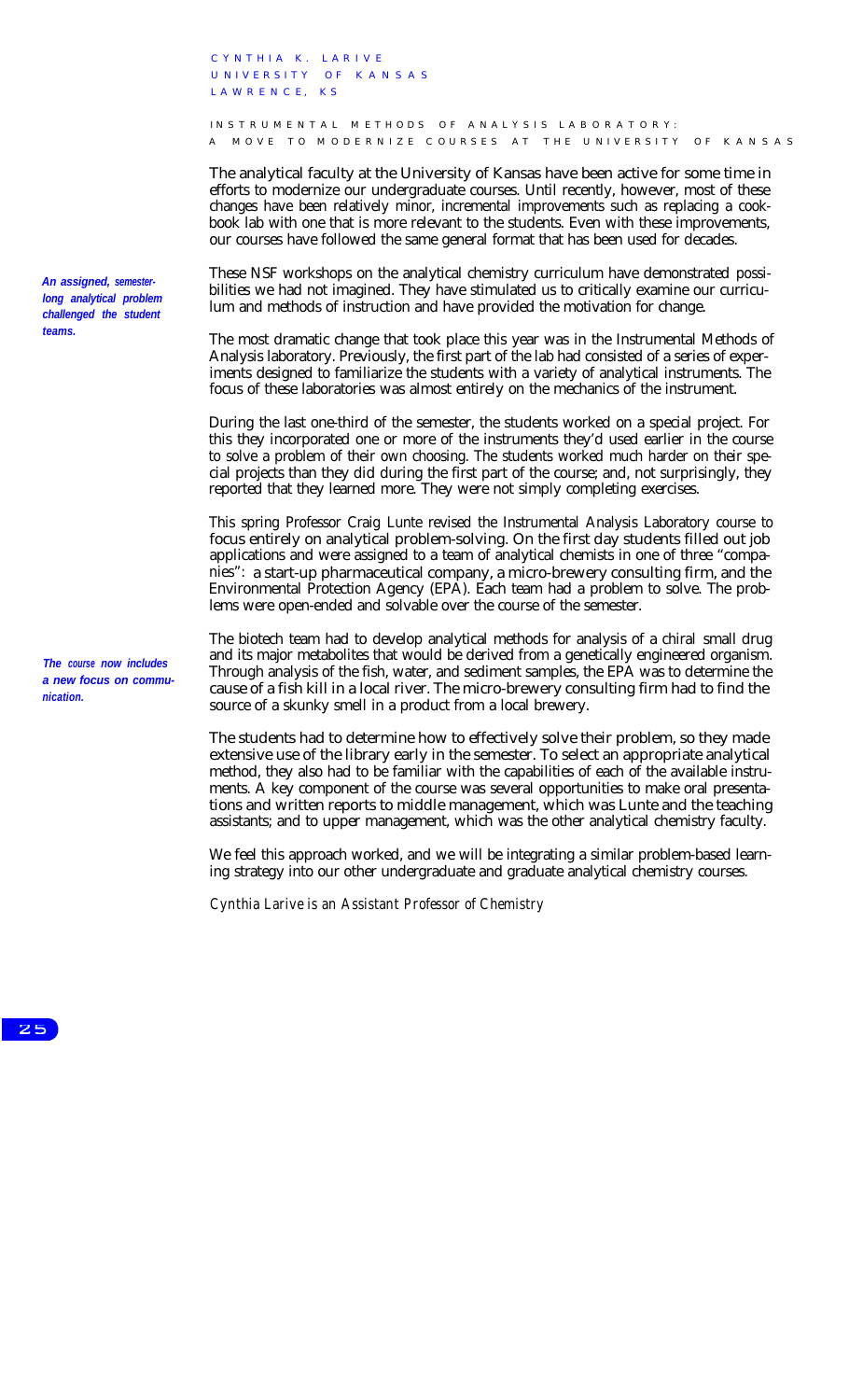THOMAS LAYLOFF FOOD AND DRUG ADMINISTRATION ST. LOUIS, MO

EMPLOYERS, NOT UNIVERSITIES, CREATE SKILLED EMPLOYEES

Only an incompetent manager would assign a task to an individual without knowing if the person had the knowledge and skills required to satisfactorily perform it. And the corollary: Only an incompetent manager would allow an incompetent analyst to work in the laboratory.

College chemistry curricula are being questioned because employers are unwilling or unable to ensure that their employees possess the required knowledge and skills needed to perform their assigned tasks. Specialized chemical technologies have increased remarkably, while the amount of time spent in undergraduate chemical education has remained constant or has declined.

I, for one, do not believe the university can deliver an immediately employable product who has all of the skills any employer could want. For example, the competency skills I need in my lab include such things as knowledge of applicable safety, chemical hygiene, and quality assurance principles, maintenance of sample integrity, and knowledge of the routine application of one or two separation techniques.

The traditional chemistry program delivers to employers someone who possesses a basic, general knowledge of the nomenclature and of inorganic chemistry, organic chemistry, and physical chemistry; a cursory knowledge of computer applications; and often a brief exposure to separation science.

All of this education and training happens in approximately four months of full-time study. It is extraordinary that so much is accomplished in so little time, even if we also assume that the students are expected to spend more time out of the classroom acquiring this knowledge.

It is impossible for students, even through the graduate programs, to acquire competence in the diverse skills required in the technical job market. Given this limitation of time and the broad range of employment opportunities and employer needs, what should one expect from graduates?

For sure, there should be a good knowledge of basic laboratory skills and the ability to read reagent bottles. Beyond that an educated science student also should have at least a cursory knowledge of the current technical breakthroughs reported in the press such as DNA testing or the cloning of sheep--just as a part of being educated.

The curriculum should also serve to launch a love of learning and, if possible, a deep desire to participate in the orderly pursuit of the unknown. This sensitization to learning and the pursuit of knowledge should be built into all aspects of the curriculum, but the best opportunities come within the sciences.

*Tom Layloff is the Director of the FDA's Division of Testing and Applied Analytical Development (DTADD) in St. Louis.*

*I estimate that in my FDA laboratories it takes two to three years of full-time experience for a competent person to become productive at the journeyman level.*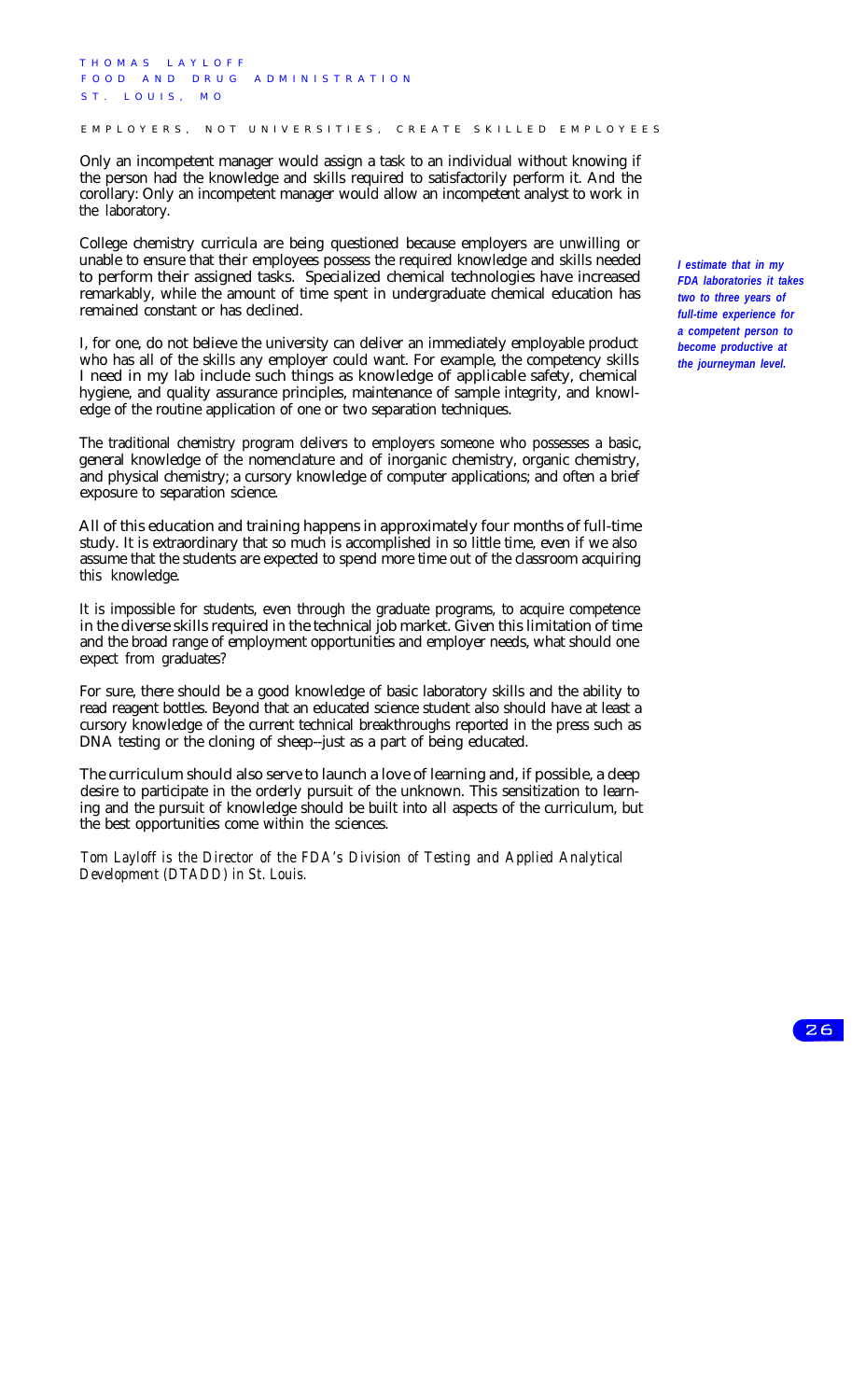J AME S LEARY JAMES MADISON UNIVERSITY HARRISONBURG , VA

TODAY'S STUDENT AND THE ACADEMIC ENVIRONMENT

Any curricular workshop must first and foremost address curricular matters, and this report indicates we have done that enthusiastically. However, we should acknowledge that a good, solid curriculum is only one of a number of necessary conditions for success, and that by itself no curriculum ensures success.

We should not naively delude ourselves, or the recipients of our report, into believing that simply by improving any curriculum our students will be better prepared for the challenges they will face in graduate schools, professional schools, or industry. We may even contribute to the illusion that the curriculum is the problem, and that its improvement will result in better prepared students.

Let's also consider two of the many barriers to higher education that often play a larger role than the curriculum in students' academic success: student study habits and university resources. For the moment let us assume that classes and labs revolve around wonderful, real-world problems that students accept as relevant. To succeed, students will still need to study and attend class. Is it realistic to assume that the average undergraduate will actually make the time commitment required for success?

Remember, contemporary student life often revolves around social activities, part-time jobs, and intercollegiate sports. One might claim little has changed on campuses in 50 years, but have universities always provided cable TV in the dorms? Are the elaborate, campuswide computer facilities used primarily to expedite intellectual advancement or are they used primarily for E-mail, surfing the worldwide web, and playing multimedia games? Anyone who thinks student life has not changed should tour a dorm and see how today's students spend their time.

On the financial front, many universities struggle to survive in a world of diminished budgets and squandered resources. The funds that support education can either be used to maintain a low student-to-faculty ratio and to provide academic support resources, or they can be used to support athletic programs, to subsidize construction projects, and to enhance the burgeoning bureaucracy.

Let's imagine a scenario in which a university can either add another faculty member to the chemistry department or can spend the same amount of money to increase the size of its public information office. An additional chemist may significantly impact the lives of a small number of future leaders. In contrast, the office of public information impacts everyone. Where will the money be committed? Questions about the validity of this concern can be quantitatively answered at any university. Simply, compare the growth in the faculty in the chemistry department with the growth in staff of the public relations office during the last twenty years.

What is the likelihood that American Nobel Laureates would have risen to the pinnacles of their professions if they were processed like sausages in large lecture classes while being bombarded with extracurricular distractions? If curricular changes within American higher education are to succeed, they will need to be accompanied by a radical realignment of priorities at many, if not most, colleges and universities.

*Jim Leary is a Professor of Chemistry.*

*Focusing exclusively on the curriculum may be counterproductive.*

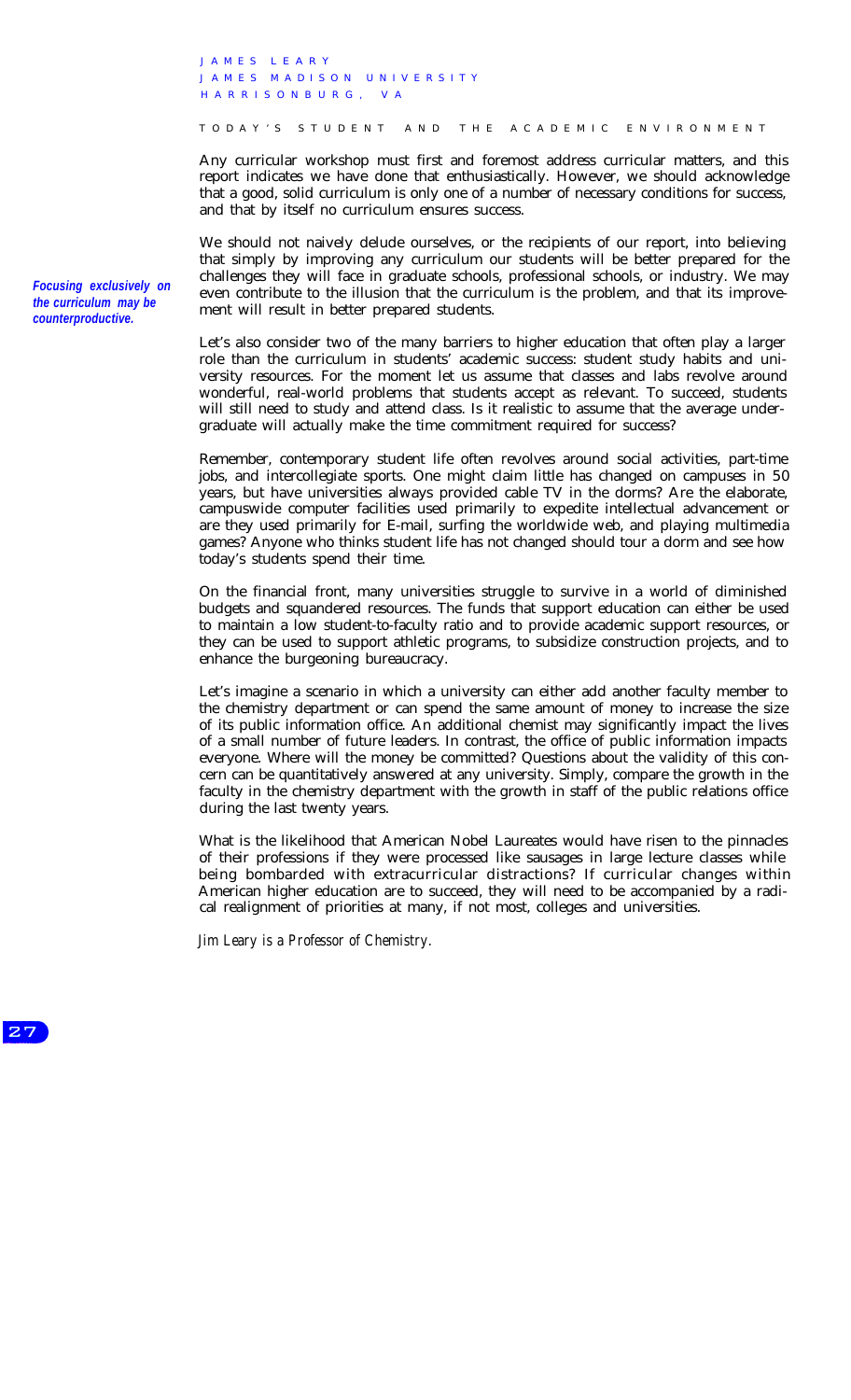D A V I D L E D D Y M ICHIGAN TECHNOLOGICAL UNIVERSITY H OUGHTO N, MI

INTEGRATING ANALYTICAL SCIENCES BACK INTO THE CHEMICAL ENGINEERING CURRICULUM

Thirty years ago it was hard to differentiate chemistry majors from chemical engineering majors until their junior years. Both took general chemistry, organic chemistry and the first course in analytical chemistry, and physical chemistry. In the late 1970s, chemical engineering programs gradually dropped their analytical chemistry courses. It now appears likely that physical chemistry courses in the chemical engineering curriculum also will be reduced, and similar credit-hour cuts are anticipated for organic chemistry. It is obvious that if we wish to educate engineering students into the principles of the analytical sciences, we will have to integrate basic analytical techniques and modern instrumental methods into the chemistry courses that remain in the chemical engineering curriculum.

Here at MTU we know that if we want to educate engineering students about analytical science principles, we will have to integrate the material into the chemistry courses still available in the chemical engineering curriculum: general, organic, and physical chemistry. Fortunately these courses have laboratory components that can be modified to meet some chemical engineering needs. We also know special efforts must be made to help the chemical engineering faculty introduce process analytical chemistry into the seniorlevel, chemical-process laboratory.

"Process Analytical Chemistry," a senior-level, laboratory-based course is designed to appeal to chemists and chemical engineers who plan careers in chemical processing. The chemical industry has applauded the course. Classes, however, are small. Many chemical engineering students want to take the course, but their chemical engineering schedules prevent it. So, we have yet to enroll a chemical engineer.

I suggest students in chemical engineering, environmental engineering, chemistry, physics, and the biosciences be directed into a special, first-year, general chemistry course with significant analytical content. This course would include basic measurement statistics, sampling protocol, titrimetric and gravimetric analysis, and basic instrumental analysis such as u.v.-vis or i.r. spectroscopy, gas chromatography, liquid chromatography, mass spectroscopy, and simple electrochemistry. These topics could be effectively taught by covering only basic chemical equilibrium in general chemistry and by eliminating the more sophisticated calculations in most courses.

In organic chemistry, more experiments using chemical instrumentation should be introduced. On-line analysis can be illustrated using i.r. techniques for distillation and esterification processes. Examples of how commercial processes are monitored in industry can be illustrated in lecture.

In physical chemistry, instrumentation of the lab experiments to illustrate data collection and analysis would reinforce the need for proper experimental design. Our physical chemistry lab at MTU is moving rapidly in this direction.

*David Leddy is an Associate Professor of Chemistry.*

*In the future, chemical engineers will probably earn a B.S. degree with a minimal knowledge in chemistry.*

*The trend in engineering is to use on-line, realtime analytical procedures in the process industries. So, a basic knowledge of these concepts and procedures will have to be introduced into undergraduate course work.*

*Changing laboratory experiments to ones that demonstrate the use of simple instruments would be necessary and would require an investment in instrumentation.*

28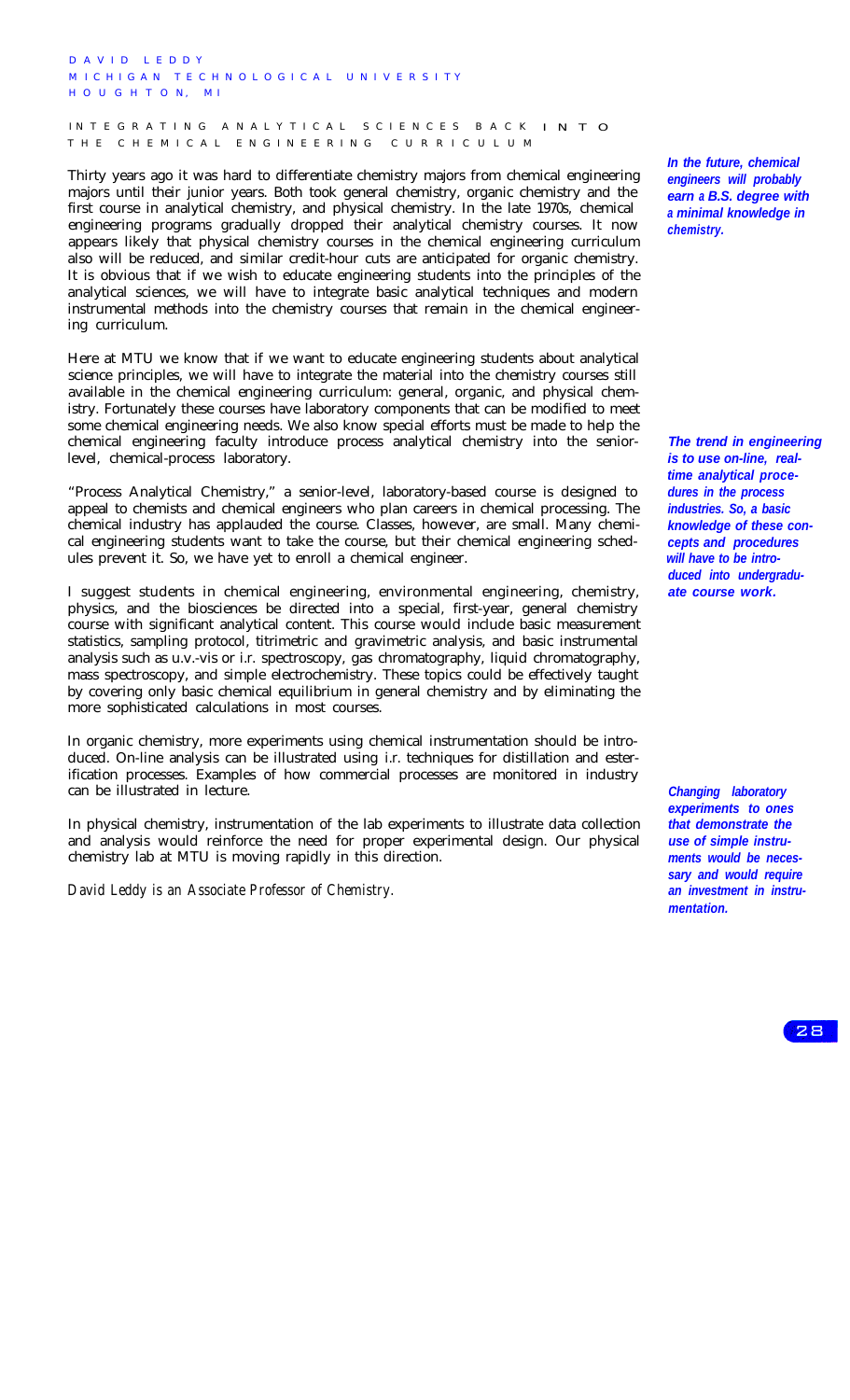M ILDRED SMALLEY SOUTHERN UNIVERSITY BATON ROUGE, LA

H ELPING HIGH SCHOOL CHEMISTRY STUDENTS AND THEIR TEACHERS: A SUMMER PROGRAM

The NSF-supported Environmental Microscale Pre-College Analytical Chemistry Program, (EMPAC-PAC), offers high school students an intensive, eight-week summer course in college analytical chemistry at Southern University--Baton Rouge. CHEM 240 carries four hours of college credit. Students who earn at least a B may petition a university to accept CHEM 240 in lieu of an equivalent undergraduate chemistry course.

Each summer, SUBR's program serves 20 academically advanced high school juniors, seniors, and recent high school graduates from local high schools. Students, preferably minorities, must have completed at least one year of general chemistry and must have at least a 3.0 GPA in high school chemistry, science, and mathematics courses.

The high school students work with two SUBR faculty, two local high school chemistry teachers, and an undergraduate SUBR chemistry major, who serves as a student mentor and computer assistant. During the summer session, students work in course-related activities five days a week from 9 a.m. to 4 p.m.

On average, students earn a C grade, but the program focuses less on grades and more on skill development in students and the high school teachers. EMPAC-PAC first seeks to motivate high-achieving high school students to pursue careers in engineering, mathematics, and science, preferably chemistry. CHEM 240 challenges students with a collegelevel, analytical course and exposes them to the tools they will need to successfully matriculate as college majors in science, engineering, or mathematics (SEM).

Second, the program offers high school chemistry teachers the chance to work at a university as teacher apprentices. Their experiences with a college-level chemistry course make them more informed and more effective high school science teachers.

The high school students show improved science skills as measured by the Associated Western Universities' general chemistry exam and the American Chemical Society Analytical Chemistry Examination. The marked improvement in most students' test scores is interpreted as an affirmation of the program's overall effectiveness.

EMPAC-PAC is a key recruitment tool for identifying and attracting good students to chemistry and other SEM departments at SUBR. These students, including some who earned Cs and Ds in CHEM 240, have proved to be among the best undergraduate chemistry majors. The program also meets its second goal of improving high school chemistry education by better preparing high school science teachers. Three years ago, students of one EMPAC-PAC high school chemistry teacher were among the weakest in the program. Now students from this teacher's classes are among the program's strongest and best prepared. Overall, there is continual improvement in the academic preparedness of students now enrolling in the program compared to the abilities of those who enrolled between 1991 and 1993. EMPAC-PAC shows that helping high school chemistry teachers alter their teaching strategies and expectations improves the science skills of their students.

*Mildred Smalley is a Professor of Chemistry.*

*CHEM 240 provides an integrated package of lectures, problem-solving sessions, examinations, computer interactions,* **laboratory experiments, field trips, and seminars.**

*Student improvement and a low drop-out rate help dispel the thoughts of many minority students and others that SEM courses impose insurmountable difficulties.*

*During the eight weeks, students learn problemsolving and test-taking skills. Field trips expose them to career opportunities, and mentoring gives them personal attention.*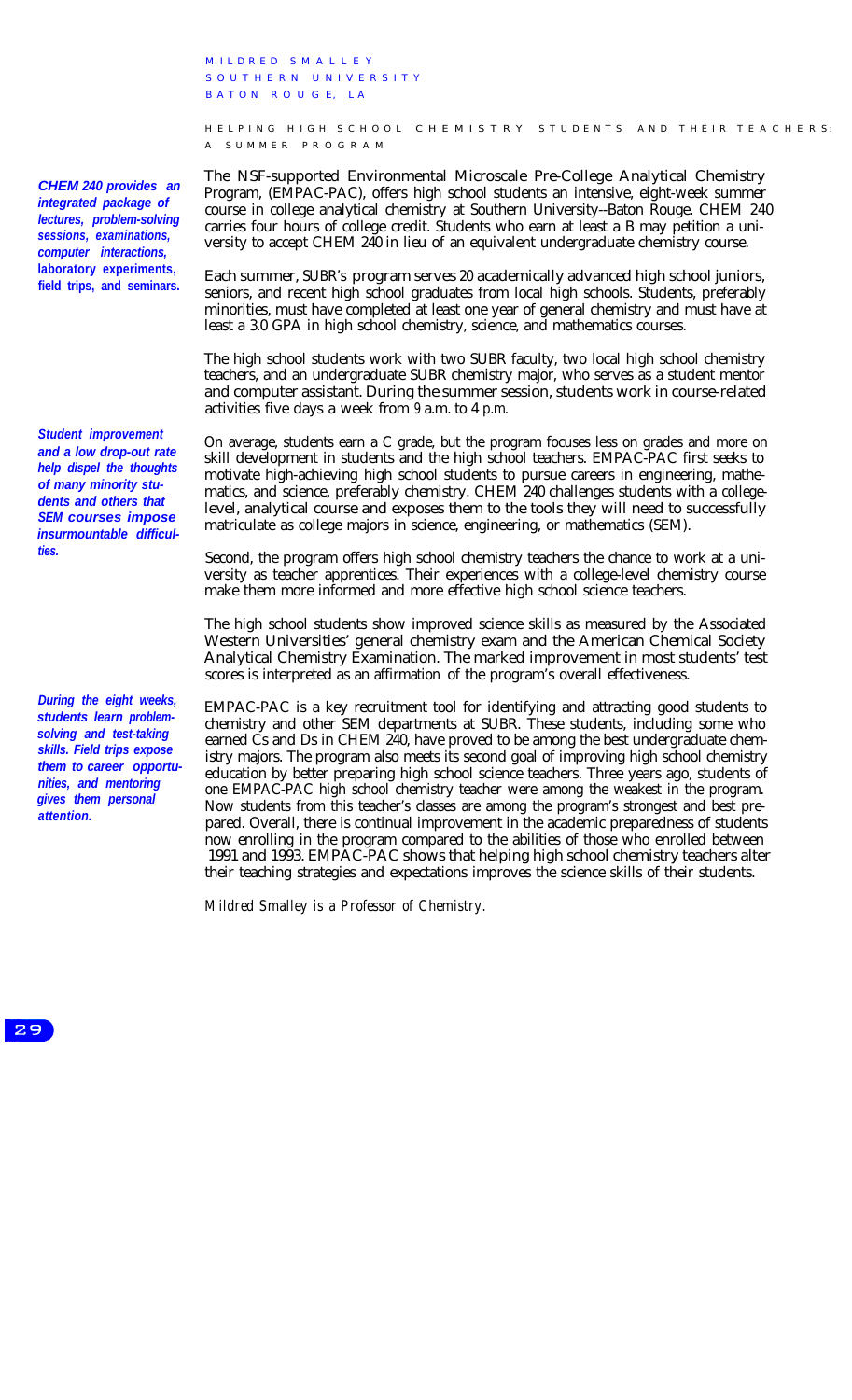T HOMA S J. W E NZEL BATES COLLEGE L E W I S T O N, ME LOOKING BEYOND THE TRADITIONAL APPROACH FOR NEW WAYS TO TEACH CHEMISTRY

Two years ago I had the chance to talk to several Bates College trustees about the new format of my analytical chemistry courses. During the question-and-answer period, I commented that the teaching methods that had worked in the past were no longer the best to use today. The immediate response from the trustees--people who had done their undergraduate studies in the fifties through the seventies--was to question what made me think that past teaching methods actually worked. They were uniform in their view that the group-learning classroom and project-based labs I described would have been a better and more interesting way for them to learn as well.

We need to significantly alter the traditional way in which we teach undergraduate chemistry. Analytical chemists solve problems. This does not mean they work through repetitive calculations as one would find in the problems at the end of chapters in any text on Quantitative Analysis.

Instead, analytical chemists are asked to devise procedures to accurately, precisely, and quickly analyze new samples with new matrices. That is why we need courses and laboratory experiences that prepare undergraduates to solve such open-ended problems. Eliminating the lecture approach and three-hour lab experiments in which students analyze certified samples are the first steps in developing an undergraduate curriculum that better educates students in analytical chemistry. It is essential that we incorporate classroom practices that focus on discovery and problem-solving.

We must develop laboratory projects that are multi-week to semester-long, that involve real samples and real problems, and that require students to critically examine the literature and to make the types of decisions that practicing analytical chemists routinely make.

The vehicle in which to establish such a new pedagogy is one that can depend on the interests of the instructor. For clearly the enthusiasm of the instructor is crucial if any new teaching method is to be successful.

The environment, living systems, materials, and consumer products are examples of areas that provide interesting samples around which laboratory projects can be designed. The skills that are utilized in solving problems in any one of these areas can be applied universally to all types of analytical problems.

Scientists are comfortable conducting experiments in the lab. We should be similarly comfortable conducting experiments with how we teach. My guess is that experimentation will lead to new insights and to improvements in our teaching that will benefit our students and ourselves.

*Thomas Wenzel is a Professor of Chemistry.*

*I believe we need to question whether the traditional approach to teaching was ever the most effective way for for students to learn.*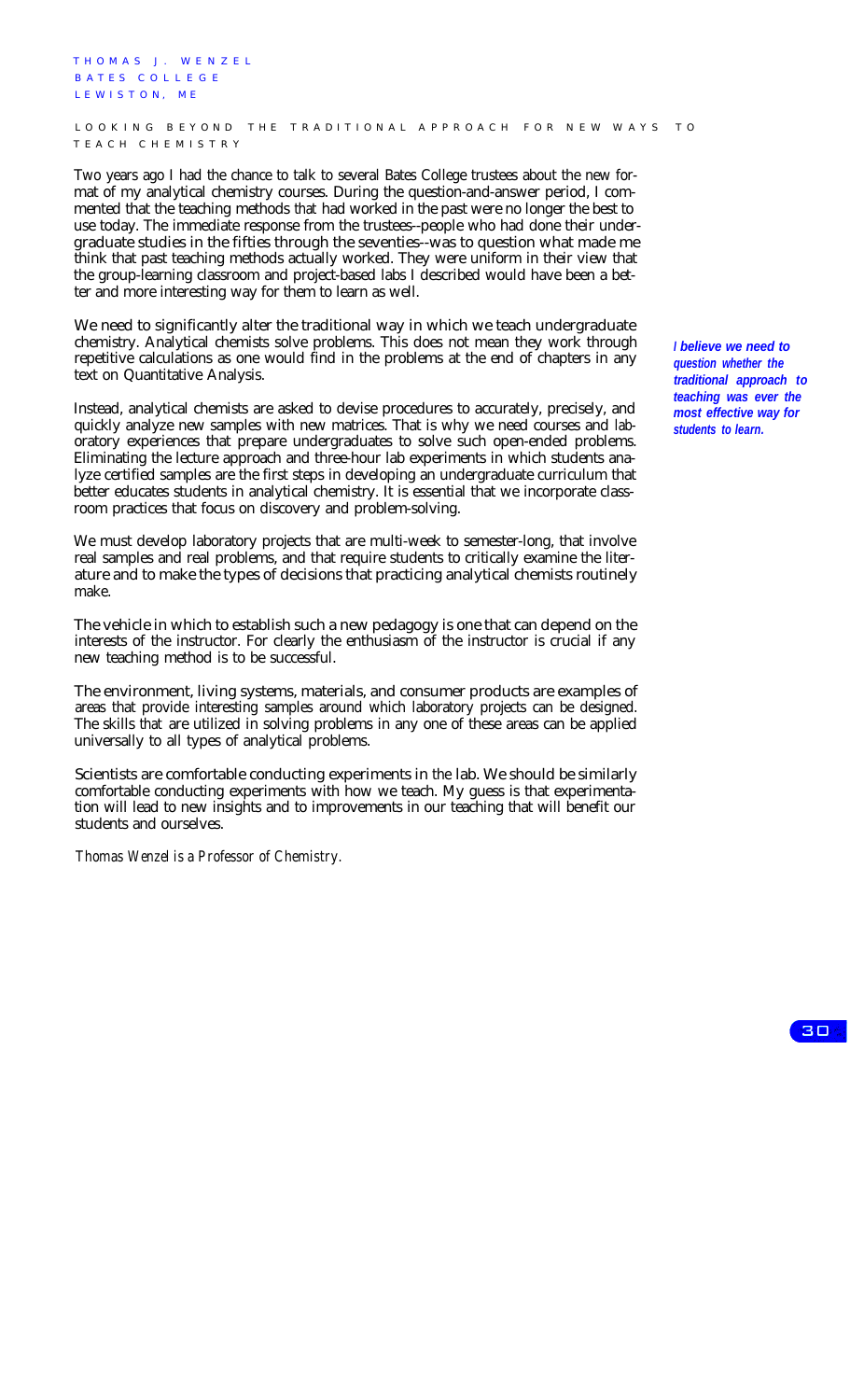GLENN BOUTILIER THE PROCTER & GAMBLE Co. CINCINNATI , OH

AN INDUSTRY-SPONSORED SHORT COURSE WITH AN EMPHASIS ON PROBLEM SOLVING ENCOURAGES UNDER-GRADUATES TO PURSUE ADVANCED DEGREES AND TO CONSIDER CAREERS IN ANALYTICAL CHEMISTRY.

> Industries that rely on employees with advanced degrees in the physical sciences are concerned about the declining numbers of students who seek advanced degrees or who indicate an interest in working for industry upon graduation. The shortage of analytical chemists in particular prompted Procter & Gamble to create "Professional Analytical Chemists in Industry," a short course to help students learn more about the work of analytical chemists within industry.

> Those at Procter & Gamble who developed the day-long course believe that a lack of information about what analytical chemists do, about the importance and excitement of their work, and about their salaries and career opportunities is partly behind students' lack of interest in industrial analytical chemistry. Most science students cannot relate their campus studies to career opportunities within industry.

> Analytical chemists are problem solvers. Students, however, have had little exposure to the problem solving typical in industry where problems often are solved by teams working on tight deadlines. Team members focus not only on a solution to a particular problem, but also on the solution's cost-effectiveness. Most often the solution must be easy to manage, safe, and targeted toward customer needs.

> The university, which stresses grades and individual achievement, most often requires that students work alone. Undergraduates see faculty and graduate students doing research that often takes several years to complete and months to write. These projects may have little practical use for non-academics and generally do not involve considerations of deadlines and cost. The academic experience, therefore, does not help students consider how their education and training could be used in industry.

> Since 1983, over 2,500 students, at about 50 locations, have attended over 80 presentations of Procter & Gamble's traveling short course. The number of students involved in each presentation has ranged from 10 to 150. The instructors are analytical chemists from Procter & Gamble. The course has no registration fee, and the company pays the instructors' travel costs.

> The course is targeted at junior and senior undergraduates who have had at least one semester of instrumental analysis. The students need some previous training so they have enough background to understand the problems and the instrumental analysis the instructors use.

> The course objective is to provide accurate information with regard to just what it is that scientists do in the industrial environment. The course content is unique because the problems we solve are actual industrial problems. Students ferret out answers to such questions as Why are the drums of ethoxylated alcohol bulging? What's the source of an off-flavor in a yellow cake mix? What's the cause of the off-color in a fabric softening product? and What causes a shampoo to smell like rotten eggs?

> The remaining course time focuses on the analytical approach and techniques; career

*This course bridges the gap between industry needs and the academic experience.*

*The course encourages undergraduates who have already identified themselves as science majors and attempts to interest them in continuing their educations as a way to prepare for careers in industry.*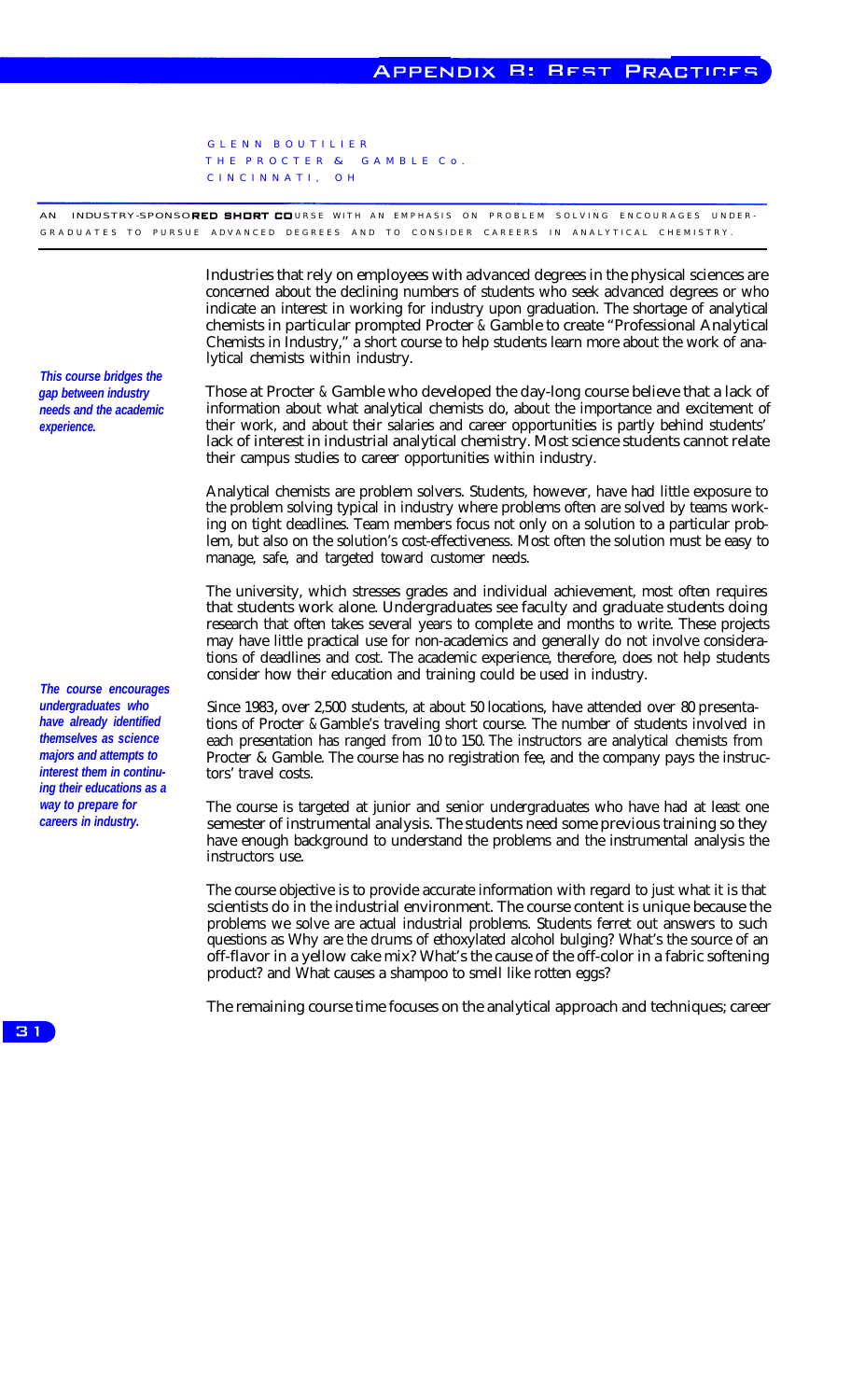opportunities, including resume and letter writing and salary data; summer internship programs; graduate education; the role of the analytical chemist, and two question-andanswer periods.

Student feedback indicates the course helps them understand the relationship between their classroom work and the real-world problem solving that is at the heart of an analytical chemist's job. Students are enthusiastic about the course; they most like solving the problems and finding out what we really do in industry.

In their article "Professional Analytical Chemists in Industry," Procter & Gamble's Richard DePalma and Alan Ullman note that students need to learn about a variety of career opportunities such as chemistry teacher, bench scientist, research leader, college or university professor, and less obvious careers such as those in forensics, technical sales, or patent law. They add, "The training required for each career and some idea of the activities associated with that career need to be given to the students and that is part of what we do in our short course."

The company benefits from the positive results of these courses. Industrial scientists enjoy the opportunity to talk with students about the value of problem-solving skills, not just to an industrial chemist, but to everyday life.

Procter & Gamble's recruiting program is convinced this course is, in part, responsible for the upward trend in Ph.D. analytical production. It has changed how the company thinks about recruiting. The course is considered an excellent value and an effective use of Procter & Gamble money in the many programs supporting graduate education.

*Glenn Boutilier is an Analytical Chemistry Research Fellow with Procter & Gamble at its Winton Hill Technical Center in Cincinnati.*

BARBARA DUCH U NIVERSITY OF DELAWARE N E W A R K, D E A PROBLEM-BASED, GROUP-LEARNING APPROACH TO A GENERAL PHYSICS COURSE HELPS STUDENTS SEE THE RELATIONSHIP BETWEEN ABSTRACT PHYSICS PRINCIPLES AND THE HUMAN BODY AND PHYSIOLOGY.

Many pre-vet, pre-med and pre-physical therapy students dread taking the two-semester, algebra-based general physics course because they lack confidence in their math and problem-solving skills. The honors general physics course is designed to demonstrate to them that physics is vital to their understanding of physiology, medicine, the human body, rehabilitation, and other health fields. The course also teaches them the material of the traditional, two-semester general physics course.

This problem-based learning course has five objectives:

- <sup>l</sup> Give complex, real-world problems as a focus for learning physics principles
- Relate physics principles to biology, medicine, and the human body
- Require writing about physics principles
- Develop personal interactions, peer teaching, and individual responsibility by universal use of group learning
- Encourage hands-on learning to reinforce conceptual understanding

Students meet twice weekly for 75 minutes and once a week for three hours. The threehour session replaces the traditional two-hour lab and one-hour recitation. The students meet in a lab room at traditional lab tables.

*There is great satisftion in hearing a student say, "I will now consider a career I had not previously considered."*

32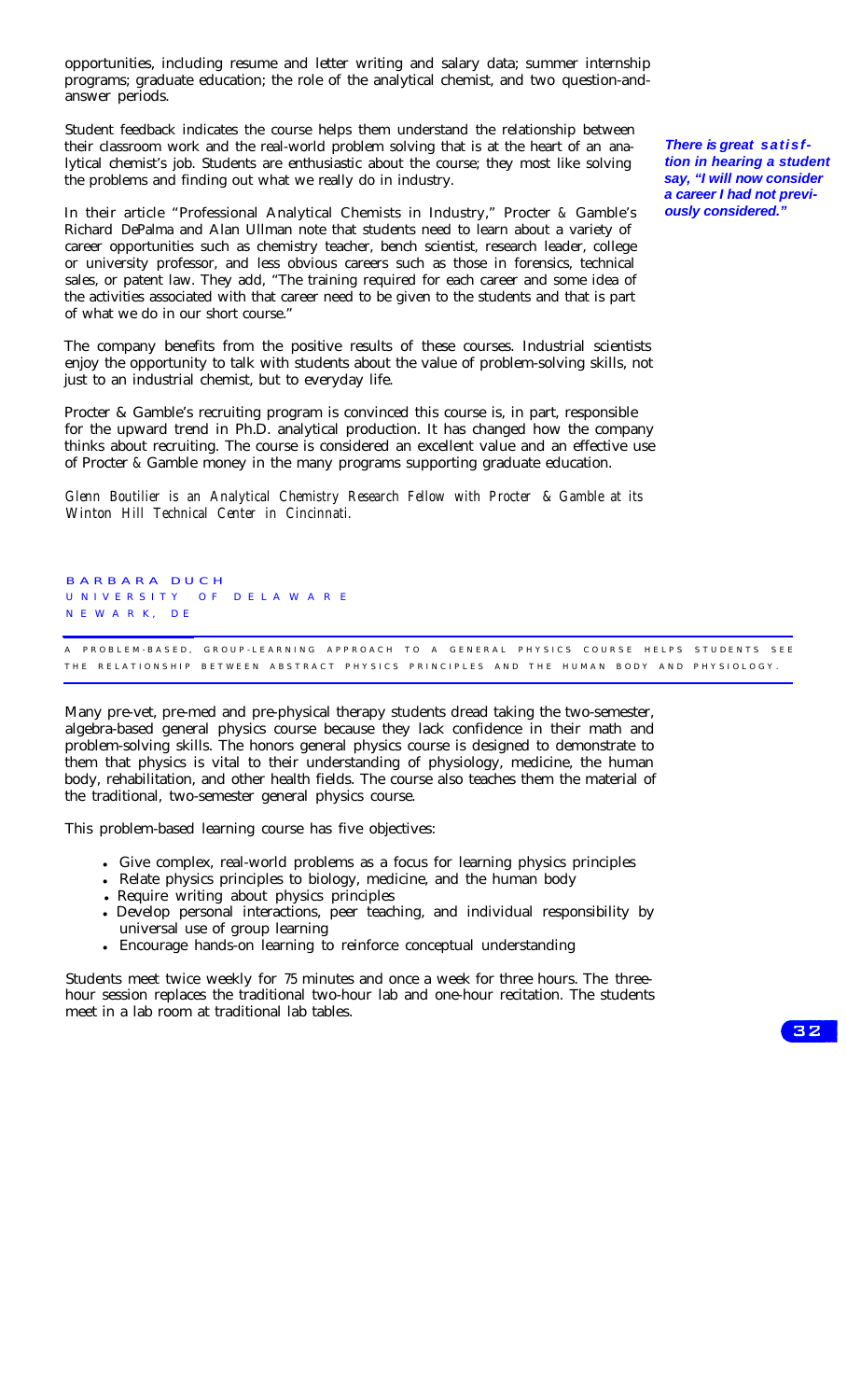*The group provides support, and this support is important for students who lack confidence in their math and science abilities.*

*Even exams have a group component.*

I randomly assign the 24 students into six permanent groups, which set their own ground rules and accountability standards and conduct peer evaluations. Each week, each person has a specific role or responsibility to perform for the group. The roles--discussion leader, recorder, reporter, and accuracy coach--rotate regularly.

- Discussion Leader keeps the group on track and maintains full participation.
- Recorder records data in labs and problem-solving strategies in class.
	- <sup>l</sup> Reporter writes up the final draft of the labs and problems.
- Accuracy Coach checks group understanding and finds resources.

Cooperative group learning has several advantages. In general, cooperative assignments can be more challenging because many people work on a solution. Because group learning requires consensus, students must listen to the others' ideas and must explain their own ideas and defend their positions. Group learning values individual contributions and requires accountability and responsibility.

The course's major resource is a traditional, algebra-based, general physics textbook. But students are encouraged to consult other texts and articles. Unlike traditional approaches, students do not have to complete a weekly set of end-of-chapter problems. Instead their individual homework consists of conceptual questions that they must answer at the end of each major topic.

Each week the group solves specially designed real-world problems, often related to biology and medicine. Using physics principles, students may apply physics concepts to determine how to minimize the forces on the injured hip of an Olympic ski jumper or to predict the path of a basketball shot by a star player in the championship game. Using the principles of momentum, a sketch from an accident scene, and a police report, they analyze an actual car accident. They reconstruct the accident and decide who's at fault.

The course also has two hour-long exams and a final exam with individual and group components. The group component, which is 30 to 40 percent of the grade, is completed before the individual portion of the tests. The individual portion consists of conceptual problems like those assigned in the weekly homework.

Students' course grades are based on both their individual and group grades. Individual grades are based on homework problems, individual exam problems, and participation; while the group grade is based on a complex problem write-up, group problems on exams, and lab write-ups. In the spring semester, the group grade also includes a research project. Some of the topics for this semester-long project include electrophysiology of the heart, hearing loss and hearing aids, and the MRI as a diagnostic tool.

Students need to be actively involved in their learning and need to learn physics in the context of real-world applications. Problem-based learning helps college graduates develop the skills and thought processes they will need in their careers.

In the work place, professionals in all occupations need strong written and oral communication skills. Those seeking careers in the analytical sciences especially must be able to define problems, to gather and evaluate information, and to develop solutions. They must also know how to work with others as a part of a team. Finally, they must apply all of these skills to real-world problems, which more often than not are complex, not easily solved, and open to more than one solution.

Students appreciate the real-world problems. As one student notes, "They're like mysteries that need to be figured out, so we want to finish them." The students also respond well to the course. Attendance has been almost 100 percent and students are active participants and questioners. They are less stressed by physics because a group working together can usually solve the problem at hand.

Would I return to a traditional lecture format? Not a chance. The excitement and energy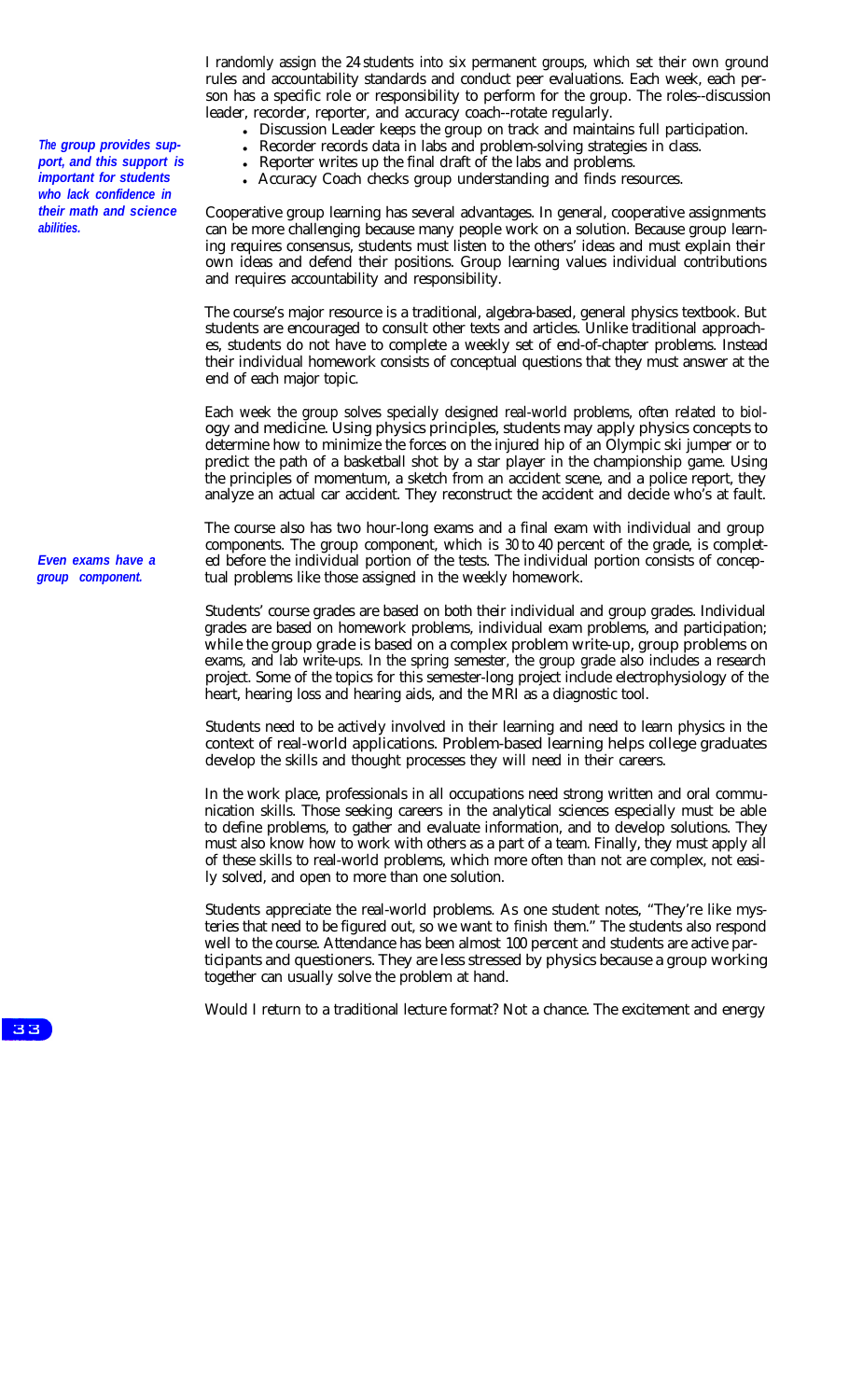of a room of students working in groups, teaching each other, challenging each other, and questioning each other is what I'll always want to see in my classroom.

I recommend the following approaches to those who want to bring problem-based learning into their courses:

- cooperative learning
- project-centered classes
- investigation-oriented laboratories and classes
- the use of case studies
- educational technologies

A good undergraduate course should be problem-driven. It should emphasize critical thinking, provide hands-on experiences, and be taught in the context of topics students confront in their lives. The course should also offer both the process and concepts of a discipline and show the links between related disciplines. It should place the subject in broader personal, historical, cultural, social or political context; and provide the intellectual tools needed to explore new areas.

*Barbara Duch* is the Associate Director of the Science and Education Resource Center at *stand it."* --physics the University of Delaware and a lecturer in the Department of Physics and Astronomy. **Student** *the University of Delaware and a lecturer in the Department of Physics and Astronomy.* 

*I was motivated to adopt this method of teaching because I strongly believe that students need to learn science as it is practiced.*

*"The groups definitely help--not only if you don't know the answer, but also if you have to explain it to others--you really have to under-*

R OYCE ENGSTROM AND BRIAN LAMP U NIVERSITY O F S OUT H DAKOTA VERMILLION, SD

STUDENTS PLAY A MAJOR ROLE IN DIRECTING THE LABS AND LECTURES OF AN HONORS CHEMISTRY COURSE THAT MODELS ITSELF, AS MUCH AS POSSISLE, AFTER A WORKING RESEARCH GROUP.

The second semester of general chemistry at the University of South Dakota offers an honors section that is open to freshmen through seniors. The course attracts chemistry majors and other sciences majors, as well as some non-science majors. The instructor deliberately seeks a high level of diversity to better reflect real-world research teams, which often bring together people from widely differing backgrounds.

This five-credit course meets five times a week with four lecture periods and one lab, with all students usually in attendance together. The course is taught by a member of the chemistry faculty, who is usually assisted by an undergraduate teaching assistant--someone who has taken the class.

The course is structured so that a new research question begins almost weekly. Following opening discussions of the question, students design the laboratory experiment that will be used to address the question. Between Monday's discussion class and the laboratory session on Tuesday evening, students write in their laboratory notebooks the objectives and anticipated procedure for the lab work. They include whatever calculations and planning are necessary for the experiment.

The experiment is conducted Tuesday evening, with students often pursuing different approaches to the problem. The lab session itself is a highly interactive affair, with students actively moving back and forth to compare results or procedures. On Wednesday, students discuss their results, with much data going up on the board. They discuss which results were the most reliable and why. Comparing the reliability of results obtained by different approaches is especially instructive.

They also discuss how to improve the measurement and whether the experiment(s)

*This laboratory- and question-driven course for about 20 to 25 dents makes extensive use of problem-solving and real-world analysis.*

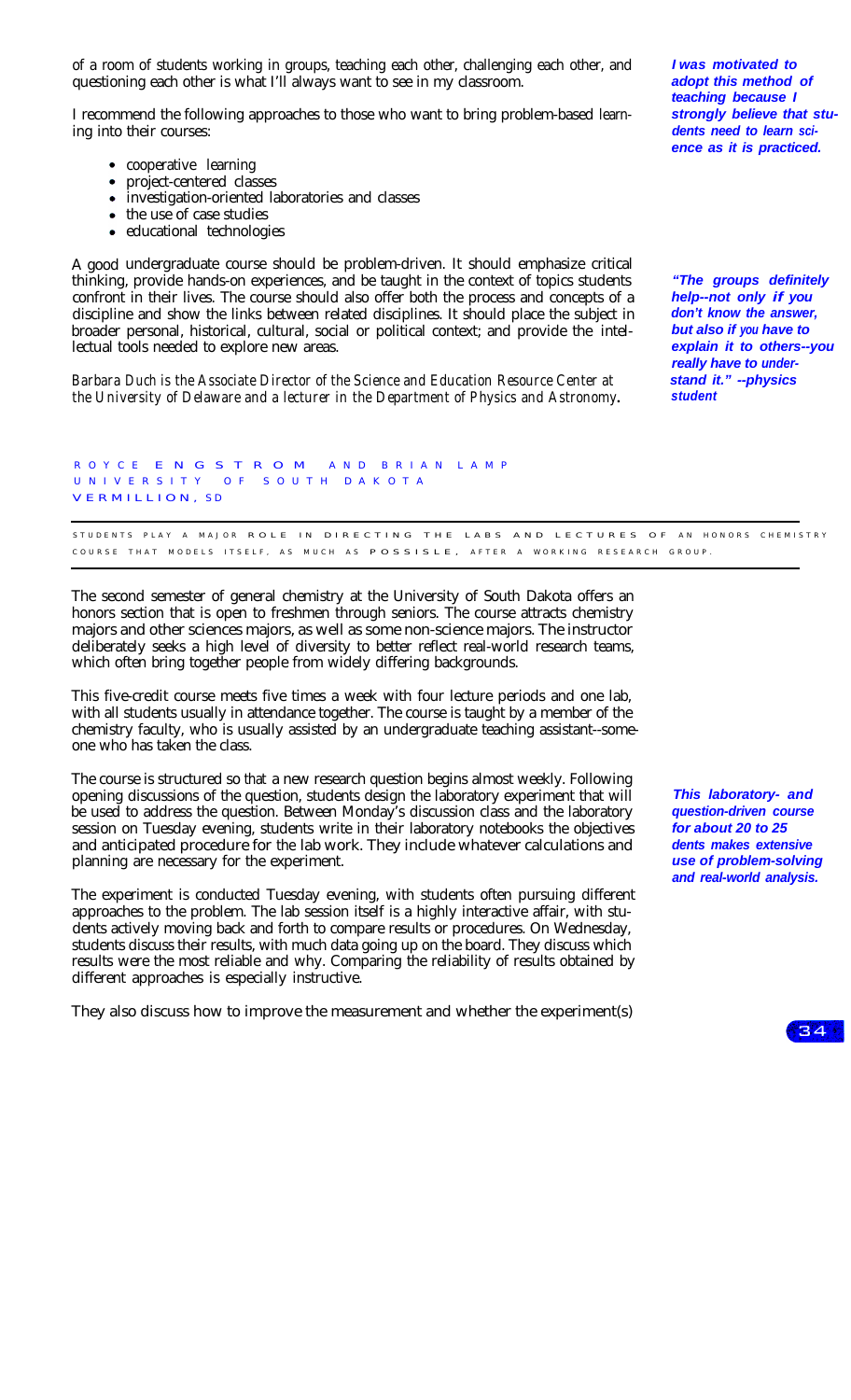answered Monday's question. We may well decide that it didn't, and we may want to refine the question for next week. Thursday's and Friday's classes are usually devoted to lectures, discussions, and problem-solving related to the textual content of the class.

The questions vary from year to year, but here are two typical questions and the activities they prompted:

One year, the first week of class began with a discussion of global warming. Students were asked to read a short article in the popular press on the potential rise in sea levels that may result from global warming.

One reason given for this rise was the "thermal expansion" of water. The instructor and class posed the question: Can we experimentally measure the thermal expansion of water, and is this expansion a significant aspect of global warming? This involved discussion of the definition of thermal expansion, what units it would be expressed in, how it could be experimentally measured, and how precise its value needs to be. During this design time, the class alternated between full class discussion and small group brainstorming among two to four students.

We generally list on the blackboard all proposed ideas, and then try to reach a consensus about which we want to pursue. In this case, we ended up with three or four different approaches being used to generate data in the Tuesday lab session.

A trip to the sludge lagoon provides a second example. Into these settling ponds, the town pumps precipitates from the drinking water treatment plant. These large ponds contain an off-white material that students later find to be mostly calcium carbonate, with a significant amount of iron, and smaller amounts of manganese.

The material serves as an excellent sample. The question, What is this stuff?, prompts identification of the material's major and minor components. Before taking samples, the group asks, What constitutes a representative sample? During our experimental design session, students suggest chemistry that might be used to react uniquely with suspected components of the sludge, such as calcium, iron, or manganese.

This experiment often moves into a quantitative mode as students try to determine the concentration of one or more of the identified components. The quantitative aspects naturally lead into spectroscopy approaches, including atomic absorption spectroscopy for some of the students. Concepts and practice involving sample dissolution, preparation of standards, method validation, and standard methods all come out in this experiment. Usually, the experiment is followed by a field trip to the water treatment plant itself, where students see first-hand how the sludge was generated.

Other experiments during the semester include kinetics, chemical microscopy, electrochemistry, spectroscopy, and synthesis. It is always difficult for the instructor and students to choose whether to move onto the next question or to refine an approach to last week's question.

A WEB page posts student results and example data, and often includes photographic images. The WEB address is http://www.usd.edu/~blamp/chem116.htm.

The semester's last three weeks are devoted to special projects the students choose and design. These projects involve the writing of a project proposal, with feedback from the instructor. They also include three weeks of experimental or theoretical work and a class presentation. After investing so much time in their projects, students take great pride in their presentations. It is especially gratifying to see computer graphics, photography, statistical analysis, and a pretty thorough chemical understanding of their work.

*The students don't bring a great deal of experience to these discussions. But with some guidance and with consideration of some findamental solubility rules, they can make impressive suggestions and ideas.*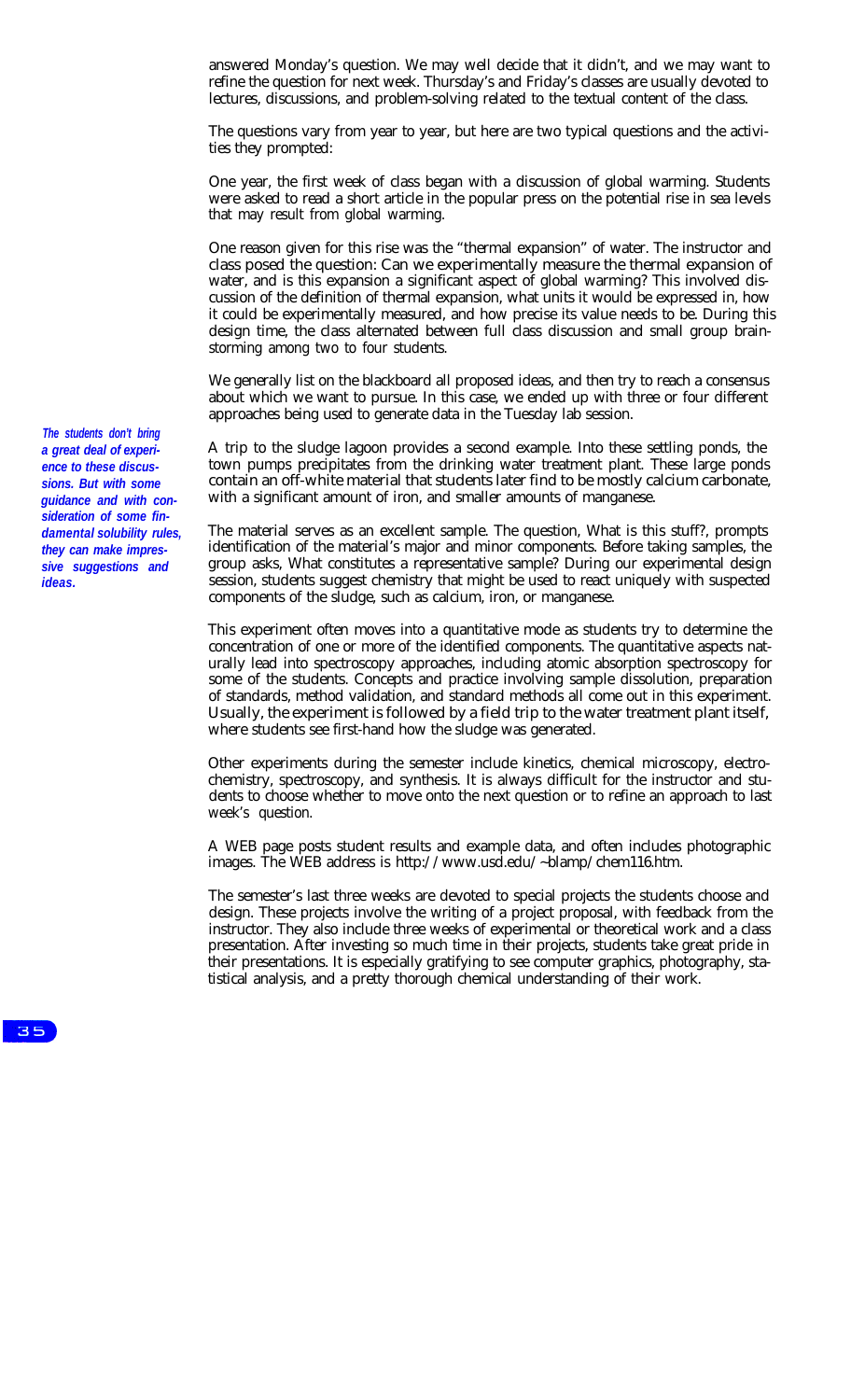Here's a representative list of the special projects students have tackled:

- Investigation of serotonin activity in rat brain by LC-EC
- Extraction of caffeine from tea
- Detennination of vitamin C in orange juice
- Determination of iron in breakfast cereal
- Titration of amino acids
- Spectroscopic determination of nicotine in cigarettes  $\bullet$
- Manipulating physical properties of polymers
- Fabrication of a hydrogen/oxygen fuel cell
- Affects of acid rain on building materials
- Determination of dissolved oxygen in water
- Determination of aspirin in pain reliever
- pH dependence of fluorescein fluorescence
- Determination of nicotine in tobacco with nonaqueous titration
- Thin layer chromatography of amino acids
- Affects of solvent on fluorescence
- Spectroscopic determination of caffeine in soft drinks
- Gel electrophoresis of proteins
- Temperature and pH dependence of the oxidation of sugar with yeast

This course format results in two sacrifices. First, we cover a similar amount of material as the more traditional class, but we have less time for working examples and must depend more on outside-of-class study by the students. Second, since students are taking a major responsibility for designing the experiments, our approaches may be less sophisticated than in courses with more "canned" experiments. However, the experience that students gain in experimental design and problem-solving more than compensates for this loss of sophistication.

The Honors General Chemistry course has been one of the most gratifying courses to teach for the instructors, because the course promotes the type of self-learning used by a practicing scientist. Students respond well to the mixture of student viewpoints and to the emphasis placed on students to express and support their viewpoints. The challenge is to adapt this approach to larger classes of general chemistry, to the extent that this approach would be effective.

*Royce Engstrom is a Professor of Chemistry at the University of South Dakota (USD), and Brian Lamp is a Camille and Henry Dreyfus Post-Doctoral Fellow at USD.*

K ENNETH D . HUGHES G E O R G I A I N S T I T U T E O F T E C H N O L O G Y ATLANTA , GA

A 350-GALLON MARINE AQUARIUM HELPS COLLEGE FRESHMEN AND HIGH SCHOOL STUDENTS LEARN AND UNDERSTAND TRADITIONAL WET CHEMISTRY TECHNIQUES AND PROVIDES VISIBLE EVIDENCE OF CHEM-ISTRY'S ROLE IN THE ENVIRONMENT AND BIOLDGICAL PROCESSES.

In 1992, a saltwater aquarium with coral reef fish was set up in a highly visible location at Georgia Tech to serve as a laboratory ecosystem. It was an effort to promote interest in wet chemistry and good lab techniques. A course based on the marine aquarium (ecosystem) was incorporated into the first of a two-quarter analytical chemistry curriculum initially for juniors and seniors. The entire course has been moved to the third quarter of the freshman year. The students are chemistry and biology majors or undeciededs.

36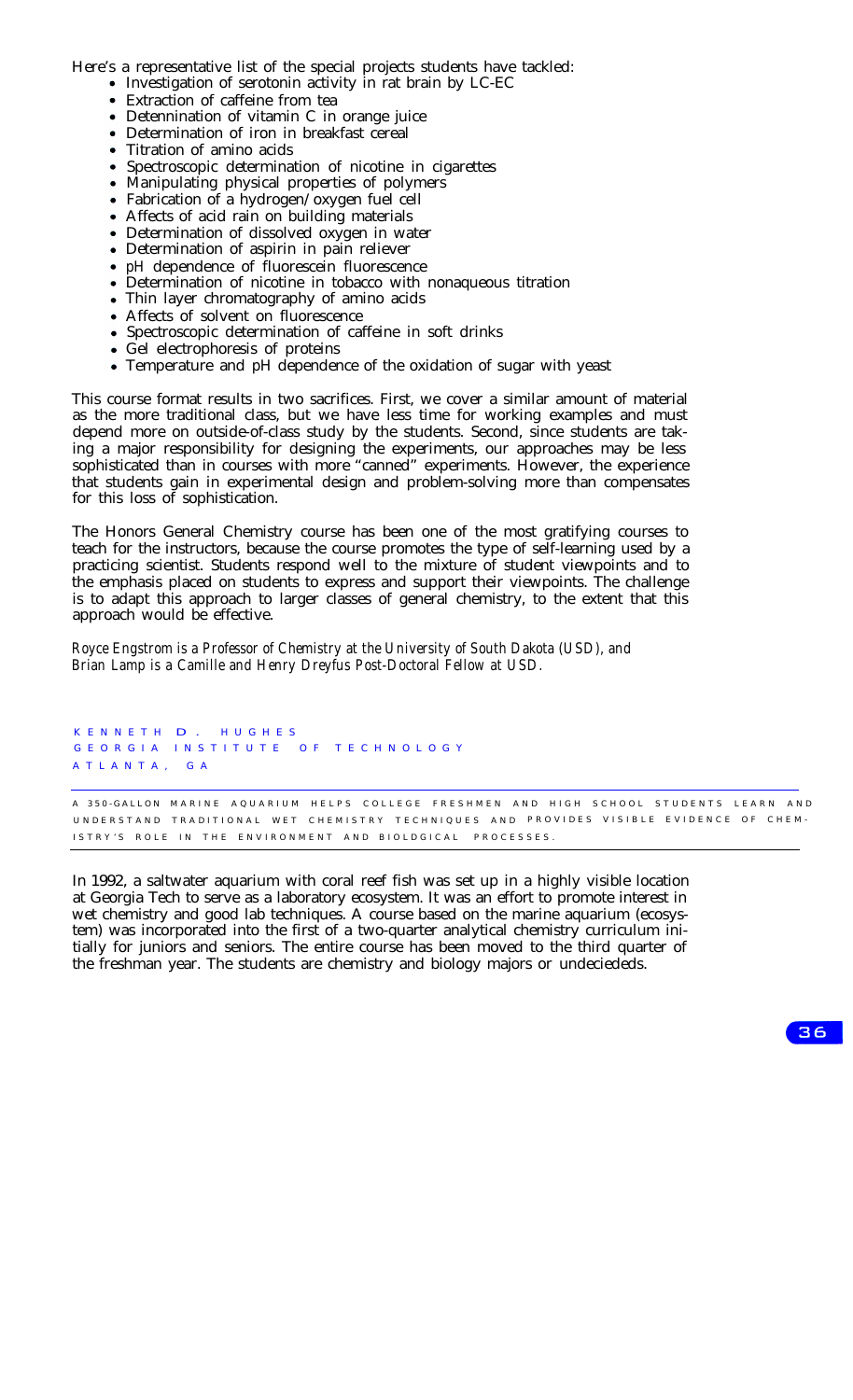The course has three objectives:

- to provide motivation and excitement for learning traditional wet chemistry techniques by using natural or real-world samples for laboratory analysis
- to provide evidence that solving scientific problems and difficulties drives the development of new instrumentation with improved analytical capabilities
- to provide visible evidence of chemistry's role in the environment and biological processes

In brief, students monitor the aquarium several days a week. They determine ammonia, nitrite, nitrate, and phosphates by spectrophotometry; sulfate by gravimetry; dissolved oxygen, salinity, and alkalinity by redox and potentiometric methods; and calcium/magnesium by EDTA titrations. It should be noted that with this system there were no deletions in the traditional lecture content.

Relevance of the marine aquarium to the topics of acid/base equilibria, buffer capacity, and solubility is obvious since students observe on a daily basis living organisms that require a buffered environment for survival. The need for ion-selective electrodes, ionchromatography, atomic absorption/emission techniques, and other modern instrumentation was clearly evident after a six-hour lab period in which only two sulfate determinations by gravimetry were completed.

The chemical cycles monitored throughout the l2-week quarter are mediated by numerous species of bacteria and microorganisms. This aspect of the ecosystem is constantly brought to the forefront of all discussions in the lecture and laboratory. In fact, the microorganisms in the enclosed ecosystem (aquarium) are probably the most important organisms present.

Students have also used the aquarium as the basis for independent research projects. A senior used the algae growing in the ecosystem to look at bio-accumulation of metals. Another student performed a multivariate statistical analysis on the data obtained during the quarter for her statistics class. Others have investigated the compounds adsorbed to the activated carbon filter.

Why a marine ecosystem? This unique environment encompasses many well-documented, dynamic chemical and biological systems. These elements are important factors in the biology of this environment. Concern about the world's environment has elicited a strong response from university and high school students. Coral reefs, rain forests, bioremediation of toxic waste sites, and oil spills are frequently covered by the national media, not always portraying chemistry in the best possible light.

The 8-foot by 2-foot aquarium is 2.5 feet high and contains 350 gallons of saltwater. Water is filtered by a gravity feed system. Four metal-halide lights can each be controlled by individual timers allowing simulation of sun movement. Flow in the system is provided by two, 2,000 gal/hour pumps directed at opposite sides of the tank. The pumps alternate on/off every 60 seconds providing some "tidal" action for the aquarium inhabitants.

The aquarium includes fish from the Damsel and grouper families. These fish are longlived in enclosed environments, are tolerant to chemical changes, and are omnivorous. They are available in large numbers, are inexpensive, make an eye-catching display, and are extremely plentiful in the ocean, thus minimizing the impact of collection on the environment.

At one end of the tank is a "tap" for students to cleanly and easily remove samples. At the other end of the tank are nine, one-inch bulkheads with ball valves. These "access holes" allow incorporation of additional flow patterns, the ability to pipe water to nearby locations for on-line experiments, and the incorporation of up to nine ion-selective electrodes, temperature probes, and other measuring devices.

*The aquarium design is flexible to allow different types of experiments and to allow students individual access.*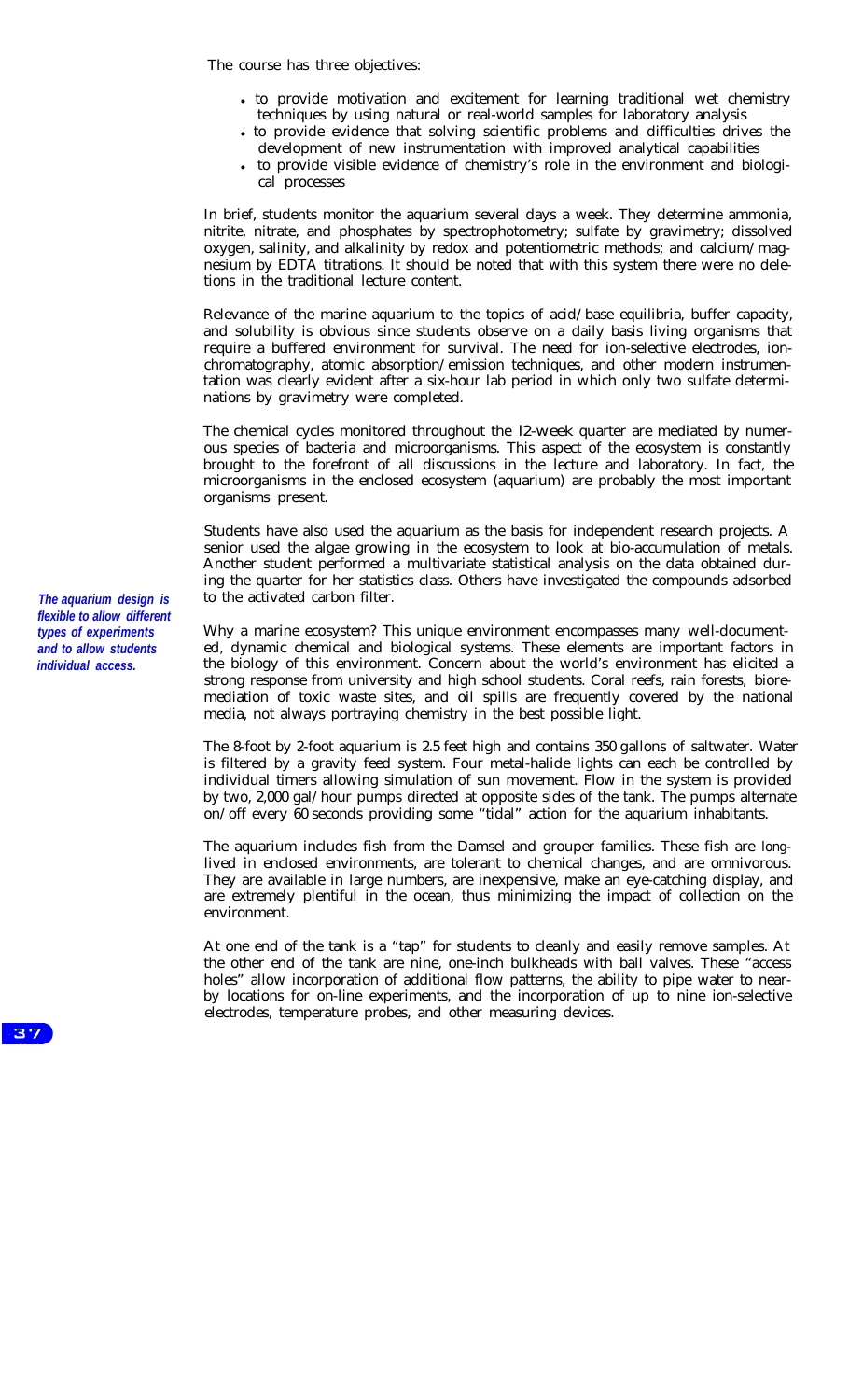Responsibility is the KEY ingredient for making this kind of lab experience successful. It is also the KEY aspect that is missing from almost all traditional laboratory courses. The students' measurements have value in that they are the sole feedback source concerning the health of the ecosystem. Giving the students this responsibility changes their attitudes about the lab and their work and provides motivation for learning.

Student response to the ecosystem has been extremely positive. Over 50 percent of graduating seniors mention this course in their exit interviews, and others have praised the course in their student evaluations. Some students are now going to graduate school in earth and atmospheric sciences. Others who have gone on to work in industry write supporting letters.

The course has been a springboard for similar ones. Derivatives of the aquarium curriculum are now in use at Harvey Mudd College in California, Southern Community College in Ohio, Harrison High School in Georgia, Florida Institute of Technology, and University of Idaho, which uses a trout tank. The Fernbank Science Center and Museum in Atlanta has incorporated aspects into its curriculum, which targets several hundred middleschool students.

A workshop funded by the Eisenhower Program taught middle and high school teachers how to make laboratory measurements of water quality and how to use field test kits. Many are constructing ecosystems in their classrooms. The aquarium is featured in *Exploring Chemical Analysis,* published by W. H. Freeman & Co. The syllabus, as well as a real-time viewing of the tank, is available on the web: http://www.chemistry.gatech.edu/class/4211.hughes/

*Kenneth Hughes is an Assistant Professor of Chemistry in GIT's School of Chemistry and Biochemistry.*

ROBERT LIBBY TRUMAN STATE UNIVERSITY KIRKSVILLE, MO

A DVANCED ANALYTICAL CHEMISTRY, A CAPSTONE COURSE FOLLOWING A COURSE IN QUANTITATIVE ANALY-SIS AND ONE IN INSTRUMENTAL ANALYSIS, PREPARES UNDERGRADUATE SENIORS FOR THE EXPECTATIONS OF INDUSTRY AND GRADUATE SCHOOL.

For the past three years, I have taught a section of Advanced Analytical Chemistry (AAC) (one of four) on industrial analytical chemistry, relying heavily on my 30 years in industry. The first parts of the AAC course tend to be in-depth looks at special topics of the other professors' research interests.

Since the students already have a semester of instrumental and three units of special topics, I begin by announcing that I am assuming that their analytical tool box is full and ready to go out into the real world, whether it be industry, professional school, or graduate studies in analytical chemistry. My section then tries to show them how to use those tools and what industry will expect from them. Fifty percent of the 15 to 20 students in the class will eventually be employed in the private sector.

I use a four-stage model to illustrate the analytical process. The first stage, Research to Develop New Measurement Systems, often arises from university research programs. Some industries also have in-house programs for this purpose, and all industries expect their analytical chemists to be up-to-date on new techniques from physics, chemistry, and biology, and to get qualitative and quantitative data from analytes. Advancement at this stage is measured by publications and patents. In this idealized world--where the analyte is in de-ionized water--the aim is to get a signal from the analyte in some new way, leaving matrix effects as the second stage in the model.

*Students like that the experiments have meaning.*

*Students acknowledged the advantages gained from the course's rigor.*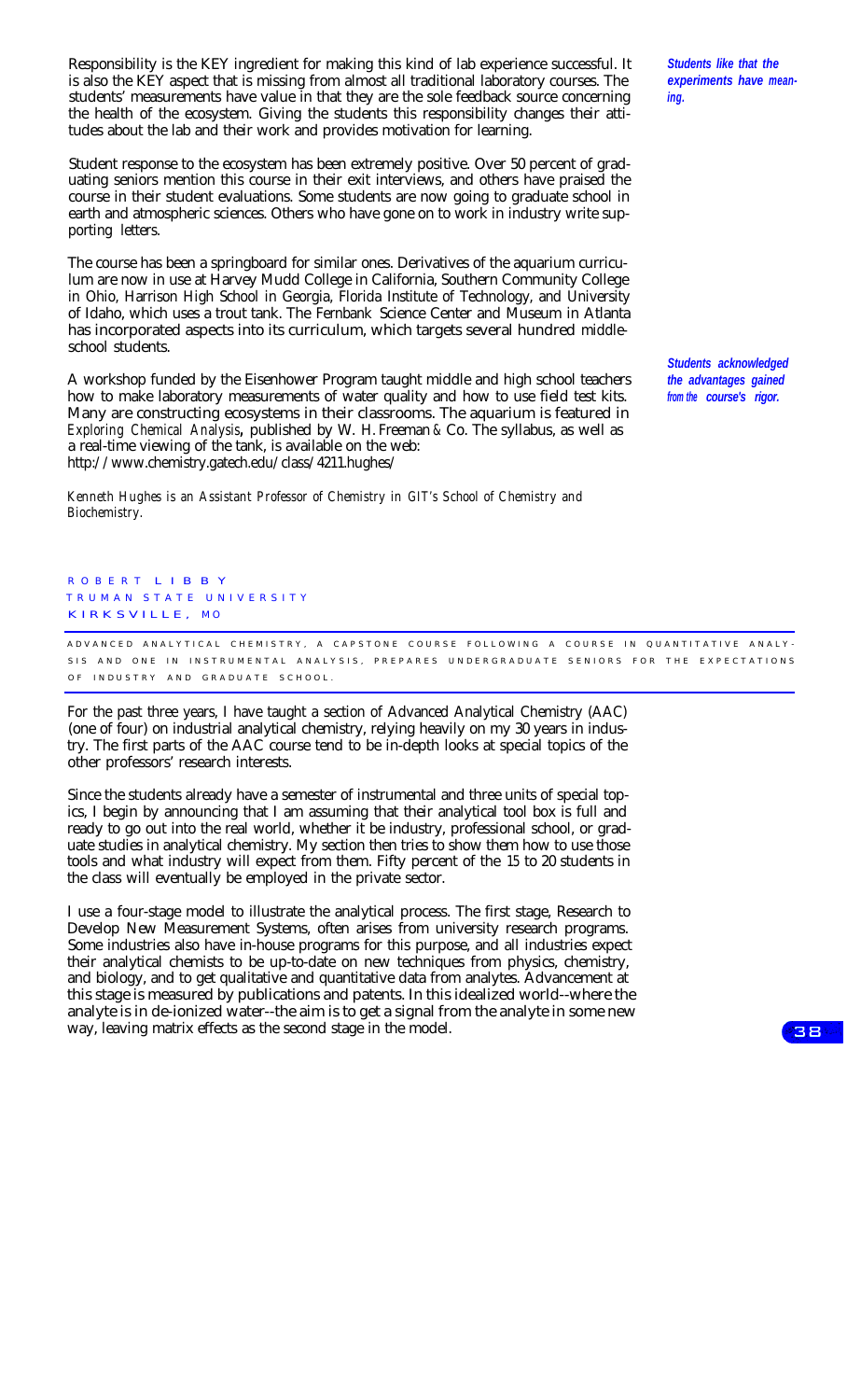The second stage in this process model is Develop a New Analytical Method for Analyte X in Matrix Y. The analytical chemist uses a new measurement method or adapts an existing method to this matrix. This model requires that the analytical chemist deals with the real-world matrix effects and meets accepted standards for such things as ruggedness, precision, accuracy, LOD, and LOQ. At this stage, the criteria for success is that the method developed be superior in one way or another to previous ones. *I assume their analytical tool box is full and ready to go out into the real world.* The third stage in the process is to refine the method from the second stage to be more user friendly, more automated, more accurate, and better able to meet the "customer's" expectations and needs. This refinement is accomplished by applying the method to actual samples on-line or wherever the actual work needs to get done. The fourth step is to adapt the method so it will be suitable for a manufacturing environment, including procedures for statistical process control and 24-hour use . Success here is measured in terms of manufacturing operators being able to make the method work round the clock, perhaps even in a foreign labor market. Success here is also measured in terms of the lack of downtime encountered due to problems. *The word team comes across loud and clear.* During the course, we cover analytical problem solving and use several publications that offer information on a unified process for problem solving. A twist I add is to pair students as a customer/analytical chemist duo. Each gets experience in the interrogation that must occur for setting outcome expectations to solve the analytical problem: cost, time, accuracy, and precision. When the students reverse roles, seeing the problem from the other perspective seems to solidify their understanding of the challenges. We also cover how to validate an analytical method and how to calibrate an analytical system, including the data handling device and the Laboratory Information System, if appropriate. Several good publications provide information on each of these important analytical processes. I also refer to a few textbooks that cover these subjects well. The learning tends to improve when we struggle with how to validate vendors' software and suppliers' processors and have these fulfill the requirements of Good Laboratory Practices and Good Manufacturing Practices. I use this introduction to GLPs and GMPs as a springboard to good record-keeping, good written communication skills, and the virtues of a laboratory notebook that complies with these practices. Other lectures delve into statistical methods of process control, quality control, quality assurance, and quality assessment. As time allows, we use resources from statistics texts, short courses, and John K. Taylor's book *Quality Assurance of Chemical Measurement.* By the end of the course, students are aware that within industry analytical chemists must work with statisticians, manufacturing personnel, management, and labor. *Robert Libby spent 30 years as an analytical chemist in industry. In 1994 he joined the faculty at Truman State University as a Professor of Chemistry.* PATRICIA ANN (PAM) MABROUK NORTHEASTERN UNIVERSITY BOSTON , MA

A PROJECT-BASED LABORATORY CURRICULUM FOR UNDERGRADUATE QUANTITATIVE ANALYSIS TEACHES STUDENTS HOW TO THINK AND FUNCTION AS ANALYTICAL SCIENTISTS.

> Quantitative Analysis at Northeastern University is taken between students' sophomore and senior years. It centers on the development and implementation of a project-based laboratory curriculum for Quant, the first of the two analytical courses in a typical chemistry major.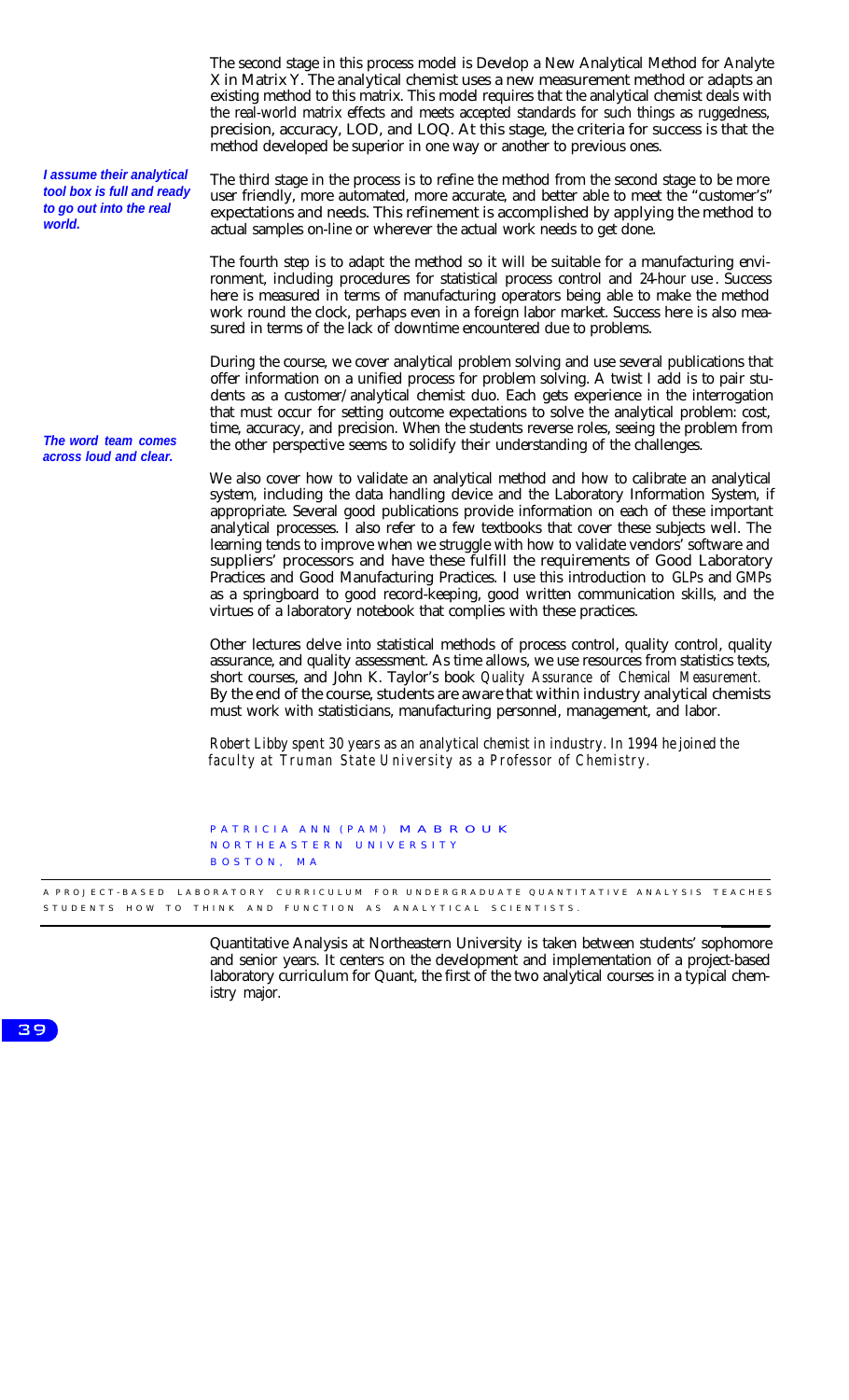The idea for a quantitative analysis class grew out of my students' needs and concerns. The majority are not chemistry majors, but rather life-science majors. They did not see the relevance of the largely non-instrumental methods emphasized in the course to their own future careers and current interests.

Students were frustrated by the emphasis on quantitative problem solving in lecture and the emphasis on accuracy and precision in the laboratory. Labs should value the development of good technique, but they should also teach students how to choose between two alternative methods, how to use an instrument, how to design an experiment, and how to troubleshoot a problem.

I could empathize with the students' frustrations. They spent three hours a week in the laboratory in a nine-week quarter. They had little opportunity to really practice weighing, delivering reagents from a biuret, or to learn how to use a new instrument. The lack of time almost required cookbook experiments, because students had no time to think, much less reprep solutions and redo an experiment.

The course has not received industry support, but three NSF grants have underwritten the efforts. An NSF-ILI supported the purchase of a PerSeptive Biosystems BIOCAD and two Waters 4000E Capillary Electrophoresis systems. An NSF CCD grant is facilitating the development and implementation of a variety of project-based laboratory experiments using these instruments. Finally, an NSF CAREER Award has allowed me to experiment with ideas in chemical education at the general chemistry level, in Quantitative Analysis, and at the graduate level.

I think my approach is unique, compared to the approach of many others now using problem-based learning. I emphasize skills rather than specific analytical methods or instrumentation that must be covered or the mode with which the material is delivered to students. The emphasis is not on teaching my students a set of facts or methods, but rather on a way of thinking about existing problems in our world today and about developing real solutions.

A series of problem-based laboratory experiments, including the three mentioned below, have been developed:

- <sup>l</sup> "Cyt C Project" teaches students how to design and execute an experiment using new and unfamiliar analytical methods based on a literature protocol from Methods in Enzymology.
- "Learning to Learn" teaches students how to teach themselves to use a new and unfamiliar piece of analytical instrumentation, specifically, a capillary electrophoresis instrument.
- "Planning a Day at PITTCON" teaches students the two principal methods of continuing education that scientists use to stay current: reading technical journal articles and attending technical research conferences such as The Pittsburgh Conference on Analytical Chemistry and Applied Spectroscopy. See Appendix C under *Mabrouk* and *Marzilli* for the publications that discuss these projects.

My analytical colleagues had little interest in changing Quant prior to my work. My efforts, however, have been strongly influenced by those of Dr. Walters at St. Olaf, who published a series of articles on problem-based learning in Quant over a period of several years in the A-pages of *Analytical Chemistry.*

During the short, nine-week quarter, students least like the demand the course places on them to teach themselves. But the ones who work in industry for six months each year, through Northeastern University's nationally recognized CO-OP program, most appreciate the practical training they received from the course's problem-based learning.

As a result of developing this course, I now read technical journals with an eye toward developing problems for use in lecture and in experiments for use in the lab. I look for problems that represent the current interests in the field of analytical chemistry.

*Grades based heavily on a student's ability to solve quantitative problems in a rote fashion and solely on the emphasis of good lab technique are not as satisfying or helpful to the student.*

*A number of my stu*dents have remained *in touch and have expressed their gratitude for what and how they were taught analytical chemistry.*

 $4<sub>0</sub>$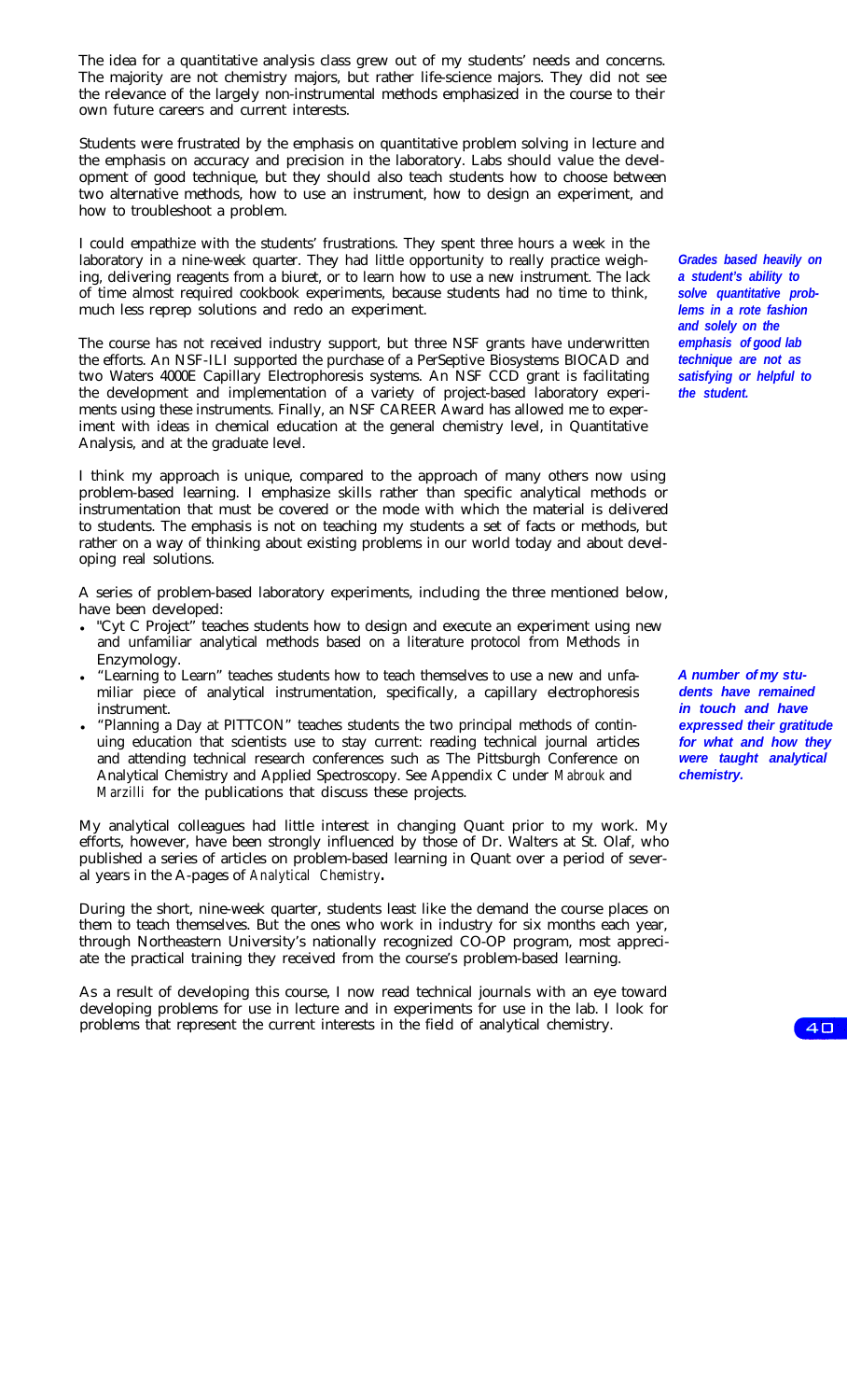*Developing this course also has made me realize how important teaching is to me. It has encouraged me to pursue a career as a teacher-scholar and to blend my interests in education and research.* First, and most important, I'm pleased with my students' success after they complete this course and enter the work force. Second, analytical chemistry at Northeastern has seen dramatic growth since 1990. A number of other colleges within the university and departments within the College of Arts and Sciences now recommend that their students take analytical chemistry. These include Medical Laboratory Science, Geology, Chemical Engineering, and Biochemistry. About 50 undergraduates were enrolled in spring 1997.

I am interested in teaching other educators how to use problem-based learning in their classroom. I specifically would like to show them how they can use their own natural research interests and abilities to empower their own students. I want them to know that their students will truly value their efforts. I am now putting the final touches on an Apage article for *Analytical Chemistry* that focuses on the PITTCON exercise.

*Pam Mabrouk is a recently tenured member of the Department of Chemistry*

#### JOY MCMILLAN M ADISON AREA TECHNICAL COLLEGE M ADISO N, WI

A PARTNERSHIP BETWEEN BIOSCIENCE INDUSTRIES AND A TWO-YEAR TECHNICAL COLLEGE HAS CREATED A DEGREE PROGRAM THAT INTEGRATES THE CONCEPTS OF BIOLOGY, CHEMISTRY, AND MATHEMATICS WITH-IN TECHNICAL COURSES TARGETED TO MEET INDUSTRY NEEDS.

> Since 1987, the Biotechnology Laboratory Technician Program at Madison Area Technical College has offered an associate degree in biotechnology. Developed in cooperation with industry, the program prepares graduates for entry-level technician positions in industrial or academic laboratories engaged in the biosciences. Many of the program's graduates find jobs with employers in the Madison area.

> The program's curriculum was developed around the skills and competencies local bioscience employers needed. The curriculum, therefore, was designed both to meet specific industry needs and to be pedagogically sound.

> I supervise and manage 12 of the college's technical programs, including the Biotechnology Lab Tech program. Students in this two-year, technical program receive a focused inter- and multi-disciplinary education that provides a great deal of hands-on experience and skill development.

> Our students have an opportunity to work with various instruments that allow them to measure, identify and quantify all kinds of molecules. For example, in a first-semester course in instrumentation and basic lab techniques, students spend considerable time and energy on measurements, the scientific method and basic statistics. Why? Because they are pursuing a degree that will enable them to find employment as a technician in biotechnology laboratories.

> The line between chemistry and biology is hard to distinguish, so the program offers students courses that include a broad sampling of instruments and techniques. They experience hands-on work with spectrophotometers, centrifuges, gas chromatographs, other chromatographic techniques, various pipetting devices, electrophoresis apparatus, scintillation counters, balances, and plate readers. Because these students are preparing for careers as technicians, their education also includes the use, basic maintenance, and troubleshooting of these instruments.

> The program is demanding and includes an emphasis on written communication skills. One aspect we stress is the written documentation of the students' work. Although students are not enthused about the importance we place on this documentation, our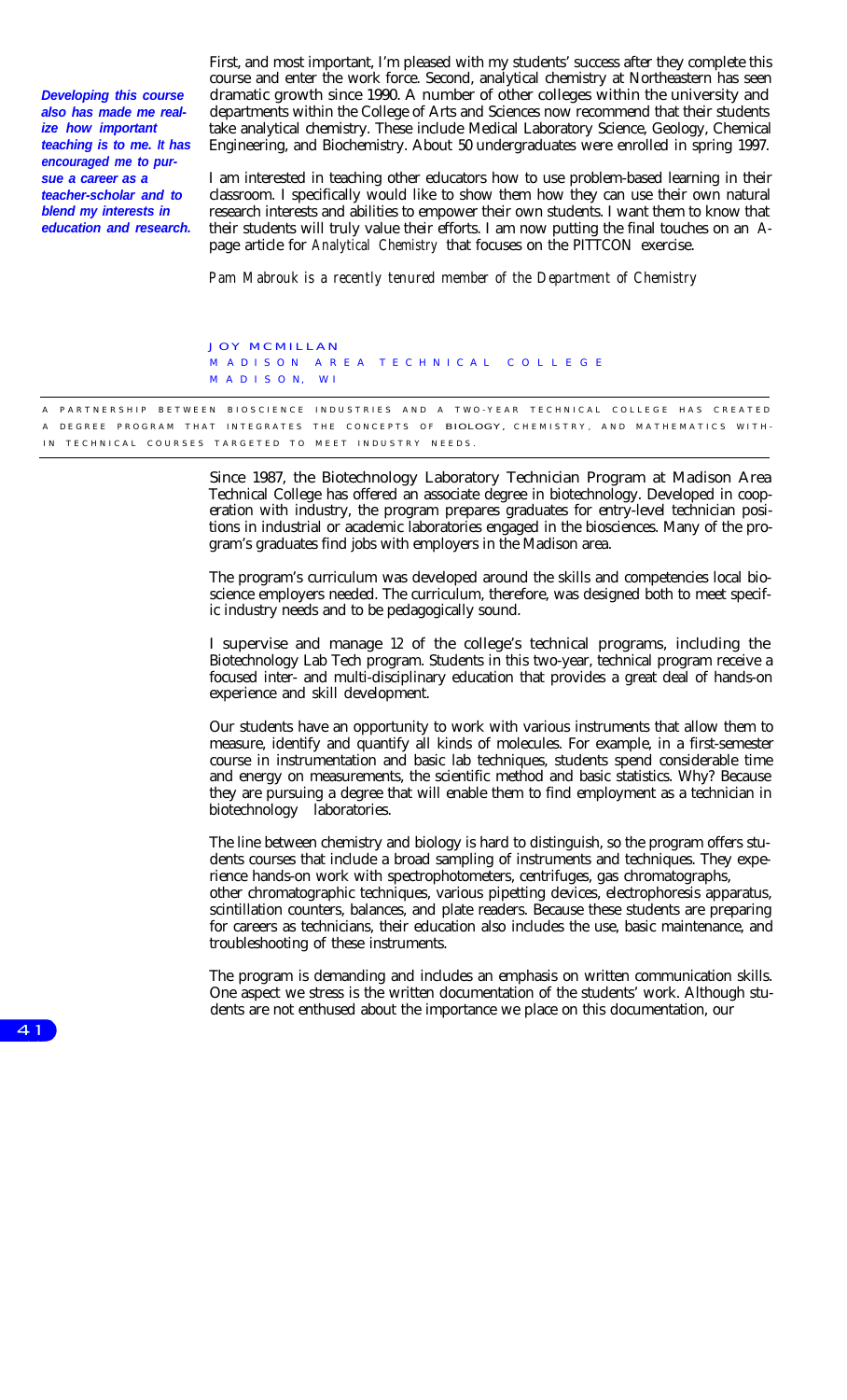uates are. They tell us that once they were on the job, they came to appreciate the writing skills they'd learned in the program.

The high level of interaction between the students and the program's industry partners gives students another boost when it's time to find a job. For a primary benefit of this program is how well our biotech grads are accepted on the job. Employers frequently welcome our graduates into the company's research or production groups.

Lisa Seidman, an instructor in the program is now writing a textbook for the introductory and basic laboratory techniques. This text will include the theory and application of basic instrumentation, as well as the mathematics of basic laboratory work such as calculations involved in solution making. The text also will address the role of the technician in the work force.

Anyone interested in learning more about this program should contact me or the program's director, Joseph Lowndes; or instructors Lisa Seidman and Jeanette Mowery; and instructor assistants Dana Brandner and Tiffany Nelson.

*Joy McMillan is an Associate Dean in the Agriscience, Apprenticeship, Technical and Industrial Division.*

M A R G A R E T V . M E R R I T T WELLESLEY COLLEGE WELLESLEY, MA

IN THE ART PROJECT, A JUNIOR-LEVEL ANALYTICAL CHEMISTRY COURSE, STUDENTS USE SELECTED ART OBJECTS FROM THE PERMANENT COLLECTION OF THE DAVIS MUSEUM TO STUDY PIGMENT CHEMISTRY IN DEPTH. THESE STUDIES LEAD TO AN UNDERSTANDING OF THE MULTIPLE STEPS NEEDED TO SOLVE REAL PROBLEMS.

The principles and practice of wet chemical analysis and spectrophotometry, analytical measurement, and data analysis are well-represented in the introductory chemistry laboratories at Wellesley College. Consequently the junior-level analytical chemistry course, known as The Art Project, had an instrumental analysis and problem-solving focus.

This semester-long project comprises a quarter of the assigned non-lab work. It culminated in term paper proposals for the identification of pigments in selected art objects from the permanent collection of Wellesley's Davis Museum. I developed the course in the fall semester of 1996 in a collaboration with Melissa Katz, curatorial coordinator of the Davis Museum.

Katz introduced the project with a gallery lecture on the history of pigments and the role pigment identification plays in the authentication of an art work. She also showed students the objects selected for their studies: paintings, ceramic figures, stained glass, Chinese lacquer, and an African mask. Each student chose an individual object with an assigned pigment of the primary colors. The class then was organized in teams around these colors to optimize collaboration.

The objects of each team represented a variety of media and historical periods, so that all students studied pigment chemistry in depth. Students developed their proposals in clearly defined stages with frequent meetings with their team members, reference librarians, Katz, and myself.

The first written segment contained a description of the student's object, its historical context, and a discussion of the possible chemical identities of the assigned pigment. This short paper, which would eventually be the introduction of the final term-paper,

*Students like the level of hands-on laboratory work. They appreciate being taught the "how to" and "why" in their laboratory exercises.*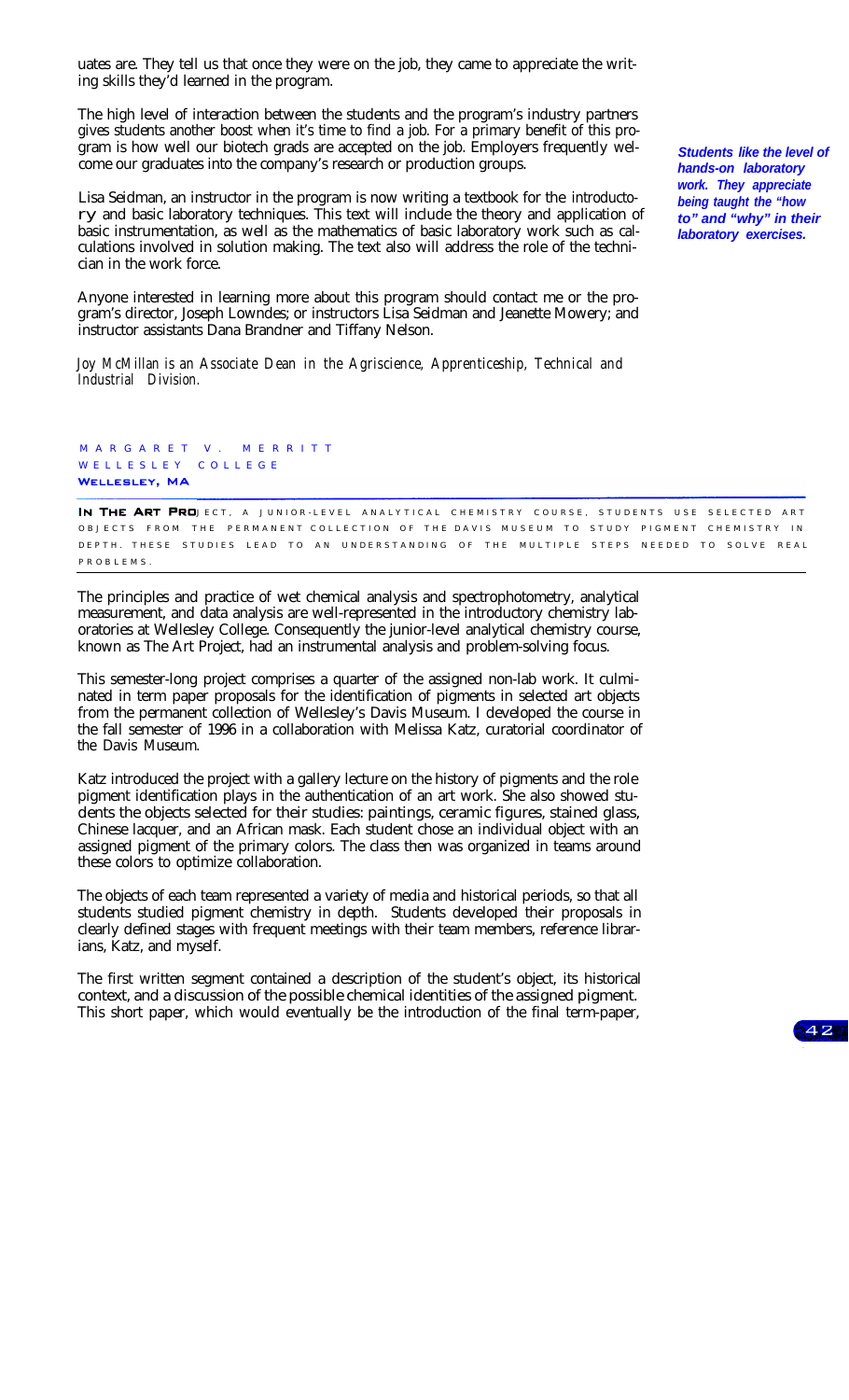was written in drafts with peer reviews by other team members; a similar process was used for each portion of the term paper. Oral and written instructions were given for the format of the paper and for peer-reviewing. The final drafts of the introductory section were checked to ensure that the student had correctly identified possible pigments.

*The variety in the art objects themselves, the team approach, peerreviewing, and consultation with experts made this collaborative project an excellent vehicle for teaching analytical chemistry.*

The major portion of the term paper contained proposals for chemical analyses that would unambiguously identify the assigned pigment using two methodologies: one based on classical wet chemical methods and one based on instrumental methods currently used in museum laboratories. This portion of the project exposed students to the literature of analytical chemistry and provided a forum for discussing sampling and comparing destructive and non-destructive methods.

A guest lecturer, Dr. Janice Carlson, senior scientist at the Winterthur Museum, gave the class additional insight into the analytical chemistry of art. A field trip to the conservation laboratory of the Fogg Museum allowed students to observe the application of many of the techniques proposed in their papers. The students' final papers, revised after this visit, were a rich blend of art history and analytical chemistry.

The Art Project will be expanded in future offerings of the analytical course. It will include experimental work such as the characterization of the fatty acid composition of oils used to suspend the pigments in artists' supplies. Student enthusiasm led the 1996 class to present a highly professional seminar and series of gallery tours to showcase this project in an on-campus student research conference in May

*Margaret (Peggy) Merritt is a Professor of Chemistry*

J EANNE PEMBERTON U NIVERSITY OF ARIZONA TUCSON, AZ

PERFORMING A COMPLETE CHEMICAL ANALYSIS OF COMMERCIALLY AVAILABLE PRODUCTS ENHANCES THE PROBLEM-SOLVING SKILLS OF FIRST-YEAR GRADUATE STUDENTS.

> In an attempt to enhance the analytical problem-solving ability of our entering graduate students, we have implemented a laboratory activity in our first-year graduate analytical laboratory. Two laboratory coordinators for analytical and physical chemistry, who spent time working in industry and who were intimately familiar with analytical problem-solving in an industrial setting, helped in the project's development. With their assistance, we began what has become known as the Materials Characterization Project.

> The student is given the product, along with a series of five to ten specific questions, which are intended to guide the student's activities. The student is responsible for articulating the entire analysis problem and for conceptualizing solutions through information gathering. The student identifies the analytical method or methods needed for answering the questions posed, designs the experimental protocols, acquires the data, and analyzes the results. Then the student writes a report and makes an oral presentation of the analysis. In short, the student is responsible for the entire analytical process on his product. Students are given their product at the beginning of the semester, but most students spend about four to five weeks of laboratory time in earnest on their analysis.

> Real-world products or formulations used for this purpose are purchased at a local store and are selected almost at random from among the thousands of items available. Examples of products or formulations analyzed by our students include a solar calculator, scented crayons, lipstick, weed killer, a glue stick, an automobile halogen light bulb, Lava soap, an electronic kitchen timer, an audio CD, a home lead test kit, spray paint, shampoo, a fluorescent light stick, a wall clock, plant food, and an "instant ice" pack.

43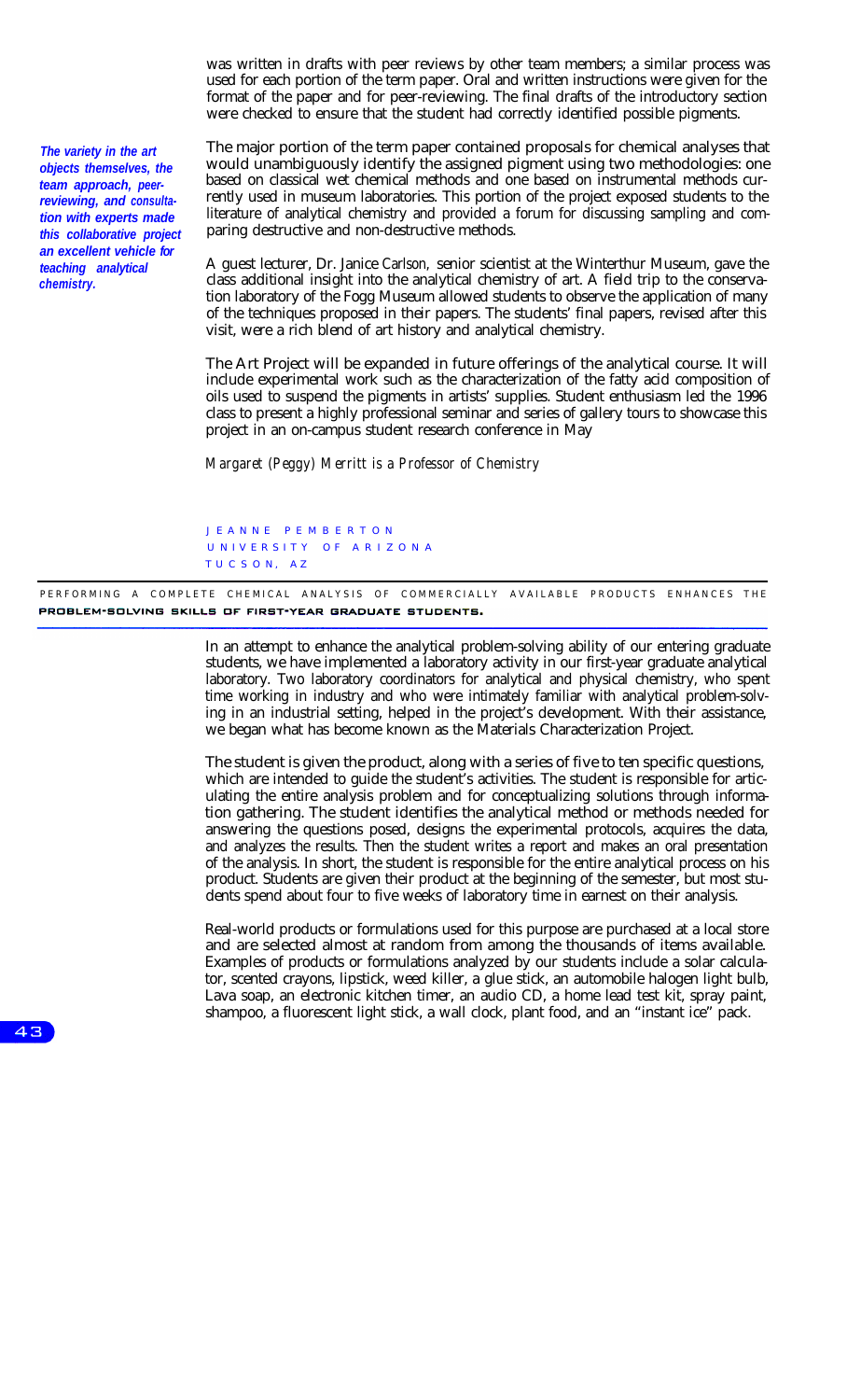From a chemical analysis perspective, we attempt to ensure that each product analysis will require two things: analysis of a polymer and quantitative analysis of major and trace metals content. In most instances, the student analyzes the product's packaging to ensure that the first goal is met. Finally, where appropriate, we try to steer students toward the use of classical wet chemical analyses at least once during their project to reinforce their importance and utility in real-world chemical analysis.

These analyses require student access to a wide variety of analytical instrumentation; we are fortunate to have excellent instrumentation facilities at the University of Arizona. We make almost all instrumentation facilities within the Department of Chemistry and the university available to the students in the completion of their project.

In addition to a well-equipped instrumental analysis laboratory, the Department of Chemistry instrumentation facilities commonly used by these students include the NMR facility, the mass spectrometry facility, and the surface analysis facility. The most commonly used facility outside of the Department of Chemistry is the electron microscopy facility in the Department of Materials Science and Engineering, in which SEM/EDX analyses are performed. Although students do not actually run the instruments in the surface analysis laboratory or electron microscopy facility, they prepare all of the samples for these analyses and are involved with trained staff during data acquisition on their samples.

In addition to the use of departmental and university instrumentation facilities, students are strongly encouraged to seek out and use individual faculty research capabilities when necessary and available. Additional resources used include--but are not limited to--the library, instrument facility staff, and knowledgeable faculty. Finally, the students are encouraged to communicate directly with the technical department of the manufacturer of the product to ascertain what information or technical guidance might be available for their analysis. These interactions are often the first professional interactions students have outside the academic environment.

Over time, the pedagogical value of this exercise has become evident, and a version of this project for the undergraduate instrumental analysis laboratory has emerged. At the undergraduate level, we have implemented the Materials Characterization Project as a three- to four-member team project spanning four-weeks with six lab hours per week. All other aspects of the project remain essentially the same.

*Jeanne Pemberton is a Professor of Chemistry*

MARK SABO CENTER FOR CHEMICAL EDUCATION MIAMI UNIVERSITY MIDDLETOWN MIDDLETOWN, O H

PROFESSIONAL OR RETIRED CHEMISTS WORK WITH HIGH SCHOOL STUDENTS AND UNDERGRADUATES IN AN INDUSTRY-PARTNERSHIP PROGRAM THAT COMBINES A CLASSROOM SEMINAR, INDUSTRIAL SITE VISIT AND PBL EXPERIENCE. THESE INTERACTIONS OFFER STUDENTS AN OPPORTUNITY TO EXPERIENCE INDUSTRIAL CHEMISTRY AS AN EXCITING CAREER

The idea for the Ambassador Program grew out of a 10-year tradition of industrial collaboration that was fostered through the NSF-funded Partners for Terrific Science program at Ohio's Miami University Middletown. The Center for Chemical Education established the Partnership for the Advancement of Chemical Technology (PACT) Consortium in 1993 with the goal of creating a well-educated, chemistry-based technical work force. Today, the consortium consists of 425 members representing chemical industries, high schools, two- and four-year colleges, and professional societies.

*This project involves a student's complete chemical analysis of a commercially obtained product or formulation.*

*The importance of using all available resources, including human resources, is stressed.*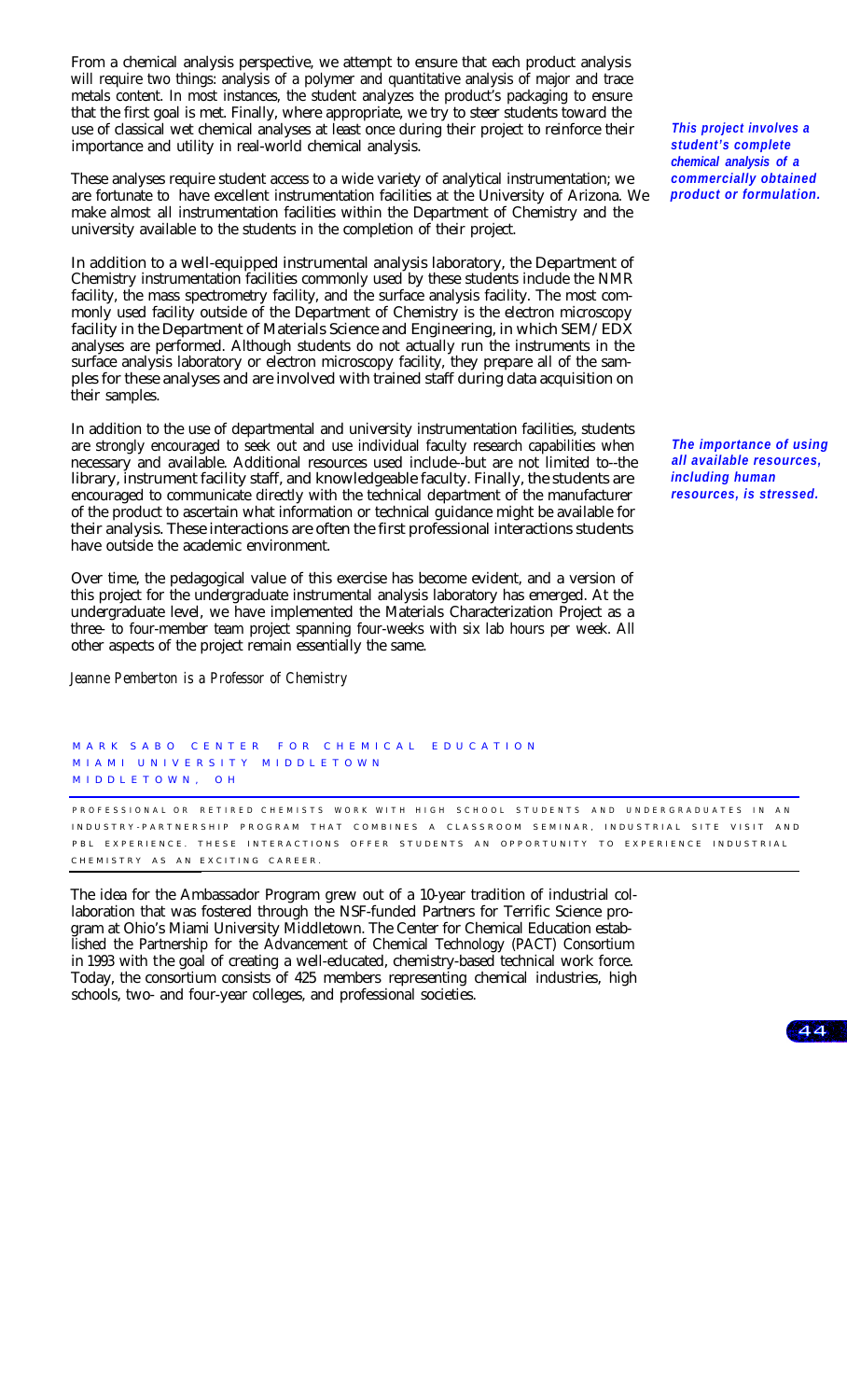In 1994, PACT received a NSF grant to fund program activities, including the Ambassador Program. This program brings practicing or retired chemists, engineers or technicians (Ambassadors) from industry, small business and government into direct contact with high school students and undergraduates. Its goal is to improve chemical technology education. The program is a central component of PACT's student enrichment and outreach efforts. It receives in-kind support from industry in the form of the industry Ambassadors' time, laboratory supplies, use of equipment, and food.

PACT has found that the most successful program uses a team approach: an industrial scientist (the Ambassador), a university-based science faculty member, and a high school teacher. These three people work together to plan and implement the program at a particular school. In addition to modeling the school-to-work link, the team approach lessens the burden of extra work for any one team member and also provides the necessary range of viewpoints, resource persons, and role models.

The program follows a multi-phase approach with three components: the classroom seminar, in which an Ambassador interacts with students in the classroom; the industrial site visit or tour, in which students see technology at work; and the capstone problem-based laboratory experience, which is based on the participating industry's use of chemical technology.

Each Ambassador Program reaches 10-30 students. Since 1995, more than 300 students have participated in conjunction with Miami University Middletown. Undergraduate and high school students have been paired with such local industries as Henkel Corp., Formica, Miller Brewing Co., Procter & Gamble, Quantum Chemical Corp., Magnode Corp., and Children's Hospital.

The program helps educators bring real-world problems and problem-solving skills into the classroom. These problems make science learning more meaningful for students and their teachers. Because industry draws on many science disciplines in its day-to-day operations, the program fosters an interdisciplinary approach to science learning.

In one Ambassador program, high school students analyzed additives using High Performance Liquid Chromatography (HPLC). The students played the roles of chemical technicians and extracted additives from a polymer sample. They brought their extracts to Miami University and ran their standards and samples on the HPLC. The next week each student team submitted two written reports of its findings. These reports merged what students learned in their seminar and from their Ambassador, from their literature research on polymer additives, and from their analysis of their own sample.

The program clearly helps students see how the science they learn in class is applied in industry. Most programs include rigorous out-of-class assignments, which demand a great deal of time and extra effort. While these assignments are not students' favorite part, the students seem to rise to the challenge. Typically, less enthusiastic students show a willingness to go the extra mile, usually with great success.

The Ambassador Program is distinguished from many student outreach programs because it targets students who might have shown an interest in science and technology, but who may need an extra push to realize their own learning potential. These students may not realize they like science until they experience chemistry within the context of work-world applications.

Everyone benefits. Students have personal interaction with industrial scientists and develop an increased interest in chemistry and chemistry-related careers. Their teachers are given ways to spark student interest in chemistry and chemical technology.

Industry strengthens its community image and gives local citizens a better understanding of the technological problems it faces. Companies build a larger base of informed and better-prepared students for recruitment and gain a better appreciation for teachers'

*Ambassadors can provide resources for teachers, give classroom seminars, do demonstrations for students, help teachers in the laboratory, give tours of their industrial facilities, or provide students with problembased learning experiences.*

*Students are engaged in solving real problems and in applying the scientific method to situations industry encounters on a daily basis.*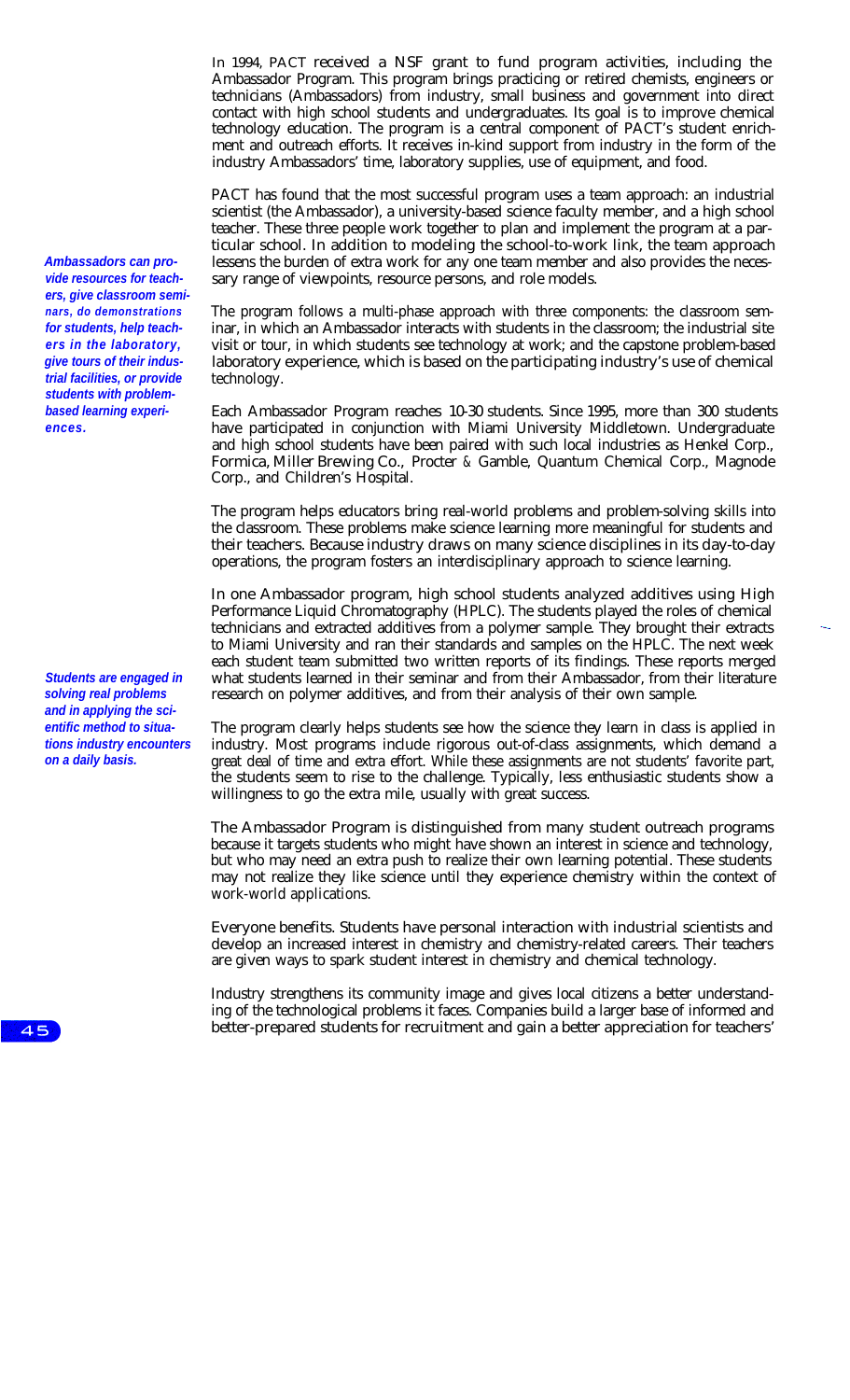needs and concerns. For colleges, the programs improve public relations, enhance the preparedness of future college students, and serve as an excellent recruiting tool.

Industrial/academic partnerships such as the Ambassador Program foster a scientifically literate citizenry and a better prepared work force. The community at large benefits because today's students are tomorrow's leaders, voters, and employees.

Involvement in the PACT Ambassador Program has reinforced the importance of getting industry involved in chemical technology education. It has provided me, as an educator, with a successful way to put the content of chemistry in the context of real-world applications. I now incorporate outside resources into many of my classes.

The best thing a student said to me was, "I realize just how important chemistry is in our daily lives. I used to think it was just a bunch of old, white-haired scientists standing around looking at the periodic chart all day long. It wasn't that way at all. Now I'm considering pursuing a career in chemistry.'

The Ambassador Program is included in the NOVA Corp.'s Top 100 IdeaBook. The success of this Ambassador Program also has led us to develop a guide, "Bringing Industrybased Science into the Classroom: A PACT Ambassador Guide," which contains more than 80 pages of comprehensive, step-by-step instructions on how to set up a PACT Ambassador program, based on our model. The guide is written for industrial scientists, high school teachers, or college professors who would like detailed information on how to establish their own Ambassador program.

*Mark Sabo is the Assistant Director of PACT in the Center for Chemical Education at Miami University Middletown.*

T HOMA S J. W E NZEL B ATE S C OLLEGE L E W I S T O N, M E

T W O REVISED ANALYTICAL CHEMISTRY CLASSES AND LABS NOW STRESS GROUP PROBLEM SOLVING AND ALLOW STUDENTS TO APPLY THE ANALYTICAL PROCEDURE TO REAL-WORLD SAMPLES AND DISCOVER HOW SCIENTISTS WORK.

Like many science educators, I questioned the methods used to teach science. I wanted to move from a traditional lecture approach and cookbook labs to one that taught the process of science. I wanted my students to see how scientists pose questions and seek answers. Based on 14 years of having students involved in independent research projects, I think students equipped with problem-solving skills will be able to learn the content needed to solve the problems they encounter in the future. This problem-solving experience may be the most important in students' undergraduate careers.

In 1991, I introduced a series of changes to the traditional undergraduate analytical courses. Introduction to Analytical Chemistry covered statistics, gravimetric and volumetric analyses, equilibrium, spectrophotometry, acid-base chemistry, electrochemistry, and theory of chromatography. In the traditional wet-methods lab, students were primarily given unknown white powders and graded on the accuracy and precision of their analyses. The second semester course, Instrumental Methods, covered gas and liquid chromatography and methods based on electromagnetic radiation: NMR, IR, Raman, UV/VIS, fluorescence, atomic absorption and emission. The lab involved use of these instruments.

Several things prompted the changes to problem-based learning with group interactions. The overlapping material and the artificial separation of the two courses was troubling. I wondered about the false separation between the quantitative course and the

*Students enjoy meeting and interacting with industrial personnel and see people not unlike themselves working as scientists in industry.*

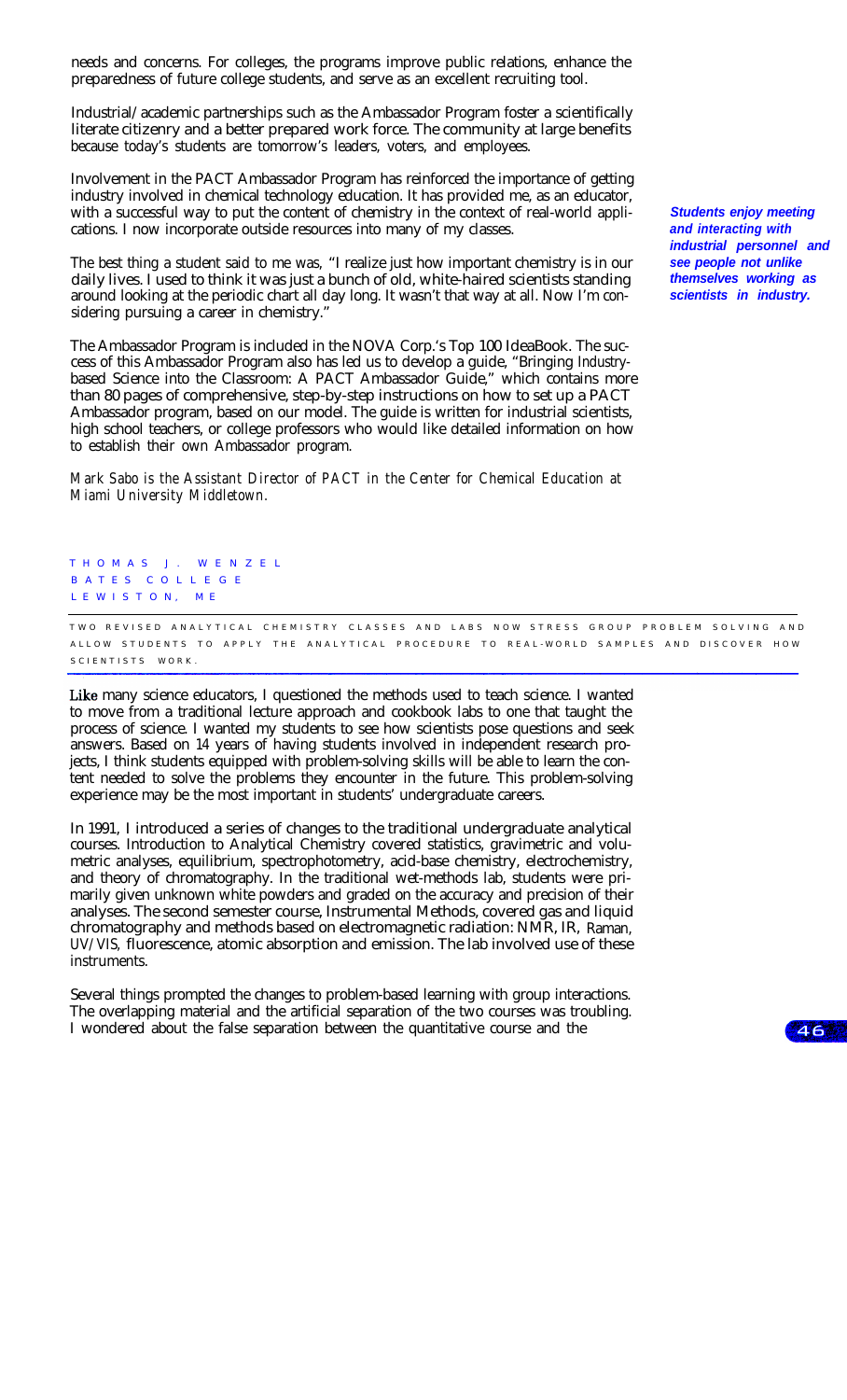mental one. Was the lab experience realistic in light of what scientists really do? I wanted to stress the importance of separations in chemical analysis, to help students understand chemical equilibrium, and to give students a valuable research experience.

I evaluated the traditional lab experience against the five steps of the analytical procedure set forth by H.A. Laitinen and W.E. Harris in *Chemical Analysis:*

- $\cdot$  define the goal
- sample
- separate the sought-for-constituent from other species present in the sample
- measure the desired substance
- evaluate and interpret the data.

The first three of these steps were virtually ignored, particularly in the first semester's lab. The revamped courses, Separation Science in the first semester and Analytical Electrochemistry and Spectroscopy in the second, present basically the same course material as before, but they use the group-learning approach. In the lab now, small groups of two or three students spend a semester trying to practice the analytical procedure. They work on a project that involves real samples and that asks them to figure out how to get results. For example, groups have tackled the following projects:

- analyze benzene and toluene in air (used GC-MS)
- analyze trihalomethanes in drinking water (used GC-MS)
- analyze nitrate and sulfate in rain (used ion exchange chromatography and indirect spectrophotometric detection)
- analyze the amino acid content of vegetables (used reversed-phase LC and fluorescence detection)
- analyze the caffeine, theobromine and theophylline in chocolate
- analyze the PAHs in smoke and charbroiled meats (used LC with fluorescence detection)
- analyze coffee for its volatiles and acid-base neutrals (used GC-MS); for its amino acids (used LC-fluorescence); and for caffeine, theophylline and theobromide (used LC-UV)

Through their attempts, students develop a deeper understanding and appreciation for standards, reproducibility, sampling and accuracy and reliability. They come to appreciate how difficult it is to obtain a good analytical number, especially when performing trace analysis.

The problems of assigning a grade to each student for a group effort led to the requirement that each person devote a minimum of 30 project-related hours to work in the lab, library and field. The time is logged in the lab notebook.

Each person submits his or her own written report in the format of a journal article for *Analytical Chemistry.* Group members share their data, but the presentation and discussion of the data are done individually in each person's report. On the last day of the lab, each group is required to present its project to the class. In this group effort, the presentation time is divided almost equally among the group members.

In the classroom portion of the course, the class is divided into groups of three or four members; these groups are different from those for the lab. The groups usually contain a mix of chemistry and bio-chemistry majors, and the more experienced students are disbursed throughout the groups.

Each day the students are given problems to work within their group. I serve as the facilitator and move among the groups offering suggestions, but not answers. The group's members are encouraged to teach to each other. If one student in a group sees a point, they are to explain it to the others. When all the students in the class appreciate the point, I call 'time out' to highlight the point. Homework problems are assigned on a daily basis, and the groups must meet outside of class to discuss and solve the problems before they are due.

*The students become engrossed in their semester-long projects and most work far more than their required 30*

*hours.*

 $47$ 

*No one has ever completed the projects, but completion is not the goal.*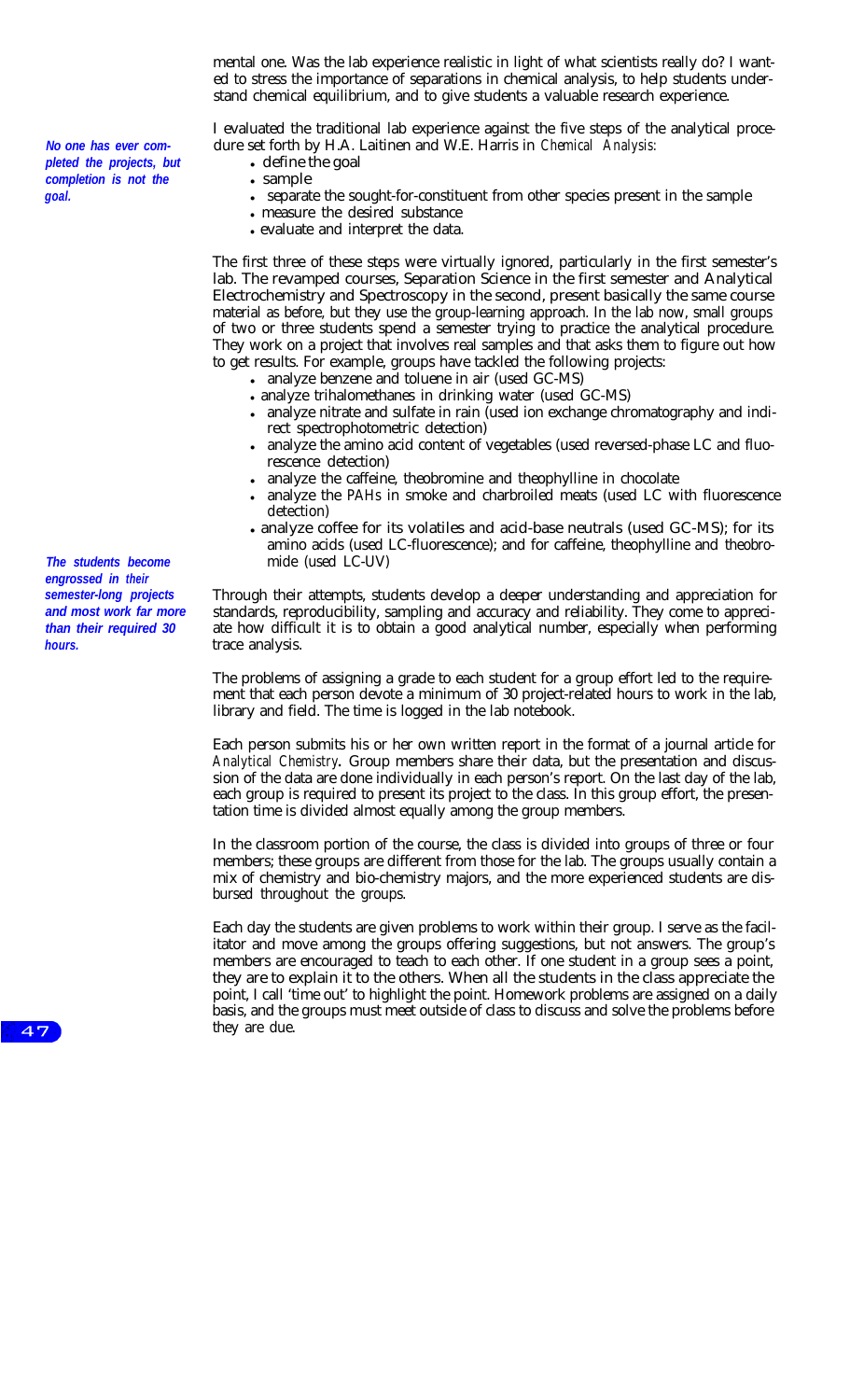A problem with the new format is the lack of a suitable text for an undergraduate course in separation science. Most quantitative analysis texts provide too little coverage of chromatography and most instrumental analysis texts do not cover chemical equilibrium in enough detail. So, I've created a reserve reading list on topics being covered instead of using a traditional text.

The advantages of the new format, however, far outweigh the limitations. The students are clearer about what they understand and where they still have confusion. The lab, with its out-of-class work, contradicts the notion that science occurs in three-hour time blocks. The project-based labs also are more fun.

Several students have gone on to graduate school, to jobs in industry, or to summer research projects. And there have been no complaints about having inadequate background in analytical chemistry. There have been many comments about how much the lab helped them to know what to expect.

I am convinced that the group learning approach is an effective method for teaching quantitative topics such as chemical equilibrium. I urge any skeptics to try it once. I think that with the help of teaching assistants skilled in the use of the equipment, the course could be scaled up for larger sections.

*Thomas Wenzel is a Professor of Chemistry*

*Students can have a good feeling about analytical chemistry, without sacrificing the discipline that is needed to perform reliable, analytical measurements.*

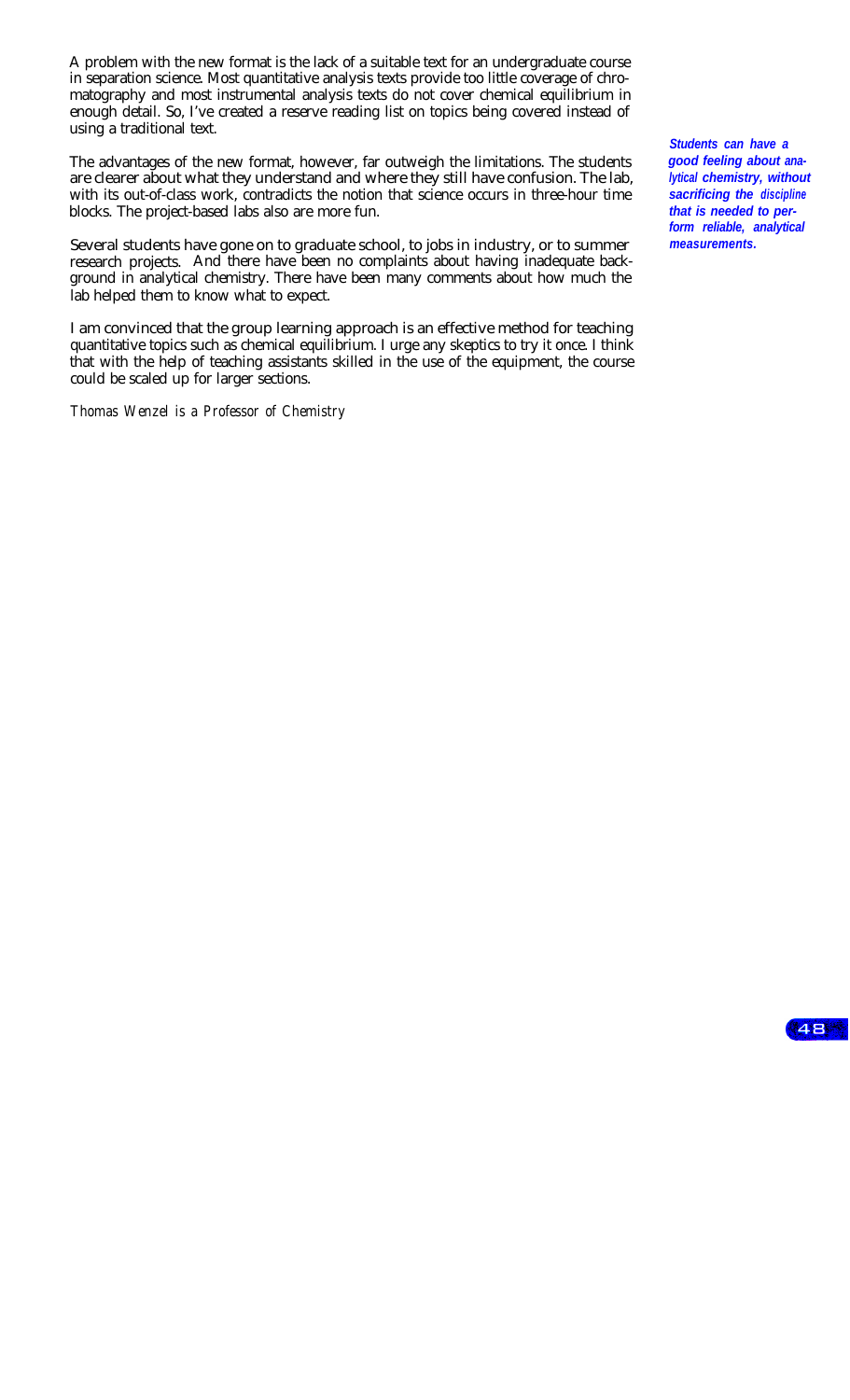Allen, Deborah E.; Duch, Barbara J.; Groh, Susan E. 1996. The power of problem-based learning in teaching introductory science courses. In *Bringing problem-based learning to higher education: theory and practice*. Eds. LuAnn Wilkerson, Wm. Al Gijselaers 68:43-52. Jossey-Bass.

Bauer, Henry H. 1996. The new generations: students who don't study. Paper read at the symposium of the annual meeting, AOAC International, 10 Sept. 1996, Orlando, Fla.

Brennan, Mairin R. 1996. Merck grants for the future. *C&EN* December 16.

DePalma, Richard A.; Ullman, Alan H. 1991. Professional analytical chemists in industry: a short course to encourage students to attend graduate school. *Journal of Chemical Education* 68:383-84.

Layloff, Thomas P.; Kerner, Carol M.; Furman, William B. 1996. Analyst training and certification: management responsibilities. *Managing the Modern Laboratory* 2:23-28.

Mabrouk, Patricia Ann. February 1996. Planning a day at PITTCON. *Journal of Chemical Education* 73:A23- A24.

Mabrouk, July 1998. Purification of horse heart cyt c by ion exchange. *Journal of Chemical Education* 73:A149- A152.

Mabrouk, 1996. An exciting approach to student learning in analytical chemistry: It's Jeopardy! *The Chemical Educator* 1(3): S 1430-4171(96)03037-3. 1430-4171(96)03037-3.

Marzilli, L.A.; Bedard, P.; Mabrouk, P.A. 1997. Learning to learn: an introduction to capillary electrophoresis. The Chemical Educator 1(6): S1430-4171(97)06075-5.

National Research Council 1998. Analysis to action: report of a convocation. Wash. DC: National Academy Press.

National Science Foundation. *Shaping the future: new expectations for undergraduate education in science, mathematics, engineering, and technology*. Advisory Committee of the National Science Foundation Directorate for Education and Human Resources review of undergraduate education NSF96-139.

National Science Foundation, July 1996. Reforming undergraduate education. *Synergy.*

Pardue, H.L.; Woo, J. 1984. Unifying approach to analytical chemistry and chemical analysis. *Journal of Chemical Education* 61:409.

Thorpe, Thomas M.; Ullman, Alan H. 1996. Preparing analytical chemists for industry. *Analytical Chemistry News & Features*, Aug. 1.